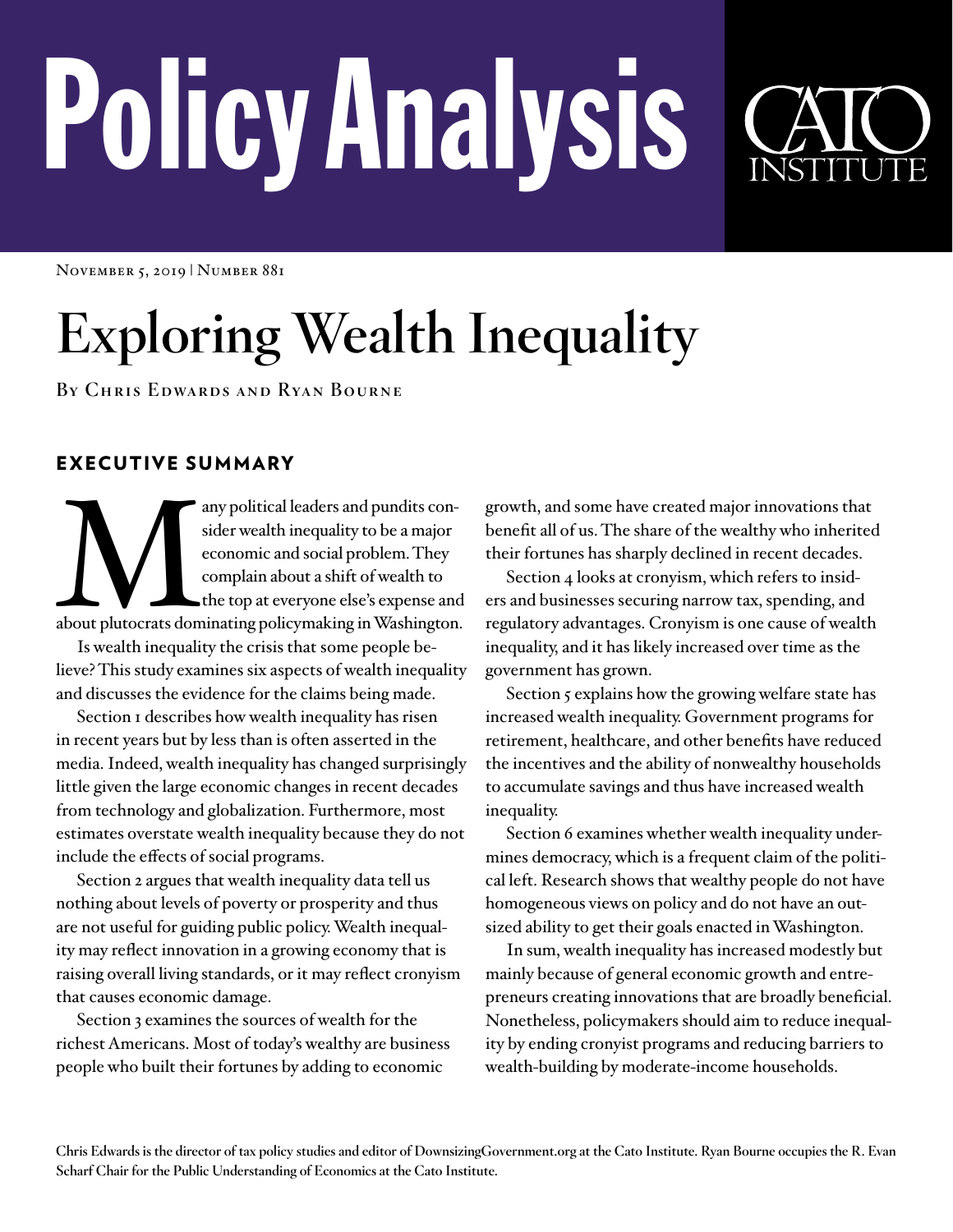**"Thomas Piketty's 'thesis rests on a false theory of how wealth evolves in a market economy, a flawed interpretation of U.S. income-tax data, and a misunderstanding of the current nature of household**  wealth.<sup>2</sup>

### 1. WEALTH INEQUALITY HAS INCREASED MODESTLY

A *Washington Post* editorial lamented the "ever-higher concentration of national wealth at the top."<sup>1</sup> Similarly, *New York Times* columnist Paul Krugman expressed concern that "we are once again living in an era of extraordinary wealth concentrated in the hands of a few people . . . And this concentration of wealth is growing."<sup>2</sup>

Sen. Bernie Sanders (D-VT) claimed that "in the last four decades, there has been a massive shift of wealth from the middle class to the top one percent."<sup>3</sup> Sen. Elizabeth Warren (D-MA) said that her wealth tax proposal "will help address runaway wealth concentration."4

Fears about runaway wealth concentration were fueled by economist Thomas Piketty's 2014 book, *Capital in the Twenty-First Century*. 5 The book claimed that deep economic forces were allowing the rich to amass a rising share of overall wealth at the expense of workers.

Piketty's narrative has been influential in politics, but his theories and data have not stood up to scrutiny by other economists. Martin Feldstein found that Piketty's "thesis rests on a false theory of how wealth evolves in a market economy, a flawed interpretation of U.S. income-tax data, and a misunderstanding of the current nature of household wealth."<sup>6</sup> Alan Auerbach and Kevin Hassett found flaws in "the facts, logic, and policy conclusions in Piketty's book."<sup>7</sup> Richard Sutch called Piketty's historical data on U.S. wealth "unreliable" and "manufactured," with some of it "heavily manipulated."<sup>8</sup>

Examining the wealth data in Piketty's book, columnists for the *Financial Times* found "errors of transcription; suboptimal averaging techniques; multiple unexplained adjustments to the numbers; data entries with no sourcing, unexplained use of different time periods and inconsistent uses of source data."<sup>9</sup> The Cato Institute published a collection of critiques of Piketty's theories and data in 2017.<sup>10</sup>

One of Piketty's main claims in his book was that wealth concentration is rising because returns on capital in the economy are outpacing economic growth (a hypothesis expressed as r > g). But University of Chicago scholars found that more than four-fifths of academic economists they surveyed disagreed with that contention.<sup>11</sup> Another of Piketty's claims was that as capital accumulates, capital income will become a growing share of all income, thus exacerbating inequality. However, excluding housing, the net capital share of U.S. income has actually fallen slightly since the 1950s.<sup>12</sup>

Subsequent to his book, Piketty teamed with economists Emmanuel Saez and Gabriel Zucman (referred to here as PSZ) to create a World Inequality Database (WID.world), which presents income and wealth data for numerous countries.<sup>13</sup> For the United States, the WID data show that the share of wealth held by the richest 1 percent has soared since the 1970s. These data have been the primary source of fears about rising inequality and are frequently cited by politicians and reporters.

Few countries have collected reliable wealth data over time, so PSZ use rough estimates to create the data on their WID website. In a 2018 study, economist James K. Galbraith reviewed the WID data and found it "sparse, inconsistent, and unreliable" and "not very consistent with other reputable sources." Piketty and colleagues have used assumptions in creating their data that are "beyond heroic," concluded Galbraith.<sup>14</sup> Nonetheless, the WID data are frequently cited, probably because they show the sharpest rise in wealth inequality of any wealth data.

The WID data series are constructed based on income tax return data. But tax returns are an incomplete source of income data, and they do not include any wealth data. Thus, the PSZ approach of using income tax data to measure inequality over time is only a rough estimation for numerous reasons:

<sup>y</sup> Tax returns include only 60 percent of national income.<sup>15</sup> The distribution of the other 40 percent of income across income groups must be estimated. PSZ use the capital income (a flow) reported on tax returns to estimate wealth (a stock).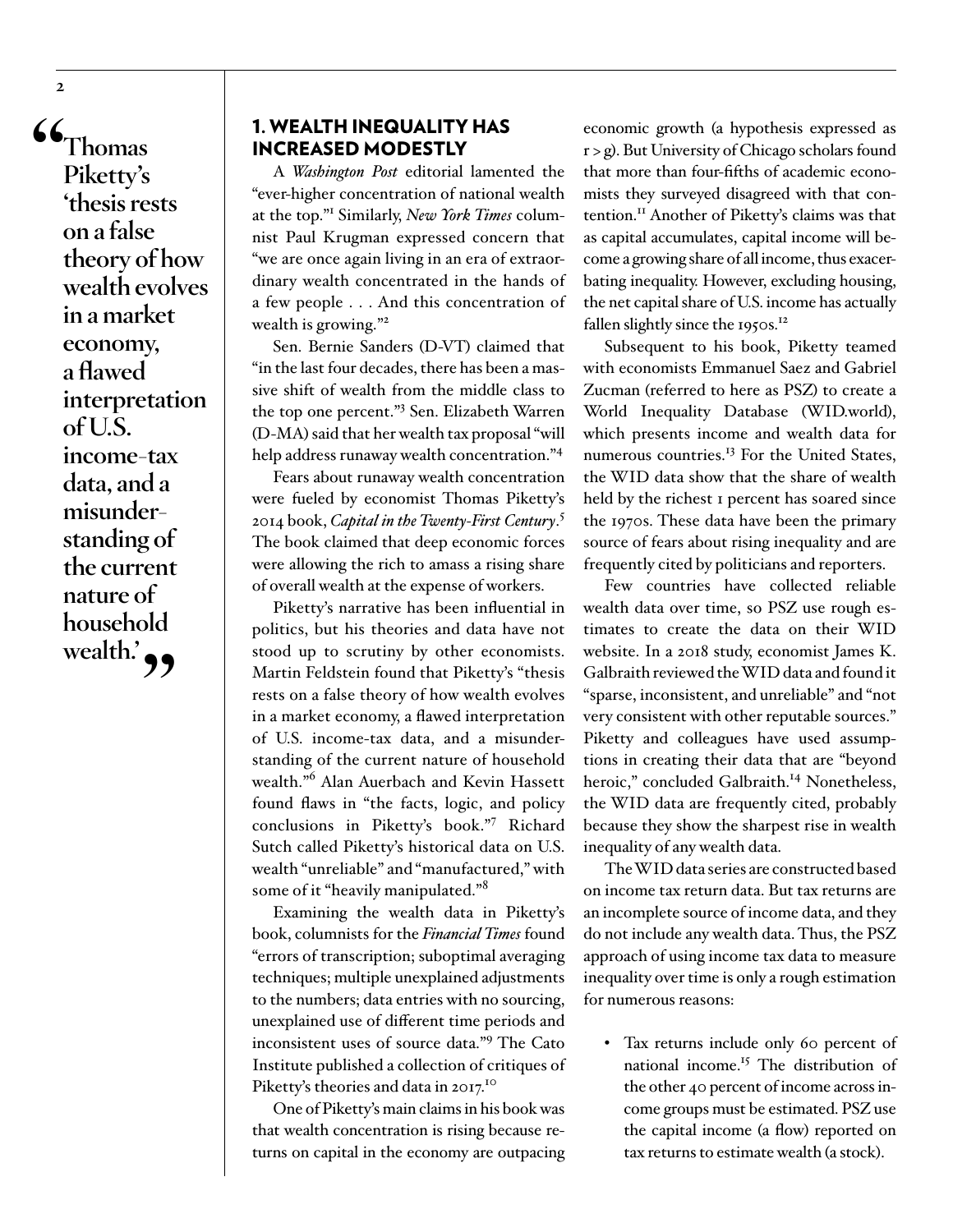- Family structures have changed over time. Marriage rates among tax filers fell from 67 percent in 1960 to 39 percent in 2015.<sup>16</sup> That change has created large and differential effects on high- and lowincome tax returns.
- Tax laws have changed over time, altering the income reported on returns. For example, the growth of 401(k) contributions and employer-provided health benefits has greatly reduced the amount of income included on returns. Since these income sources are relatively more important to middle-income individuals than high-income individuals, top income shares will be biased.<sup>17</sup>
- Marginal tax rate cuts in the 1980s reduced incentives to avoid and evade taxes by high-earners.<sup>18</sup> Thus, part of the reported increase in taxable incomes at the top end after those reforms did not reflect an actual increase in incomes.<sup>19</sup>
- Tax-law changes have shifted business income from corporate to individual returns over time. The share of overall U.S. business income reported on individual returns rose from 21 percent in 1980 to more than half today.<sup>20</sup> That shift has inflated the income reported on individual tax returns particularly at the top end.
- A substantial amount of income goes unreported on tax returns, including small business income. Distribution estimates are sensitive to assumptions about who earned the missing income.<sup>21</sup>

Scholars use estimates to adjust for these and other shortcomings of tax return data. But different adjustments can lead to sharply different results. For example, widely cited data by PSZ show that the top 1 percent's share of U.S. income increased from 10 percent to 15.6 percent between 1960 and 2015.<sup>22</sup> That estimate is after taxes and government benefits.

However, a 2018 study by economists Gerald Auten and David Splinter found very different results, as shown in Figure  $1.^{23}$  As with PSZ, they started with tax return data, but they produced more precise estimates. They found that the top 1 percent income share increased only slightly, from 7.9 percent in 1960 to 8.5 percent in 2015. They concluded that "changes in the top one percent shares over the last half century are likely to have been relatively modest.<sup>24</sup>

Let's turn to top wealth shares. Numerous data sources are used to estimate wealth shares, including income tax returns, estate tax returns, and a Federal Reserve household survey. Figure 2 shows different estimates of the share of all U.S. wealth held by the top 1 percent.

One method of estimating wealth shares uses capital income reported on tax returns (such as interest and dividends) to estimate stocks of assets based on assumed rates of return.<sup>25</sup> These estimates are heavily dependent on the chosen rates, such that small differences in assumptions create large differences in estimated top 1 percent wealth shares.<sup>26</sup>

PSZ use this method for wealth estimates on the WID site. They estimate that the top 1 percent share of U.S. wealth has risen sharply since the 1970s, as shown in Figure  $2.^{27}$  This sharp rise is widely cited in the media.

However, a 2019 study by Matthew Smith, Owen Zidar, and Eric Zwick (SZZ) found that PSZ overstate the increase in top wealth shares because of their faulty assumptions about the rates of return used to estimate assets.<sup>28</sup> Using better assumptions, SZZ found that the 1 percent wealth share rose only half as much as PSZ claimed.<sup>29</sup> From 1980 to 2014, PSZ found that the top 1 percent share rose from 22.5 to 38.6 percent, but SZZ found that it increased from 21.2 percent to just 28.7 percent.<sup>30</sup>

A second method uses data from the Survey of Consumer Finances (SCF), produced by the Federal Reserve Board since 1989.<sup>31</sup> In 2019, a team of Federal Reserve economists published "distributional financial accounts" based on data from the SCF and the Financial Accounts of the United States.<sup>32</sup> These estimates show a similar pattern as the SZZ data—the top 1 percent share is lower and has risen less in recent years than the PSZ data suggested, as shown in Figure 2.

Before 1989, the Federal Reserve completed

**"A 2019 study by Matthew Smith, Owen Zidar, and Eric Zwick found that PSZ overstate the increase in top wealth shares because of their faulty assumptions about the rates of return used to estimate assets."**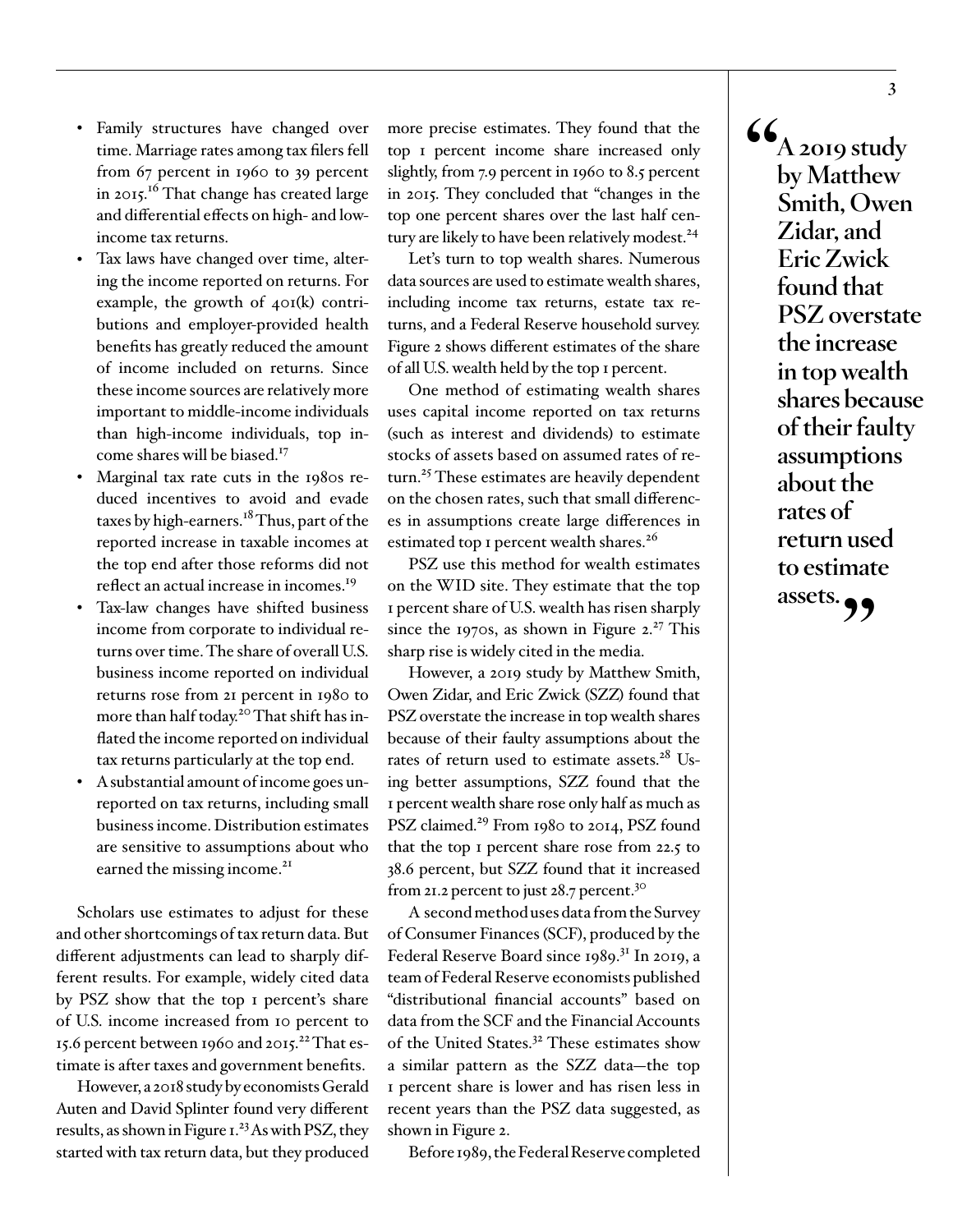

Sources: http://www.davidsplinter.com and https://eml.berkeley.edu/~saez.

**"The mechanisms that Piketty claimed in his book would lead to higher inequality (relating to capital dominating labor) are speculative and not supported by most econo**mists.

household finance surveys in 1962 and 1983.<sup>33</sup> That data show that the top I percent share changed little over that period, edging up from 32 percent in 1962 to 34 percent in 1983. Those shares were higher than the 30 percent share found in the first modern SCF in 1989. Economist Edward Wolff used Federal Reserve data to create his own estimates of the top 1 percent wealth share.<sup>34</sup> He found that the share was fairly flat from 1962 to 2010 but then rose after that.

A third method for estimating wealth shares relies on estate tax returns. Using these data, Wojciech Kopczuk and Saez estimated that the top 1 percent share of U.S. wealth was essentially flat from the 1930s all the way through to  $2000$ .<sup>35</sup>

In sum, the widely cited wealth data created by PSZ are off base. A 2014 study by Kopczuk concluded that "estimates of the distribution of wealth based on the Survey of Consumer Finance and the estate tax method show little or no rise in the share of total wealth held by

the top 1 percent of in [sic] the last 30 years, while the capitalization [PSZ] approach finds a substantial rise."36 Similarly, a 2016 Federal Reserve study found that "the top share estimates derived in this paper show much lower and less rapidly increasing top shares than the widely cited values from the Saez and Zucman (2016) and Piketty and Saez (2003) studies."37

The 2019 estimates by the Federal Reserve and SZZ show lower figures for the top 1 percent share and a slower rise than the PSZ data. U.S. wealth inequality has risen, but given the huge changes in technology and globalization that have transformed our economy, some changes over the decades are not surprising.

What about the future? Warren Buffett claimed that wealth inequality "has widened and will continue to widen unless something is done about it." $3^8$  That is not clear at all. Buffett is echoing Piketty, but the mechanisms that Piketty claimed in his book would lead to higher inequality (relating to capital dominating labor) are speculative and not

**4**

Figure 1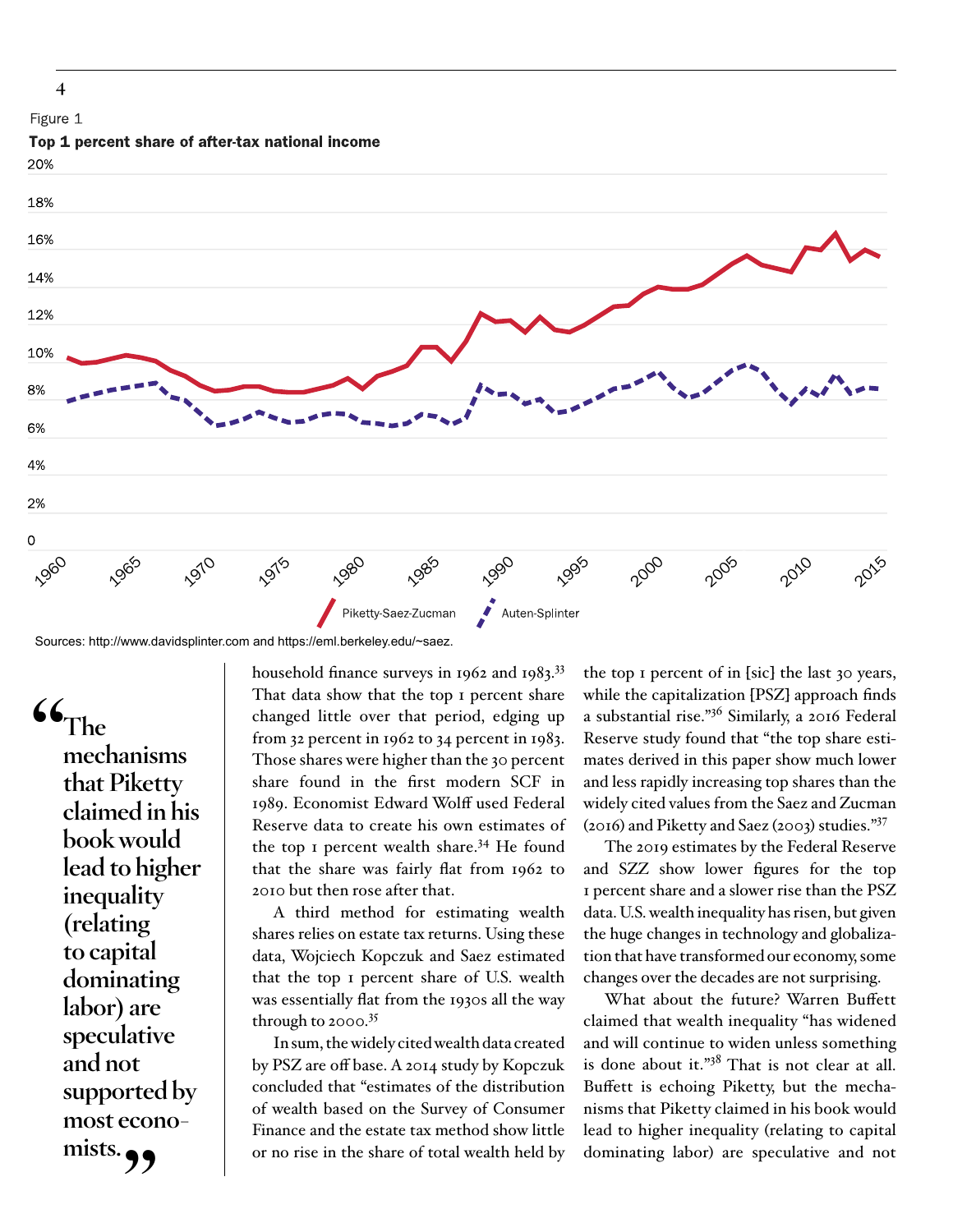

Sources: See text.

supported by most economists.

Numerous factors may move wealth inequality either up or down in the future. For one thing, there is a "race between the stock market and the housing market."39 Middleincome households gain relative to top groups when housing prices are rising quickly, but top groups do better when the stock market is rising quickly. In recent years, equity prices have risen faster, which has boosted the top 1 percent share, but markets may change direction down the road.40

Another dynamic is the normal functioning of life-cycle finances. Most young people start their careers with little wealth but build a nest egg by their 60s. The SCF data for 2016 show that the mean family net worth for ages 35–44 was \$289,000 while the mean for ages 55–64 was \$1,167,000.<sup>41</sup> As U.S. demographics change over time, so may measures of wealth inequality.

Yet another dynamic regards debt incurred for higher education. A growing share of families—currently 22 percent—owe

education-related debt.<sup>42</sup> That debt is now the largest part of household debt aside from mortgages, and it substantially reduces net wealth for affected families in the SCF data.<sup>43</sup> However, the education investment funded by debt helps people build human capital, which is an asset. But the SCF does not include human capital, so it understates the true wealth of young people who invest in education. The upshot is that the rise in education debt has skewed measured wealth inequality.

Human capital is not the only portion of wealth left out of inequality estimates. Some wealth estimates, including the SCF, exclude defined benefit pension plans, which are owned broadly by the middle class. If defined benefit plans were included in the SCF data, it would reduce the top 1 percent share by 5 percentage points.<sup>44</sup>

Finally, wealth inequality statistics do not include the "wealth" that individuals hold in Social Security. Social Security is not legally owned wealth, but to individuals, the future **"Wealth inequality statistics do not include the 'wealth' that individuals hold in Social**  Security.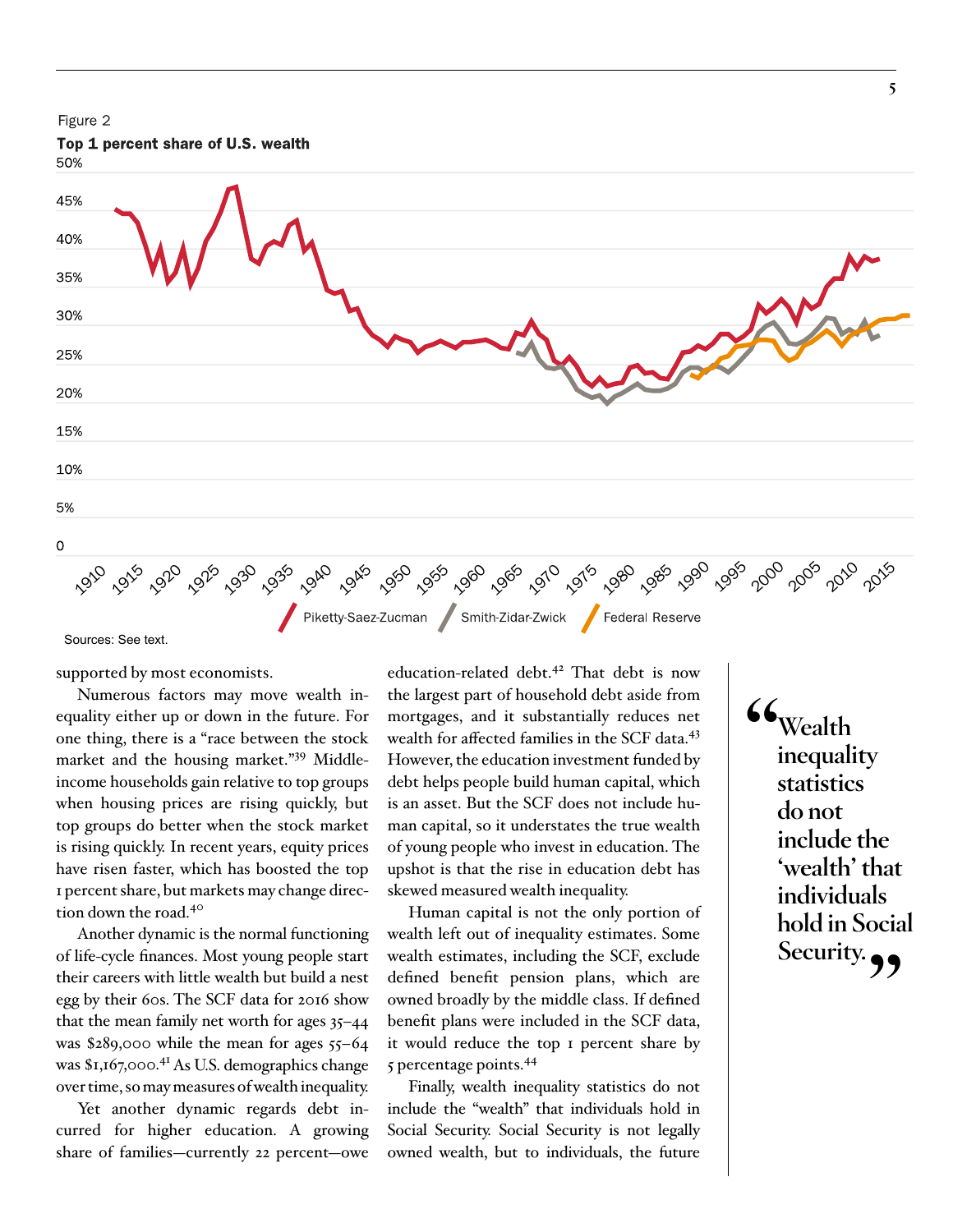**"Measures of wealth inequality do not tell us anything about the well-being of**  the poor.

benefits are like an asset that is available to fund future consumption. That is also true of other social programs, such as Medicare. Including the effects of Social Security and other social programs would substantially reduce measured wealth inequality, as Section 5 discusses.

To summarize, the estimates from Piketty and colleagues on the WID website showing sharply rising wealth inequality since the 1970s appear to be incorrect. Also, Piketty's projection of sharply rising wealth inequality in the future is based on flawed theories. The top 1 percent wealth share has risen in recent years, but the change has not been large over the past half century given the large structural changes in the U.S. economy. Finally, published data on wealth inequality leaves out human capital and social programs such as Social Security, which has exaggerated estimates of inequality.

All that said, wealth statistics such as the top 1 percent share have little relevance to the standards of living of U.S. households. While many politicians and pundits seem obsessed with wealth inequality, the following sections argue that such measurements do not reveal anything about the levels of poverty or prosperity of Americans.

#### 2. POVERTY MATTERS, NOT INEQUALITY

Measures of wealth inequality do not tell us anything about the well-being of the poor, which is a more important focus for public policy than inequality. Poverty may fall as wealth inequality rises, such as when entrepreneurs build fortunes by generating economic growth. Or poverty may rise as wealth inequality rises, such as when crony capitalists gain preferences that distort the economy and reduce growth.

Poverty and inequality are different things, but they are often conflated in political discussions. High poverty levels, which are clearly undesirable, are often caused by bad policies, such as a lack of open markets and equal treatment. Wealth inequality is different—it cannot be judged good or bad by itself because it may reflect either a growing

economy that is lifting all boats or a shrinking economy caused by corruption.

Martin Feldstein was right that "inequality is not a problem in need of remedy." Instead, he noted that economists start with the "Pareto principle that a change is good if it makes someone better off without making anyone else worse off."45 An example is an entrepreneur who builds her wealth by making product innovations that reduce prices for consumers.

Consider Brian Acton and Jan Koum, who created WhatsApp, which provides a free phone service for 1.5 billion users globally. Acton and Koum have built combined fortunes of \$15 billion. Their success may or may not have widened wealth inequality, but their product has created huge value for consumers by reducing communication costs. America's economic history is replete with similar stories. Walmart has generated savings for many millions of consumers while making the Walton family rich. Jason Furman, the former chair of President Barack Obama's Council of Economic Advisers, was right to praise the company as a "progressive success story" for its role in reducing prices.46

Feldstein argued that the real problem we should focus on "is not inequality but poverty."47 Recent economic data reveal how these two indicators are quite different. U.S. wealth inequality has edged up in recent years, but the poverty rate has declined. Meanwhile, wages are up and unemployment is low. Federal Reserve Board data found that the top 1 percent wealth share increased slightly between 2013 and 2016, but the wealth of the median household jumped 16 percent over that period, with particularly strong gains by less-educated households.<sup>48</sup> Clearly, recent gains by the top 1 percent have not come at the expense of other Americans.

We see similar patterns in other growing economies. After China began adopting market reforms in the 1970s, its economy boomed and hundreds of millions of people lifted themselves out of poverty. China's gross domestic product (GDP) per capita in constant U.S. dollars was more than 10 times higher in 2018 than it was in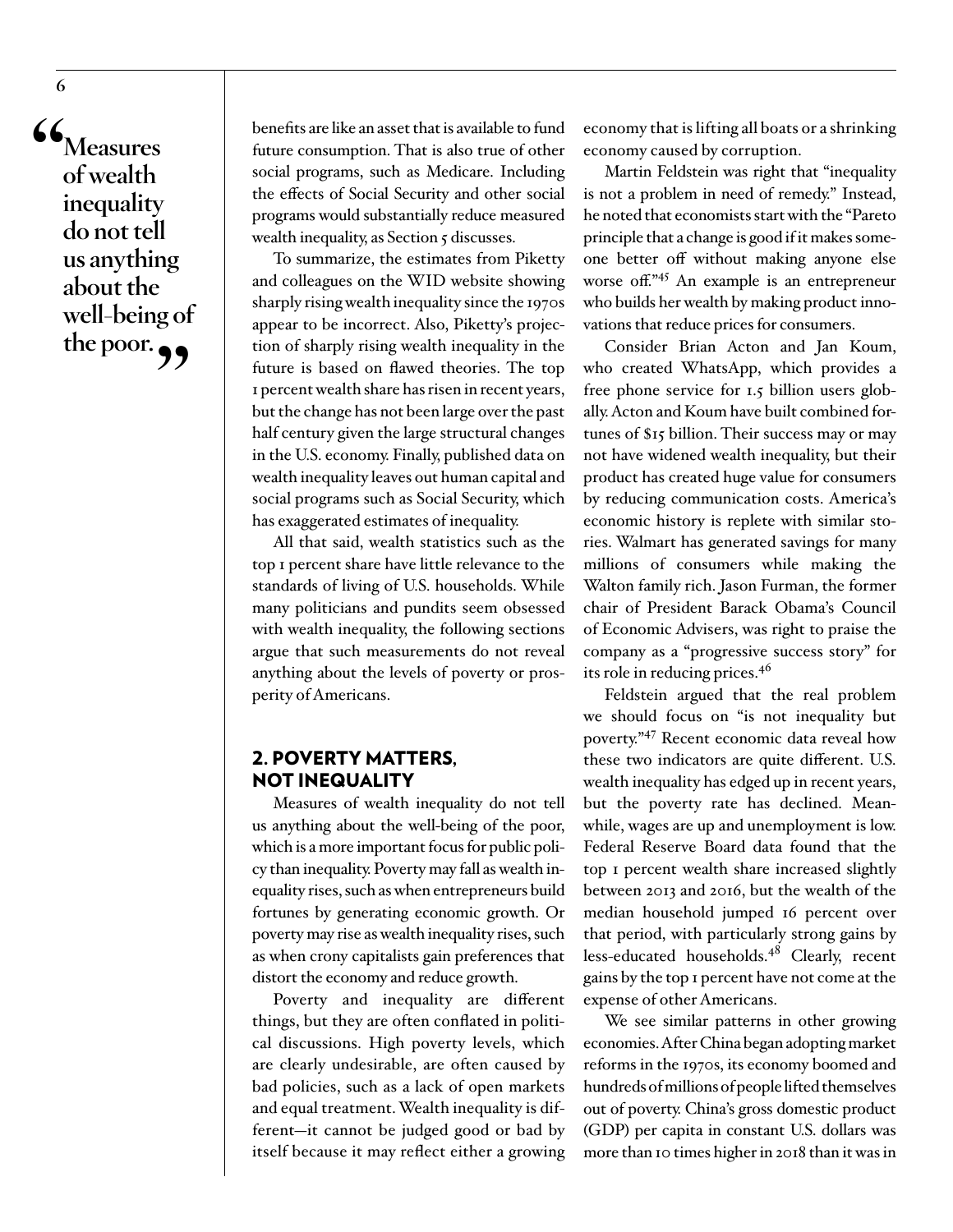1990.49 The share of the Chinese population in severe poverty—measured by the World Bank as income of less than \$3.20 per day—fell from 47 percent in 1990 to just 1 percent today.<sup>50</sup> Yet the rise in general prosperity may have coincided with increased wealth inequality in China—the top 10 percent wealth share is estimated to have jumped from 41 percent in 1980 to 67 percent today.<sup>51</sup>

One can see why wealth inequality is a useless measure by examining Gini coefficients across countries. The coefficients are calculated from distributions of income or wealth in populations and indicate the level of inequality in a single number from 0 to 100, with higher numbers indicating higher inequality.52 Wealth inequality is estimated to be high in the United States with a Gini coefficient of 85.53 On the other hand, many poor countries have much lower Gini coefficients, such as Ethiopia (61), Mynamar (58), and Pakistan  $(65)$ .<sup>54</sup> Wealthy countries such as the United States offer more opportunities and higher living standards than these poor countries, yet those countries have "better" Gini coefficients.

The United Nations produces a Human Development Index that measures income, life expectancy, and education levels in over 180 countries.55 A scatterplot of countries in this index and their wealth Gini coefficients shows a modestly positive relationship between the two variables—countries with higher wealth inequality tend to have higher human development. The Gini coefficients for many countries are probably not very accurate, but nonetheless the data do not support the idea that wealth inequality is bad for general prosperity defined in this way.

In some countries, high wealth inequality likely results from corruption. Russia, Kazakhstan, and Ukraine, for example, have wealth Gini coefficients of 88, 95, and 96, respectively, and experts believe many of the richest individuals in those countries gained their wealth from political connections.<sup>56</sup> One expert noted that among Russia's wealthiest individuals, "most have made their money by controlling companies in

the natural-resources sector—like gas giant Gazprom, oil companies, or metals firms and use their political connections with the Kremlin to maintain their fortunes."<sup>57</sup>

Wealth inequality by itself provides no guidance on public policy issues because many factors can cause it. And even if it were a useful measure, claims by progressives that there is a global inequality crisis are off base. A Credit Suisse study found that the share of global household wealth owned by the top 1 percent of households worldwide was roughly unchanged between 2000 and 2018.<sup>58</sup>

The more important development in the world economy in recent years is the dramatic fall in poverty. Many lower-income nations have embraced markets and enjoyed broadbased growth and social progress:

- People living in "extreme poverty" as defined by the World Bank fell from 42 percent of the world's population in 1981 to just 10 percent in 2015.<sup>59</sup>
- The share of the world's population that is undernourished fell from 19 percent in 1991 to 11 percent in  $2017$ <sup>60</sup>
- The illiterate share of the world's population fell from 30 percent in 1980 to 14 percent in 2015. $61$
- Africa's average life expectancy increased from 53 years in 2000 to 62 years in 2015.<sup>62</sup>

Many poorer countries are starting to catch up to the living standards in developed nations as they accumulate wealth. The Credit Suisse study found that lower-income countries accounted for 10 percent of global wealth in 2000 but 25 percent by 2018, with China and India leading the way.<sup>63</sup>

It is good news that poor countries are pulling themselves up and enjoying rising prosperity. Yet commentators on the political left seem more concerned that some countries with broadly rising incomes have experienced increases in wealth inequality. This seems like "spiteful egalitarianism," as Feldstein called it.64 That is, a knee-jerk dislike of the wealthy even when their wealth stems from productive **"Wealth inequality by itself provides no guidance on public policy issues because many factors can cause it."**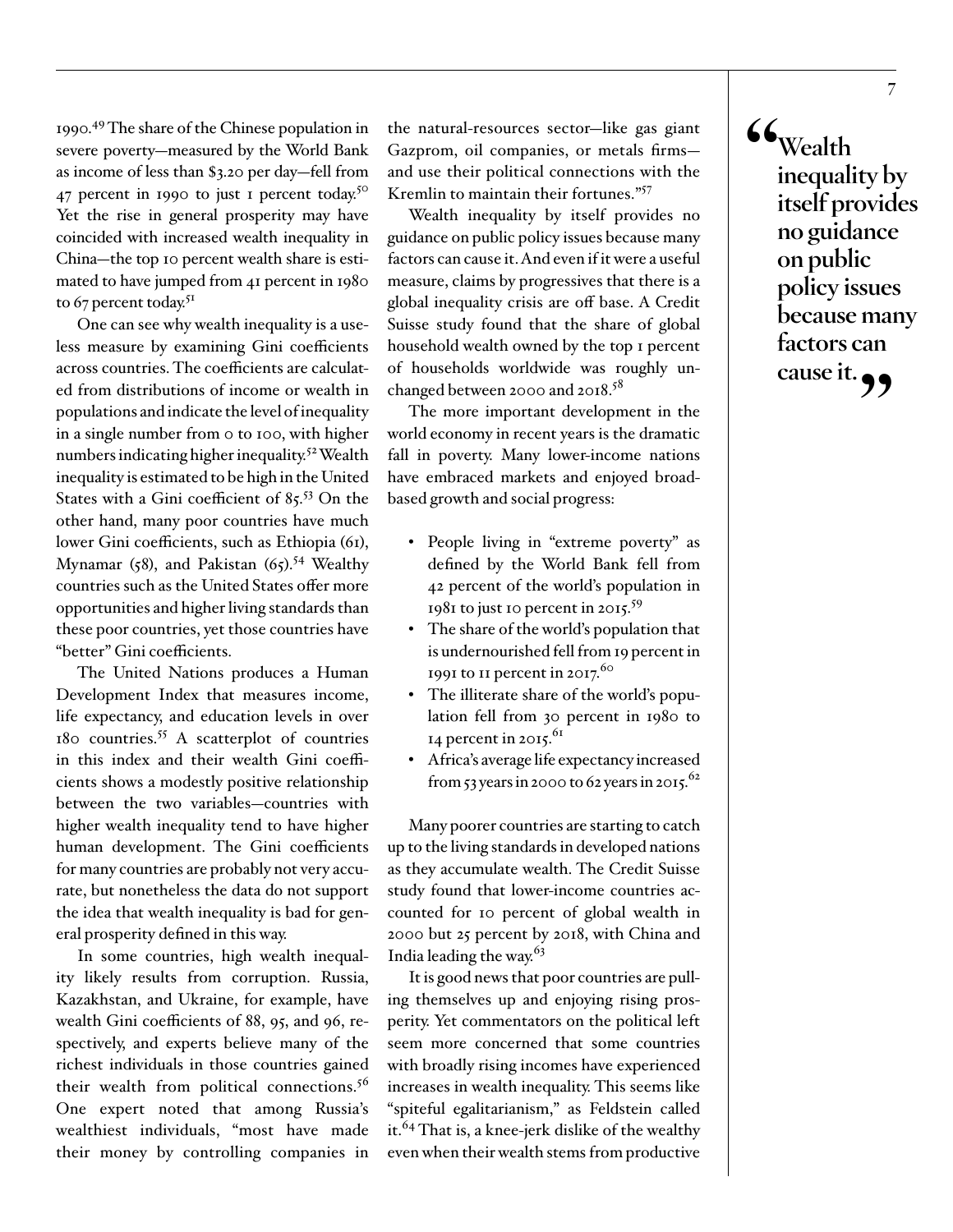**"Whatever aggregate statistics such as wealth distributions might show, policymakers should remember that the core of market economies is a bottomup process of value**  creation.<sub>99</sub>

activities that benefit the overall economy.

Many progressives seem to view the economy as a zero-sum game. Senator Sanders complained that "in the last four decades, there has been a massive shift of wealth from the middle class to the top one percent."<sup>65</sup> And Dan Riffle, adviser to Rep. Alexandria Ocasio-Cortez (D-NY), complained that "the bigger Jeff Bezos's and Bill Gates's slices of the pie are, the smaller everybody else's slices of the pie are going to be."<sup>66</sup>

That is not true. Innovators such as Bezos and Gates make the pie larger, as have many wealthy Americans, as Section 3 discusses. Market economies are positive sum, not negative sum. The billions of market transactions that take place every day are voluntary and thus mutually beneficial—buyers and sellers each gain value. Entrepreneurs who become wealthy have essentially found ways to generate more transactions. Whatever aggregate statistics—such as wealth distributions—might show, policymakers should remember that the core of market economies is a bottom-up process of value creation.

That does not mean that all wealth is justly obtained. Critics on the left are correct that some businesses and wealthy people get ahead by breaking laws and exploiting government preferences. If Bezos or Gates had instead gained their wealth by means of narrow regulatory advantages, their wealth would represent a negative for the economy. Section 4 addresses such crony capitalism. But first we examine the positive-sum wealth generation at the core of market economies.

#### 3. MOST TOP WEALTH IS SELF-MADE

Do the wealthy mainly inherit their fortunes or build them through entrepreneurial activities? Some commentators imply the former, but the evidence shows that most of America's wealthiest people have self-made fortunes.

Former U.S. labor secretary Robert Reich claimed in January 2019 that "even as the ranks of the working poor continue to grow, America is creating a new aristocracy of the nonworking super rich with enormous influence over our economy and politics."67 And *New York Times* columnist Krugman claimed, "We seem to be heading toward a society dominated by vast, often inherited fortunes."68

These comments echo a theme in Piketty's book, which is that economic forces are boosting the power of capital over labor and inherited wealth over self-made wealth. Piketty argued, "It is almost inevitable that inherited wealth will dominate wealth amassed from a lifetime's labor by a wide margin."69 Piketty refers in his book to the wealthy as "rentiers" to evoke the image of an idle class of overlords.

Piketty projected that accumulated wealth or capital will increase compared to the size of the economy in coming decades. In turn, he said capital income will become a growing share of overall income as the labor share falls. Since the wealthy receive a large share of capital income, that would boost high-end fortunes and make wealth ownership more concentrated.

However, Piketty's story is inconsistent with actual U.S. trends. Capital's share of income has risen since the 1970s but not because of larger accumulations by the wealthy. Rather, Matthew Rognlie found that the rising capital share has been entirely due to the housing portion of capital, which is broadly distributed across income groups.<sup>70</sup> Aside from housing, the net capital share of income has fallen slightly since the 1950s. $7<sup>T</sup>$ 

Another flaw in Piketty's narrative regards his assumption that if capital accumulates rapidly, the rate of return to capital would nonetheless remain high, thus boosting the capital income share. But most economists would expect the rate of return to fall in that scenario, thus moderating any increase in capital income.72 Indeed, Rognlie found that "a rising capital-to-GDP ratio is most likely to result in a fall in capital's share of income, since the net rate of return on capital will fall by an even larger proportion than the capitalto-GDP ratio rises."<sup>73</sup>

Rognlie concluded that "capital income is not growing unboundedly at the expense of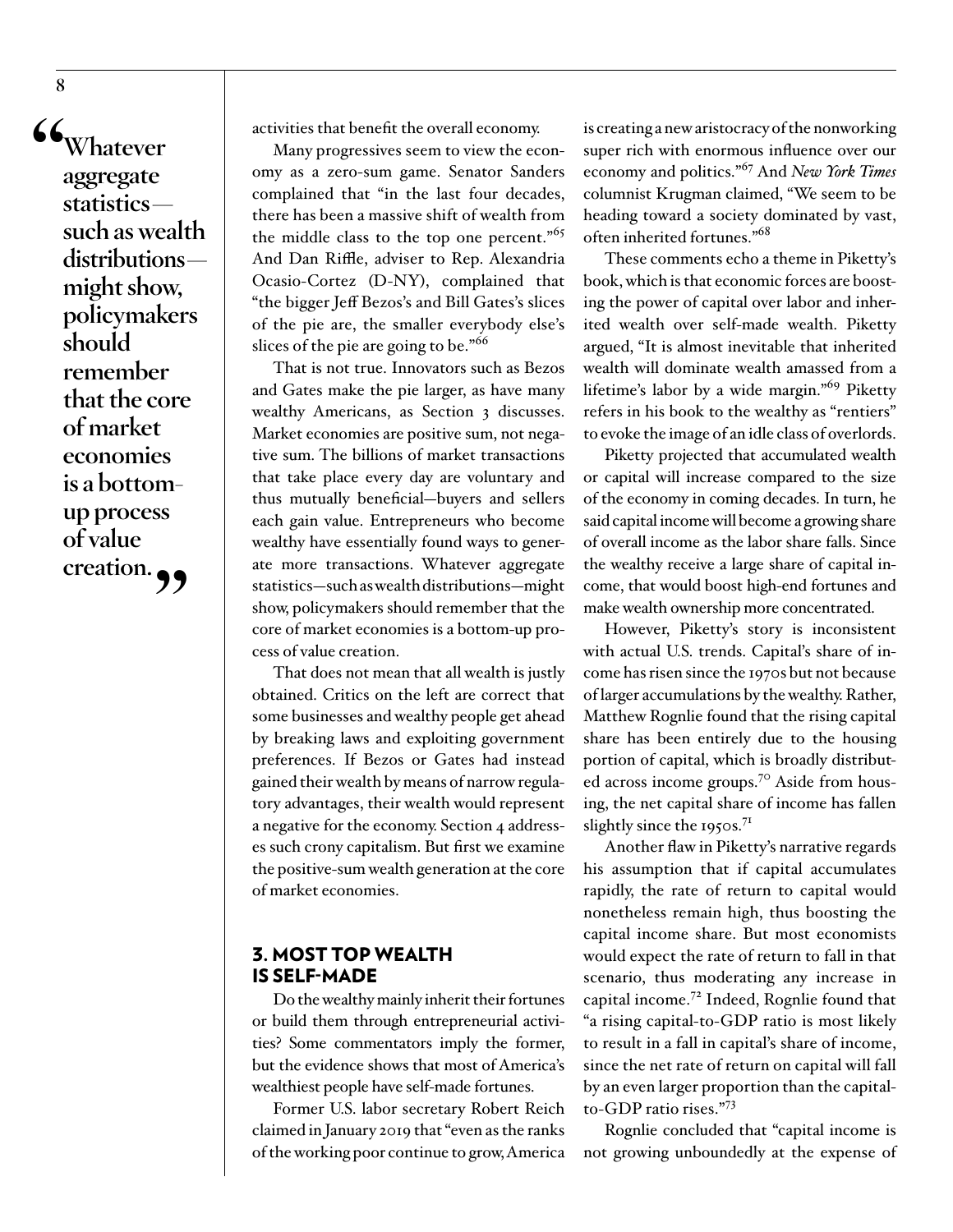labor, and further accumulation of capital in fact most likely means a fall in capital's share of total income—refuting one of the main theories of economist Thomas Piketty's popular book *Capital in the 21st Century*."74 The fears expressed by Piketty, Krugman, Reich, and others about a growing domination of capital over labor are off base.

The related fears about capital ownership becoming dominated by inherited wealth are also misguided. Inherited wealth represents a declining share of high-end fortunes. Most of America's wealthiest people today are entrepreneurs and business people who built their own fortunes.75 There is dynamism and turnover among the richest Americans rather than a static group of people with growing piles of wealth.

*Forbes* has published an annual list of the 400 Americans with the highest net worth since  $1982^{76}$  By our count, just 21 from  $1982$ were still on the list in 2019.77 Where have the others gone? Numerous people have died and their wealth divided among heirs. The wealth of many others has stagnated or declined because of income taxes, consumption, charitable giving, and poor investment choices.

Robert Arnott and coauthors examined the *Forbes* lists and found that of the 400 individuals on the 1982 list, just 69 individuals or their descendants remained on the 2014 list.<sup>78</sup> They found that the wealth of those 69 people had grown far more slowly than if they had simply invested passively in stocks and bonds in 1982 and let their holdings grow. They conclude that "dynastic wealth accumulation is simply a myth."<sup>79</sup>

Piketty claims the opposite. He argues that the wealthy multiply their money rapidly: "One of the most striking lessons of the *Forbes* rankings is that, past a certain threshold, all large fortunes, whether inherited or entrepreneurial in origin, grow at extremely high rates." And he adds that "the largest fortunes grew much more rapidly than average wealth. This is the new fact that the *Forbes* rankings help us bring to light."<sup>80</sup>

Piketty's claims are false. He seems to have

only looked at the winners on the *Forbes* list and did not account for people who lost wealth and dropped off the list. As one example, the world's richest man on *Forbes* global list in 1987 was Yoshiaki Tsutsumi, who was worth \$20 billion. His fortune plunged to just \$1.2 billion in 2006, and then he dropped off the list. $81$ 

William McBride looked at changes in wealth for the 400 individuals on the 1987 *Forbes* U.S. list through to the 2014 list.<sup>82</sup> He calculated the growth in wealth for the 73 people who stayed on the list, and he estimated the growth for those who dropped off by assuming that the drop-offs had barely missed the wealth threshold for the 2014 list. With that assumption, he found that the average annual real wealth growth rate over 26 years for the people on the 1987 list was at most a meager 2.4 percent. (By contrast, the average annual real return on U.S. stocks over the decades has been about 7 percent.) $^{83}$ 

McBride found that people on the *Forbes* lists who had inherited their wealth grew their fortunes more slowly than those with self-made wealth. Active entrepreneurs often generate new wealth, but individuals on the lists who had inherited did not earn outsized returns instead, their wealth was eaten away over time, as noted, by taxes, consumption, philanthropy, and sometimes bad investment choices.

As many older fortunes decline, new fortunes are being made by entrepreneurs. Among those on the *Forbes* 2018 list, 43 percent were new in the prior 10 years. Many of the new billionaires have impressive achievements in building companies:

- Jensen Huang cofounded graphics chipmaker Nvidia, which has revenues of \$10 billion.
- Shahid Khan built automotive parts maker Flex-N-Gate, which has revenues of \$8 billion.
- Judy Faulkner founded medical records software firm Epic Systems, which has revenues of about \$3 billion and supports the records of 230 million patients.
- Acton and Koum cofounded WhatsApp,

**"Inherited wealth represents a declining share of highend fortunes. Most of America's wealthiest people today are entrepreneurs and business people who built their own fortunes."**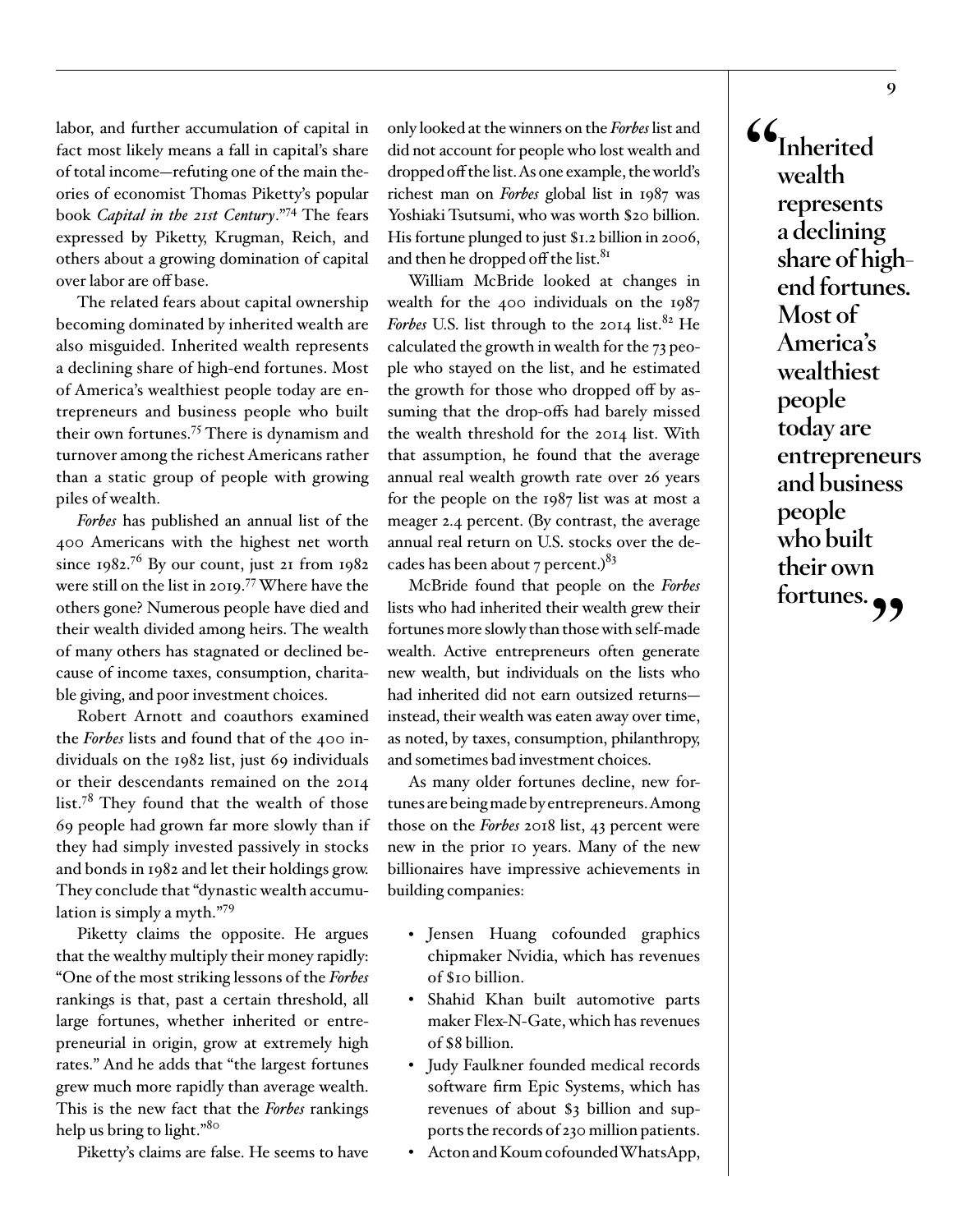**"Far from being idle, many of the wealthiest people in our society create new products, generate competition in markets, and drive down consumer**  prices.<sub>?</sub>

which provides free phone service globally for 1.5 billion users, as noted.

- Reinhold Schmieding founded Arthrex, a surgical tools company that has developed many new products and has revenues of more than \$2 billion.
- Robert Pera founded wireless equipment maker Ubiquiti Networks, which specializes in bringing low-cost internet access to rural areas.
- Thai Lee built business IT provider SHI International, which has revenues of \$9 billion. Like Huang, Khan, and Koum, Lee is an immigrant to the United States.

Steven Kaplan and Joshua Rauh found that the share of the *Forbes* 400 who are self-made rose from 40 percent in 1982 to 69 percent by 2011.<sup>84</sup> *Forbes* staff writer Luisa Kroll measured a similar increase and noted, "the number of *Forbes* 400 members who have forged their own path, using entrepreneurial capitalism as a means to attain a vast fortune, has increased dramatically."<sup>85</sup>

The *Forbes* list of global billionaires shows a similar pattern. Self-made wealth is displacing inherited wealth in most countries, and that pattern is particularly pronounced in the United States. A Peterson Institute for International Economics study examined the *Forbes* global lists and found that "among advanced countries, the share of self-made billionaires has been expanding most rapidly in the United States."<sup>86</sup>

Other analyses of the wealthy show similar patterns. On a *Bloomberg's* list of the 100 wealthiest Americans in 2013, 73 are self-made and 27 have inherited wealth. A substantial share of wealthy individuals had humble origins. On the Bloomberg list, 18 had no college degree. $87$  On the *Forbes* 400 list, 20 percent grew up poor. Rags-to-riches stories are not uncommon.

Wealth-X has created a database of the world's richest people. On its list of 2,604 billionaires, 56 percent are self-made, 31 percent are partly self-made, and 13 percent have purely inherited wealth.<sup>88</sup> On its broader list of people with more than \$30 million in net wealth, 68 percent are self-made, 24 percent are partly self-made, and just 8 percent inherited all of their wealth.<sup>89</sup>

Other studies confirm the importance of self-made wealth in today's economy:

- BMO Private Bank found that 67 percent of Americans with \$1 million or more in investible assets are self-made.90
- U.S. Trust found that 70 percent of individuals with investable assets of more than \$3 million grew up in middle- or lower-income households.<sup>91</sup>
- Wolff and Maury Gittleman found that just 15 percent of the top 1 percent's wealth was inherited in 2007, down from 23 percent in  $1989.<sup>92</sup>$
- Lena Edlund and Kopczuk found that the importance of inherited wealth at the top in the United States has been declining since the 1970s based on an analysis of estate tax returns.<sup>93</sup>
- Tino Sanandaji found that "selfemployed business owners account for an astonishing 70 percent of the wealth of the top 0.1 percent" in 2010.<sup>94</sup>
- <sup>y</sup> Economists at the Federal Reserve Bank of Chicago found that one-third of all household wealth in the United States is owned by self-employed people who actively manage their businesses.95

In sum, the wealthiest Americans are not idle rentiers, as some critics suggest. Rather, as Kopczuk found, "those in the top 1 percent of the U.S. income and wealth distribution have less reliance on capital income and inherited wealth, and more reliance on income related to labor, than several decades ago."<sup>96</sup>

Far from being idle, many of the wealthiest people in our society create new products, generate competition in markets, and drive down consumer prices. Their innovations have been diffused across the economy and benefited many millions of people. Most Americans understand this. A 2019 poll found that 69 percent of the public agrees that billionaires "earned their wealth by creating value for others like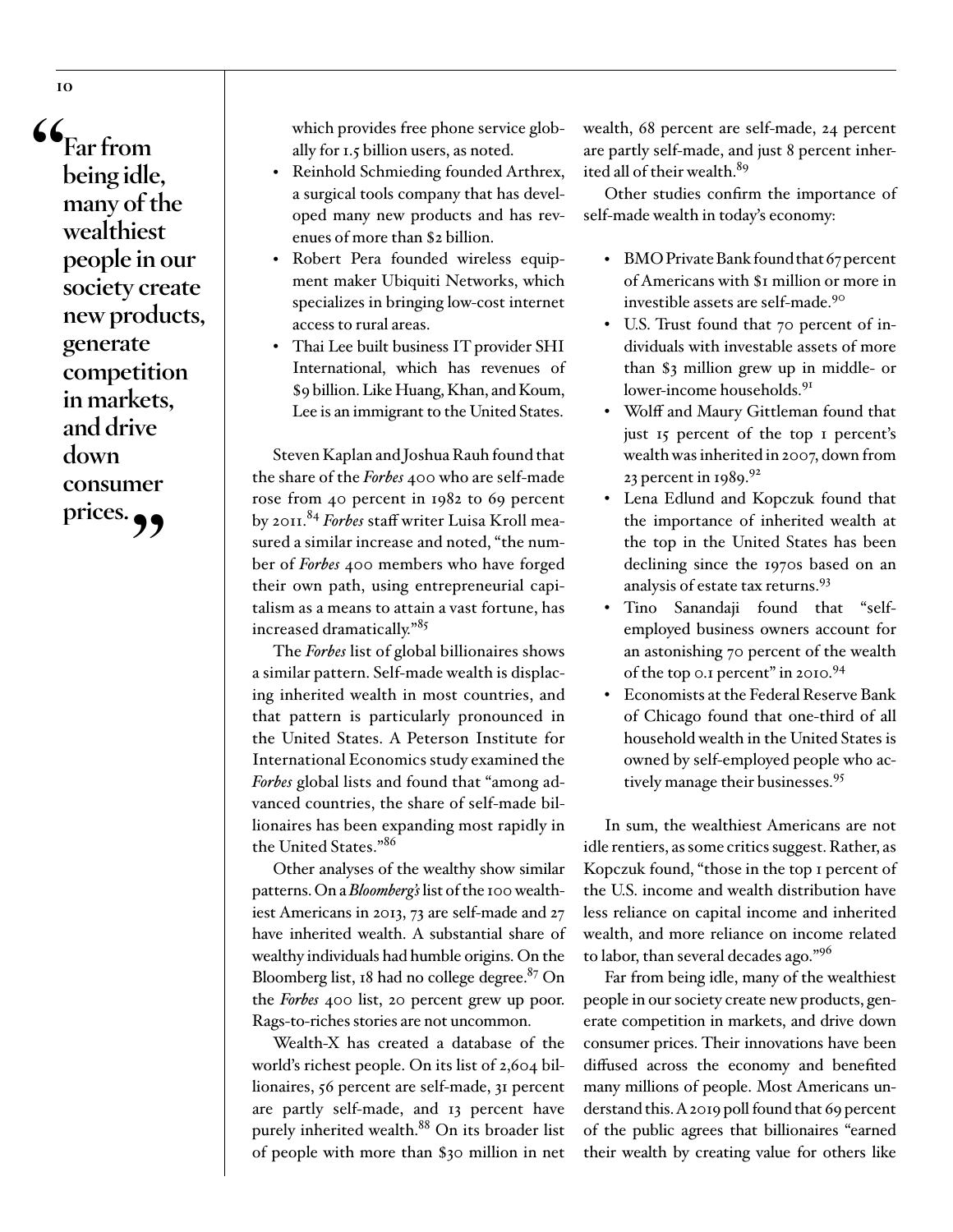inventing new technologies or starting businesses that improve lives."97

In the process of building companies, many entrepreneurs have become wealthy. But are their rewards excessive compared to the value they created?

William Nordhaus explored that question by estimating a model of U.S. business profits and productivity growth over a five-decade period. He concluded that "only a miniscule fraction of the social returns from technological advances over the 1948–2001 period was captured by producers, indicating that most of the benefits of technological change are passed on to consumers rather than captured by producers."98 He found that businesses received only about 2 percent of the surplus benefits from their innovations, with the rest accruing to consumers.

In sum, ownership of the largest fortunes in the United States is continually changing. The relative importance of inherited wealth has been declining for decades. Inherited wealth is being replaced by new wealth created by entrepreneurs introducing new products and building fortunes while adding overall value to the economy.

#### 4. CRONYISM INCREASES WEALTH INEQUALITY

In market economies, the level of wealth inequality reflects many factors, including differences in individual knowledge, effort, luck, and savings behavior. Some individuals with unique talents are able to build large fortunes. Most of the wealthiest Americans today are self-made entrepreneurs and business people, as discussed.

However, governments also play a role in shaping wealth distributions through taxes, spending, and regulations. Many government activities redistribute resources from the rich to the poor, but some do the opposite. A number of broad-based and popular programs undermine the ability of moderate-income Americans to build wealth, as Section 5 discusses.

This section explores an unpopular way that governments increase wealth inequality—cronyism, which generally means gaining narrow government benefits through lobbying or connections. The word "cronyism" is similar in meaning to crony capitalism, corruption, corporate welfare, and rent-seeking. It usually entails businesses gaining benefits at the expense of consumers or taxpayers.<sup>99</sup>

Former presidential candidate Beto O'Rourke said that we have "an economy that is rigged to corporations and to the very wealthiest."<sup>100</sup> That overstates the problem, but it is a commonly held view. Most income in America is generated in competitive markets, and most people admire individuals who gain wealth through talent and effort. In a 2019 poll, the great majority of the Americans surveyed think that there is "nothing wrong with a person trying to make as much money as they honestly can."<sup>101</sup> The key word is "honestly." As economist Greg Mankiw noted, "The high incomes that generate anger are those that come from manipulating the system."102

More than two centuries ago, Adam Smith recognized that businesses often gained privileges from the government that undermined the public interest. He warned:

The interest of the dealers, however, in any particular branch of trade or manufactures, is always in some respects different from, and even opposite to, that of the public. To widen the market and to narrow the competition, is always the interest of the dealers. To widen the market may frequently be agreeable enough to the interest of the public; but to narrow the competition must always be against it, and can serve only to enable the dealers, by raising their profits above what they naturally would be, to levy, for their own benefit, an absurd tax upon the rest of their fellow-citizens.

The proposal of any new law or regulation of commerce which comes from this order ought always to be listened to with great precaution, and ought never to be adopted till after having been long and carefully examined, not only with

**"Inherited wealth is being replaced by new wealth created by entrepreneurs introducing new products and building fortunes while adding overall value to the economy."**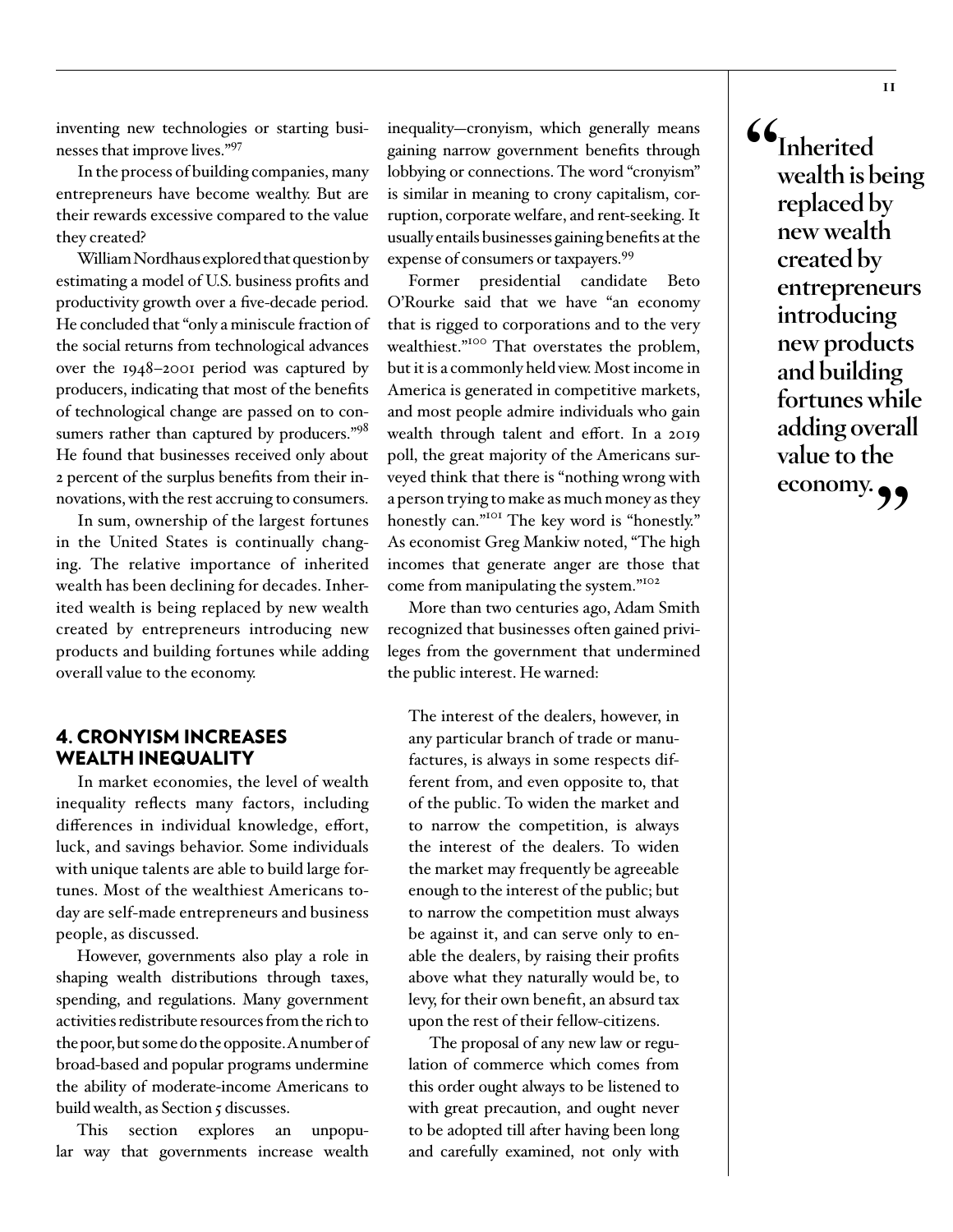**"Some businesses pursue their goals by harnessing government power to favor their interests over the interests of taxpayers, consumers, and other businesses."**

the most scrupulous, but with the most suspicious attention. It comes from an order of men whose interest is never exactly the same with that of the public, who have generally an interest to deceive and even to oppress the public, and who accordingly have, upon many occasions, both deceived and oppressed it.<sup>103</sup>

Smith is right that it is unjust when the government helps businesses "raise their profits" by imposing "an absurd tax" or burden on the public. Such crony policies likely raise wealth inequality. Smith described in the 18th century how trade barriers create monopoly power for producers and harm consumers, and that is still a major problem today.<sup>104</sup>

Governments are much larger now than in Smith's time, and they manipulate the economy in more ways. There is no hard definition of cronyism, but Table 1 suggests various types of tax, spending, and regulatory schemes in the United States that fit the bill. Some of the categories overlap. The general problem summarized in the table is that some businesses pursue their goals by harnessing government power to favor their interests over the interests of taxpayers, consumers, and other businesses.

To what extent might such cronyism exacerbate wealth inequality? There are no overall estimates of the costs of cronyism or its effects on inequality, but we can put figures on some items.

Federal farm subsidies cost taxpayers more than \$20 billion a year, and the benefits are skewed toward the wealthy.<sup>105</sup> The average income of farm households is 40 percent higher than the average of all U.S. households, and 60 percent of farm subsidies go to the largest 10 percent of farm businesses. Even some billionaire landowners receive farm subsidies.<sup>106</sup>

Federal sugar regulations and trade barriers increase sugar costs for U.S. consumers by up to \$4 billion a year.<sup>107</sup> U.S. sugar producers gain wealth because the sugar protections give them monopoly power. The Fanjul family of Florida, for example, has built a net worth of about \$8 billion in the sugar industry partly off the backs of U.S. consumers who face artificially high prices. To protect their interests, the Fanjuls have maintained close political ties to presidents and members of Congress.<sup>108</sup>

State occupational licensing reduces job opportunities while raising consumer prices. Licensure boards are often dominated by existing providers who seek to exclude new entrants—classic cronyism. About one-quarter of Americans work in occupations that require licenses. These rules raise incomes in protected professions but increase costs to U.S.

| Types of cronyism     |                                                                            |                                                                                                                                                                                             |
|-----------------------|----------------------------------------------------------------------------|---------------------------------------------------------------------------------------------------------------------------------------------------------------------------------------------|
| <b>Business goal</b>  | <b>Government policy</b>                                                   | <b>Examples</b>                                                                                                                                                                             |
| 1 Expand sales        | Mandates and subsidies aimed at<br>boosting product sales                  | Ethanol mandates aid corn growers at consumers' expense.<br>Farm export subsidies come at taxpayers' expense.                                                                               |
| 2. Reduce competition | Regulatory barriers that block entry                                       | Occupational licensing restricts job entry. Trade barriers give<br>monopoly power to domestic producers. Small firms face<br>relatively higher regulatory compliance costs than large ones. |
| 3. Tilt playing field | Policies that create unfair advantages<br>for favored businesses           | "Too big to fail" doctrine favors the largest banks. Beer<br>distribution rules favor the largest producers.                                                                                |
| 4. Ride gravy train   | Ongoing subsidies that coddle<br>businesses                                | Farm businesses receive billions of dollars a year in aid.<br>Defense companies often receive bloated contracts.                                                                            |
| 5. Escape failure     | Bailouts for failing businesses                                            | Bailouts for banks, car companies, and farm businesses.                                                                                                                                     |
| 6. Hijack benefits    | Government benefits captured by<br>unintended groups                       | Benefits from the low-income housing tax credit are captured<br>by banks and developers, rather than housing tenants.                                                                       |
| 7. Get others to pay  | Government payments for items that<br>businesses should pay for themselves | Federal spending on applied research and development in<br>areas such as energy.                                                                                                            |

Table 1  $\sum_{i=1}^{n}$ 

# **12**

Source: Authors.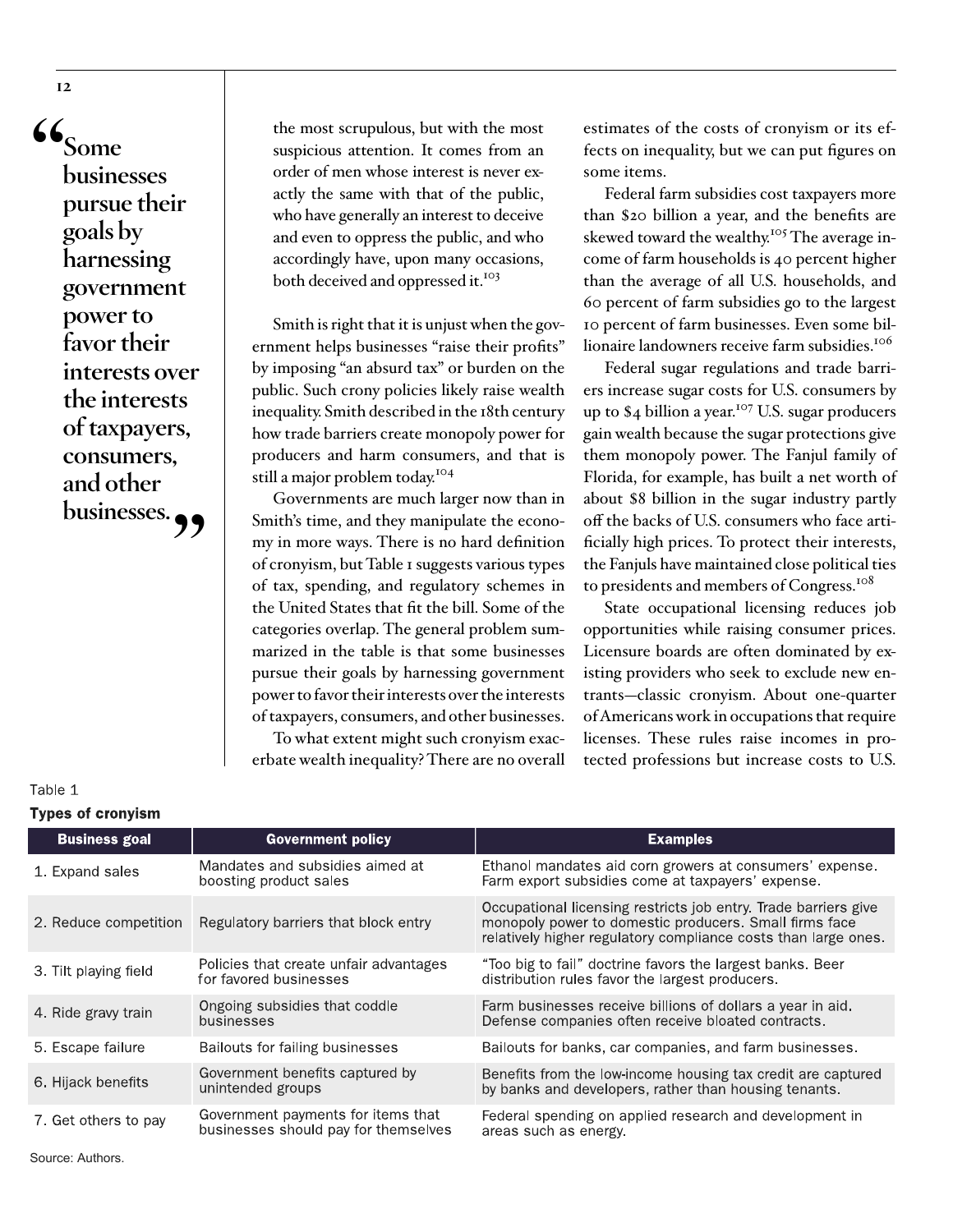households by about \$1,000 annually on average, which is a heavy burden on low-income families in particular.<sup>109</sup>

Yale University law professor Jonathan Macey describes these sorts of policies as "wholesale" cronyism.<sup>110</sup> In addition, he says there is "retail" cronyism, which involves particular individuals and businesses using connections to unethically gain excess benefits from programs.

Government contracting is rife with retail cronyism. In the recent "Fat Leonard" scandal, for example, Leonard Glenn Francis cozied up to U.S. Navy leaders in the Pacific to win hundreds of millions of dollars in lucrative deals to resupply Navy ships.<sup>111</sup> He made large profits by overpricing contracts and submitting fraudulent invoices. Francis had numerous moles inside the Navy steering government contracts his way. He wined and dined Navy officers, providing them with gifts, prostitutes, and other favors to get their help and protection. The scandal exposed "a staggering degree of corruption within the Navy," concluded a *Washington Post* investigation.<sup>112</sup>

The Solyndra scandal was also classic cronyism.<sup>113</sup> The Department of Energy (DOE) gave solar panel maker Solyndra a \$535 million loan guarantee in 2009. Solyndra was a spendthrift company and its products were uncompetitive. It went bankrupt and closed its doors in 2011 with taxpayers footing the bill for the failed loan.

Why did the DOE give Solyndra a big loan guarantee? Solyndra's largest investor had ties to billionaire George Kaiser, who was also a major fundraiser for President Barack Obama. The *New York Times* found that Solyndra "spent nearly \$1.8 million on Washington lobbyists, employing six firms with ties to members of Congress and officials of the Obama White House."114 Similarly, the *Washington Post* found that the "main players in the Solyndra saga were interconnected in many ways, as investors enjoyed access to the White House and the Energy Department."<sup>115</sup>

President Obama visited Solyndra and at a press conference called the firm an "engine of

economic growth."<sup>116</sup> At the time, a Solyndra board member wrote to George Kaiser, "The DOE really thinks politically before it thinks economically."117 The White House pressured the DOE to approve the subsidy, and that appeared to tip the scales.<sup>118</sup>

As the federal government has grown larger, both wholesale and retail corruption have likely increased, thus contributing to wealth inequality. The larger that subsidies, procurement, and other government spending are, the more likely people will abuse the system and live high on the hog at taxpayer expense.

At the same time, the experts who know how to manipulate the government have prospered. Six of the 10 highest-income counties in the nation are now suburbs of Washington, DC.<sup>119</sup> That wealth is partly driven by highly paid federal government workers but also by the many high-paid lobbyists and federal contractors who live in the DC region.<sup>120</sup>

Today, the federal government funds about 2,300 different subsidy programs, more than twice as many as in the  $198$ 0s.<sup>121</sup> The number of pages of accumulated federal regulations has increased from 55,000 in 1970 to 127,000 in 1990, to 165,000 in 2010, and to 185,000 today.122 The growing volume of programs and regulations provide many ways that lobbyists can twist the rules and gain unfair advantage over consumers and other businesses. Some share of lobbying stems from businesses protesting misguided regulations that in themselves create unfair restrictions, such as various barriers to competitive entry.

People may believe that regulations fix failures in the economy and improve our standard of living. Some do, but many regulations serve narrow private ends and do not improve economic or social outcomes. Economist George Stigler's celebrated essay "The Theory of Economic Regulation" in 1971 argued that "as a rule, regulation is acquired by the industry and is designed and operated primarily for its benefit."123 By "acquired," he meant that businesses are able to influence the design of regulations so that they benefit industry incumbents and undermine the broad public interest.

**"As the federal government has grown larger, both wholesale and retail corruption have likely increased, thus contributing to wealth**  inequality.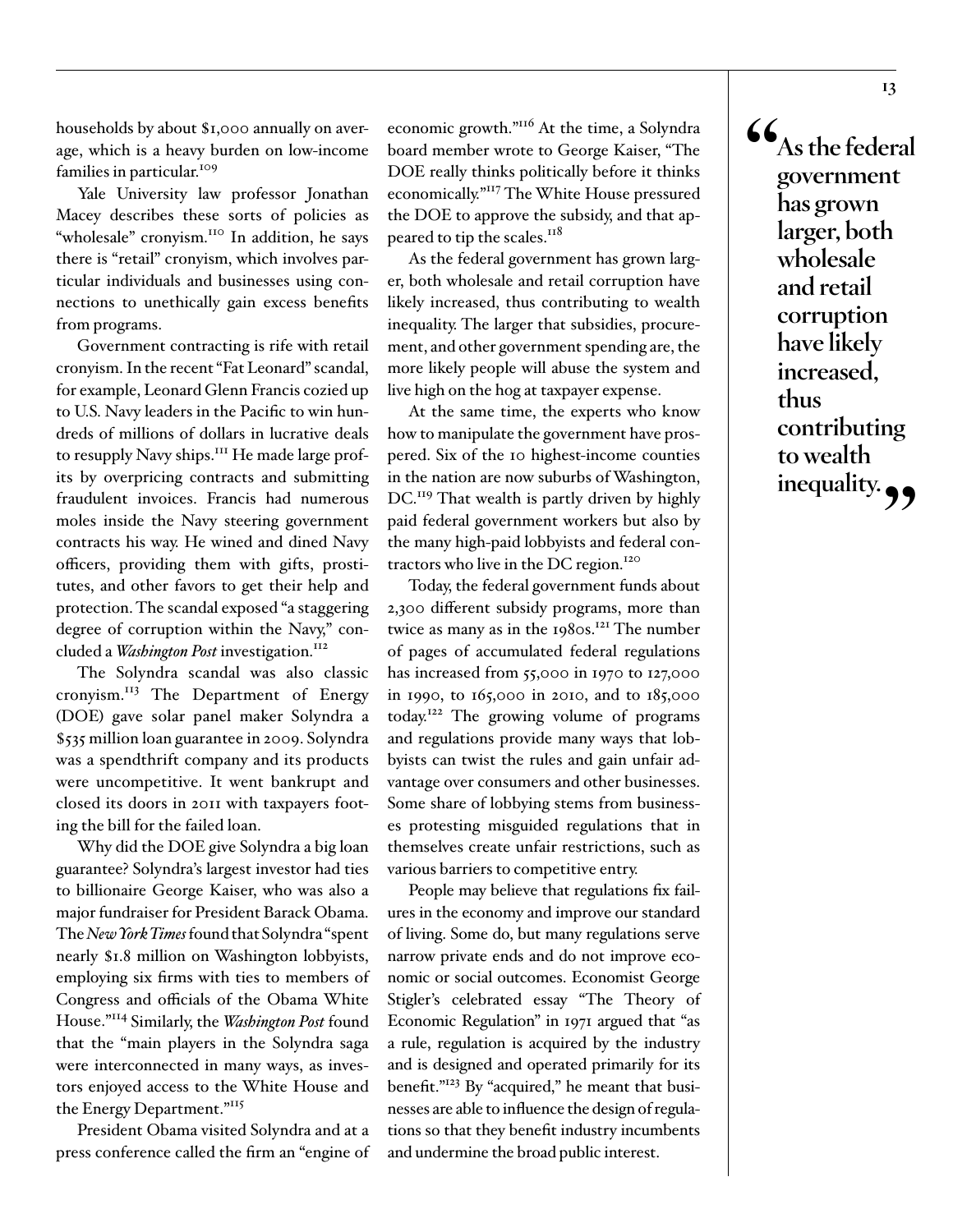**"Bipartisan deregulatory efforts in the 1970s and 1980s increased competition in transportation and drove down prices, thus benefiting consumers and likely reducing wealth**  inequality.  $\rightarrow$ 

This idea has become known as "regulatory capture." At the time of Stigler's writing, heavy regulations on trucking, railroads, and airlines protected businesses from competition and raised prices. The regulatory agency for the railroads was the Interstate Commerce Commission, which Milton Friedman said "started out as an agency to protect the public from exploitation by the railroads" but ended up as "an agency to protect railroads from competition by trucks and other means of transport."124 Similarly, the Civil Aeronautics Board "managed and enforced a cartel among air carriers" to the detriment of the general public between 1940 and 1978, noted economist James Miller.<sup>125</sup>

Bipartisan deregulatory efforts in the 1970s and 1980s increased competition in transportation and drove down prices, thus benefiting consumers and likely reducing wealth inequality. Unfortunately, many self-serving regulations remain in other industries, although the overall harm done by anti-competitive or crony regulations is difficult to quantify.

A number of studies have compared corruption across countries, so we can get an idea of the relative extent of the U.S. cronyism problem. The United States ranks as the 22nd least corrupt country of 180 countries on Transparency International's "corruption perceptions index."126 This index draws from various surveys and expert views on government bribery, misuse of funds, financial disclosure rules, and other measures of clean administration.

The United States ranks 25th least corrupt of 213 countries on the World Bank's "control of corruption" index.<sup>127</sup> And the United States ranks 20th of 126 countries on the World Justice Project's "Rule of Law" index, which includes measures such as the use of public office for private gain and the number of government officials sanctioned for misconduct.<sup>128</sup> Overall, these indexes show that the United States is one of the less corrupt countries but that there is room for improvement.

It is widely recognized that corruption undermines economic growth. Experts agree that rampant corruption in countries such as Russia damages those countries' economies. The average GDP per capita in the bottom half (most corrupt) of the Transparency International countries in 2017 was \$9,300, while the GDP per capita in the top half was  $$34,400.<sup>129</sup>$  A scatterplot of these corruption ratings and GDP per capita shows a strong relationship across countries.

If the United States took steps to reduce corruption or cronyism, it would likely boost overall income levels by reducing economic distortions. But given that we are one of the less corrupt countries, it seems unlikely that corruption or cronyism is a major driver of U.S. income levels or wealth inequality.

Economists Sutirtha Bagchi and Jan Švejnar investigated the cross-country relationship between corruption and the type of wealth held by billionaires.130 Using the *Forbes* list, they separated the billionaires who made their wealth from political connections from those who did not. Let's call those bad and good billionaires, respectively. Across countries other than the United States, 17 percent of billionaires were bad and 83 percent were good. In the United States, just 1 percent were bad and 99 percent were good.<sup>131</sup> Thus, American billionaires overwhelmingly earned their wealth in productive and noncorrupt ways, according to this metric.

Bagchi and Švejnar found that countries with high shares of bad billionaires rank poorly on indexes of corruption—countries such as Malaysia, Indonesia, Thailand, Colombia, and Mexico. By contrast, countries with few politically connected billionaires rank well on corruption indexes—countries such as Britain, Singapore, Sweden, Switzerland, and the United States. The findings indicate that corruption is not related to the amount of top-end wealth generally but rather to how people at the top made their wealth. Countries should focus on equal treatment and uniform laws so that people gravitate toward productive ways of generating wealth and not unproductive cronyist ways.

Bagchi and Švejnar also compared country shares of good and bad billionaires to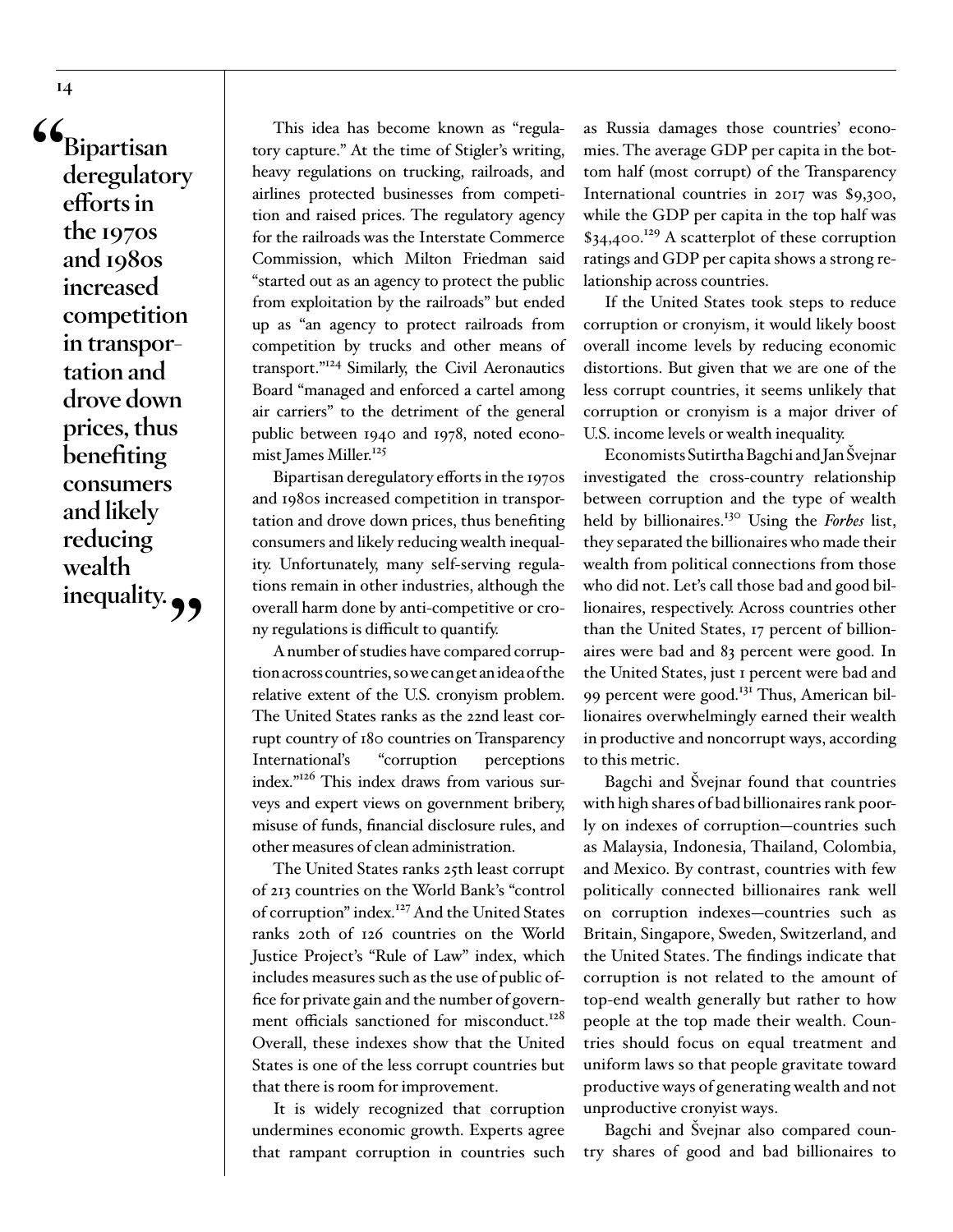economic growth and found that countries with large numbers of bad billionaires experienced weaker economic growth. That result is not surprising because cronyism often entails regulations and subsidies that restrict competition and misdirect investment.

*The Economist* created its own crosscountry "crony capitalism index."132 It uses the *Forbes* list to estimate billionaire wealth in each country obtained from sectors said to be prone to crony capitalism.<sup>133</sup> Each billionaire is classified as either crony or not based on the industry they are most active in. The magazine compared its cronyism measure to economic performance and found that billionaire wealth in crony sectors as a share of GDP is about three times higher in lowincome countries than in high-income countries. Again, cronyism appears to undermine economic performance.

As with the Bagchi and Švejnar analysis, the United States scored quite well on *The Economist*'s index. In 2016, it had crony billionaire wealth of 1.8 percent of GDP, which was the seventh least corrupt of 22 countries. In the United States, billionaire wealth earned in crony sectors is only about one-sixth as large as billionaire wealth earned in noncrony sectors.

*The Economist* argues, "Over two decades, crony fortunes leapt relative to global GDP and as a share of total billionaire wealth."134 If true, that may help explain changes in wealth distribution in some countries that have high levels of cronyism, such as Russia. It is less relevant in countries that have lower levels of corruption, such as the United States.

With all this in mind, the mistake made by politicians such as Senators Sanders and Warren is to imply that most fortunes owned by America's wealthy are ill-gotten. They tend to conflate wealth in general with cronyist wealth. Sanders lambastes all wealth inequality as "obscene" in his speeches.<sup>135</sup> Both Sanders and Warren would impose their wealth taxes on every wealthy individual, including entrepreneurs who create innovations that benefit the poor.

Most wealth at the top in the United States

is earned in open and competitive industries, not through cronyism. It is true that the government intervenes in many U.S. industries, but most of the profiles on the *Forbes* list of the wealthiest Americans indicate people who have created value that benefits the general public.

Nonetheless, cronyism is an important problem, which probably does increase wealth inequality to an extent. Surveys show that Americans are concerned about cronyism. According to a recent poll, 67 percent of voters surveyed said they believe that big businesses and government regulators often work together to create rules that are harmful and unfair to consumers.<sup>136</sup>

So how do we address the problem? Table 1 indicates the types of cronyism that we should target for reform. Our goal should be to allow open competition in every industry so that entrepreneurs can challenge established businesses on a level playing field. Adam Smith stressed the benefits of competition:

All systems either of preference or of restraint, therefore, being thus completely taken away, the obvious and simple system of natural liberty establishes itself of its own accord. Every man, as long as he does not violate the laws of justice, is left perfectly free to pursue his own interest his own way, and to bring both his industry and capital into competition with those of any other man, or order of men.<sup>137</sup>

The public should press policymakers to eliminate the subsidies, regulations, and tax preferences that fuel cronyism. If the government reduced its interventions in the economy, there would be fewer levers for special interests to pull. Interventions often begin with good intentions, but businesses twist and exploit policies to gain unfair advantage. As Adam Smith noted, we should give "most suspicious attention" to intervention schemes that businesses promote.

Cronyism distorts the economy and likely increases wealth inequality. It erodes **"If the government reduced its interventions in the economy, there would be fewer levers for special interests to**  pull.  $\bullet \bullet$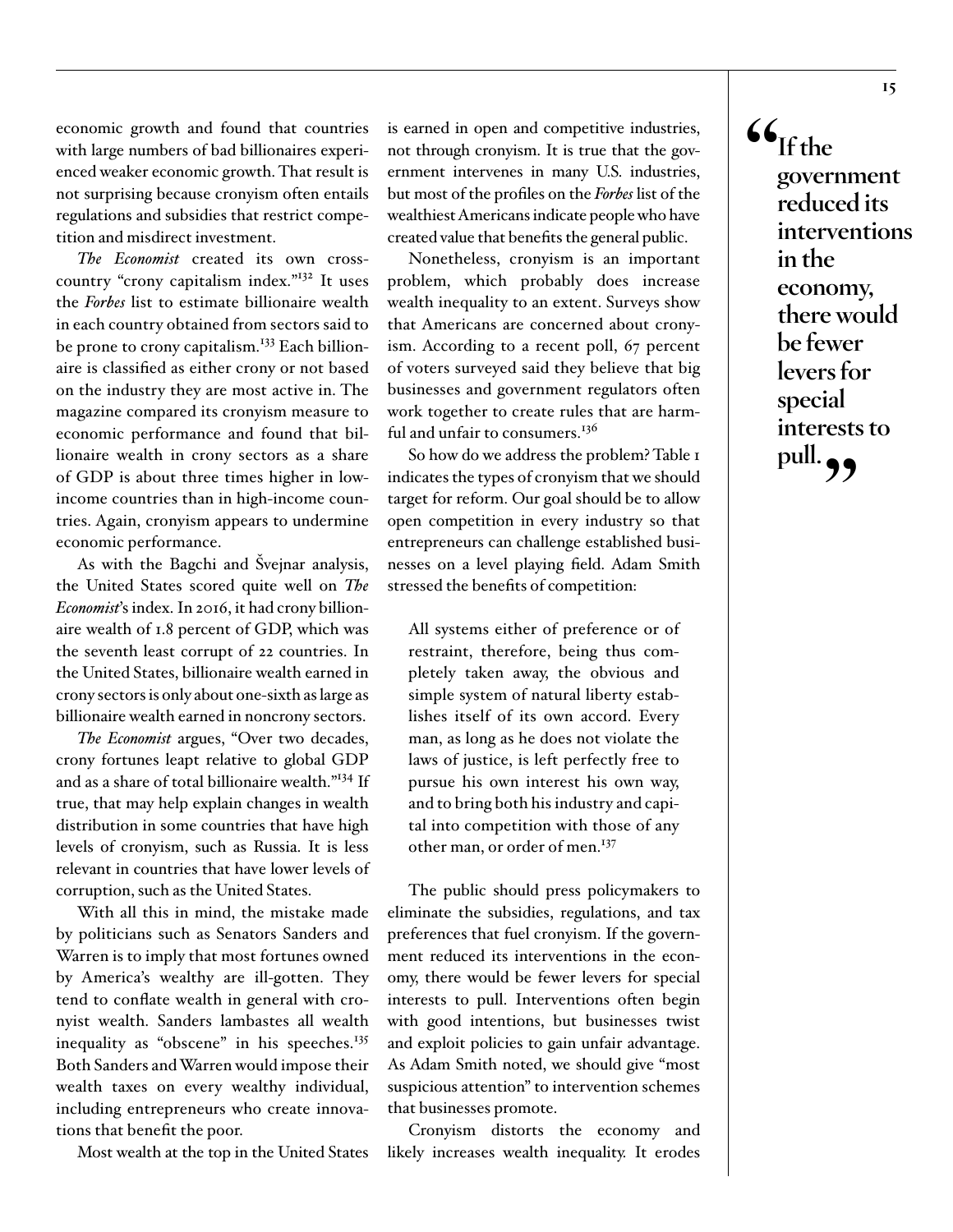**"Wealth inequality statistics reflect not just the workings of markets but also the negative effects of government policies on private savings. Politicians complain about wealth inequality, but their own policies are partly responsible.** 

confidence in government and is rejected by the general public. The problem the nation faces is not wealth inequality per se. Rather, the problem is government policies that protect and subsidize favored businesses and unjustly aid the wealthy.

## 5. GOVERNMENT UNDERMINES WEALTH-BUILDING

Federal and state governments run many social programs that support lower- and middle-income households. One cost of these programs is that they undermine the incentives and the means for people to accumulate personal savings. Effectively, they displace or "crowd out" wealth-building by households, particularly those with moderate incomes.

As government programs for retirement, healthcare, unemployment, and other items have expanded over the decades, there has been less need for people to save for those expenses themselves. At the same time, people are less able to save because higher taxes are required to pay for the programs. This has undermined wealth accumulation by the nonrich and thus increased wealth inequality.

The government creates other hurdles to wealth-building. A number of social programs have asset tests, which discourage savings by disallowing benefits if household assets rise above set amounts. Also, numerous government policies raise costs for people with moderate incomes, which reduces earnings available for savings.

Therefore, wealth inequality statistics do not just reflect the workings of markets but also the negative effects of government policies on private savings. Politicians complain about wealth inequality, but their own policies are partly responsible.

#### **Displacement of Personal Savings**

The largest federal program, Social Security, is a prominent example of crowding out. The program is a tax-funded benefit program, not a savings plan. Many Americans rely on Social Security for most or all of their

retirement income. The program discourages workers from saving for their own retirement, and it reduces their ability to do so with its heavy 12.4 percent tax on wages up to a dollar cap.

In pioneering studies in the 1970s, Martin Feldstein explored how Social Security displaced private savings.<sup>138</sup> He found that every dollar increase in benefits reduced private savings by about 50 cents.<sup>139</sup> Studies since then have generally confirmed the substantial displacement effect, although the magnitudes of the estimated effects have varied.<sup>140</sup>

Social Security represents a much larger share of retirement resources for the nonrich than the rich, and the program's benefits cannot be inherited. The result is that the program's crowding-out effect increases wealth inequality. Jagadeesh Gokhale and Laurence Kotlikoff modeled a simulated population to estimate that Social Security raises the Gini coefficient on wealth by one-fifth and increases the share of wealth held by the top 10 percent by more than one-quarter.<sup>141</sup> This occurs because Social Security leaves the nonrich with "proportionately less to save, less reason to save, and a larger share of their oldage resources in a nonbequeathable form than the lifetime rich. In doing so, Social Security denies the children of the poor the opportunity to receive inheritances."142

The fact that Social Security increases wealth inequality may surprise people because the program is thought to be a progressive achievement. While the program may reduce *income* inequality, it raises *wealth* inequality. Other social programs create similar effects. Medicare provides large resources to retirees and thus also reduces incentives to save for retirement. Unemployment insurance, welfare, education aid, and other programs reduce incentives for people to save for midlife expenses. In general, when the government provides income and other social benefits to people, savings incentives are reduced. Higher government aid results in lower private wealth.

Barış Kaymak and Markus Poschke built a model of the U.S. economy to estimate the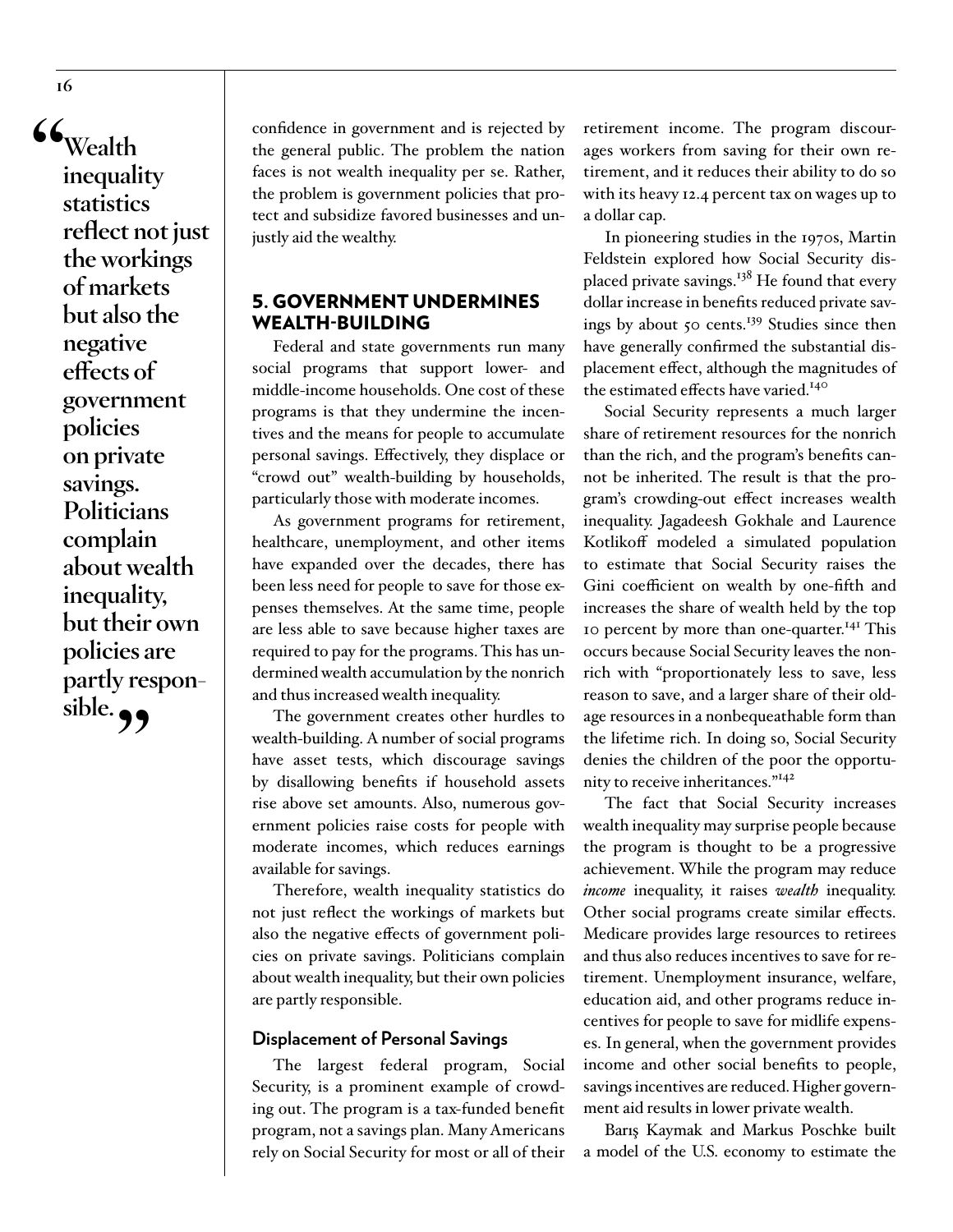causes of changing wealth inequality in recent decades. They found that the main factor raising wealth inequality has been technological change that has increased wage dispersion. But they also found that the expansion of Social Security and Medicare has had a large effect:

By subsidizing income and healthcare expenditures for the elderly, these programs curb incentives to save for retirement, a major source of wealth accumulation over the life-cycle. Furthermore, since both programs are redistributive by design, they have a stronger effect on the savings of lowand middle-income groups. By contrast, those at the top of the income distribution have little to gain from these programs. We argue that the redistributive nature of transfer payments was instrumental in curbing wealth accumulation for income groups outside the top 10% and, consequently, amplified wealth concentration in the  $U.S.<sup>143</sup>$ 

Kaymak and Poschke found that the expansion of Social Security and Medicare caused about one-quarter of the rise of the top 1 percent share of wealth in recent decades.144 Social Security and Medicare spending increased from 3.5 percent of GDP in 1970 to 8.3 percent by 2018.<sup>145</sup>

Those are the two largest federal social programs, but other programs have likely added to this wealth inequality effect. Total federal and state social spending as a share of GDP more than doubled from 6.8 percent in 1970 to 14.3 percent by 2018.<sup>146</sup> That large increase was over the period that Thomas Piketty and some other economists claim that there was a large increase in wealth inequality. Section 1 argues that the increase has been modest, but however large, a substantial share stemmed not from market forces but from expansion in government social benefits.

Generations of Americans have grown up assuming that the government will take care of them when they are sick, unemployed,

and retired. They have responded by putting aside less of their earnings for their own future expenses. Financing social programs requires not just the federal payroll tax but also a large share of other federal and state taxes. American families are less able to save because of higher taxes, and they have a reduced incentive to do so because of the expectation of receiving government benefits.

Further evidence for the displacement effect of the welfare state comes from cross-country studies. In an early study comparing national levels of Social Security benefits to private savings, Feldstein found that higher benefits had a "powerful effect" in reducing private savings.<sup>147</sup>

More recently, a 2015 study by Pirmin Fessler and Martin Schürz for the European Central Bank used a large survey database across European countries to explore the relationship between the level of social spending and wealth distribution. Their statistical results showed that "the degree of welfare state spending across countries is negatively correlated with household net wealth."<sup>148</sup> They explained:

The substitution effect of welfare state expenditures with regard to private wealth holdings is significant along the full net wealth distribution, but is relatively lower at higher levels of net wealth. Given an increase in welfare state expenditure, the percentage decrease in net wealth of poorer households is relatively stronger than for households in the upper part of the wealth distribution. This finding implies that given an increase of welfare state expenditure, wealth inequality measured by standard relative inequality measures, such as the Gini coefficient, will increase.<sup>149</sup>

Based on Fessler and Schürz's data, countries such as Germany and the Netherlands have relatively high social spending and relatively low private wealth holdings by less welloff households. But other countries such as Luxembourg and Spain have relatively low social spending and relatively high private **"Barış Kaymak and Markus Poschke found that the expansion of Social Security and Medicare caused about one-quarter of the rise of the top 1 percent share of wealth in recent**  decades.<sub>??</sub>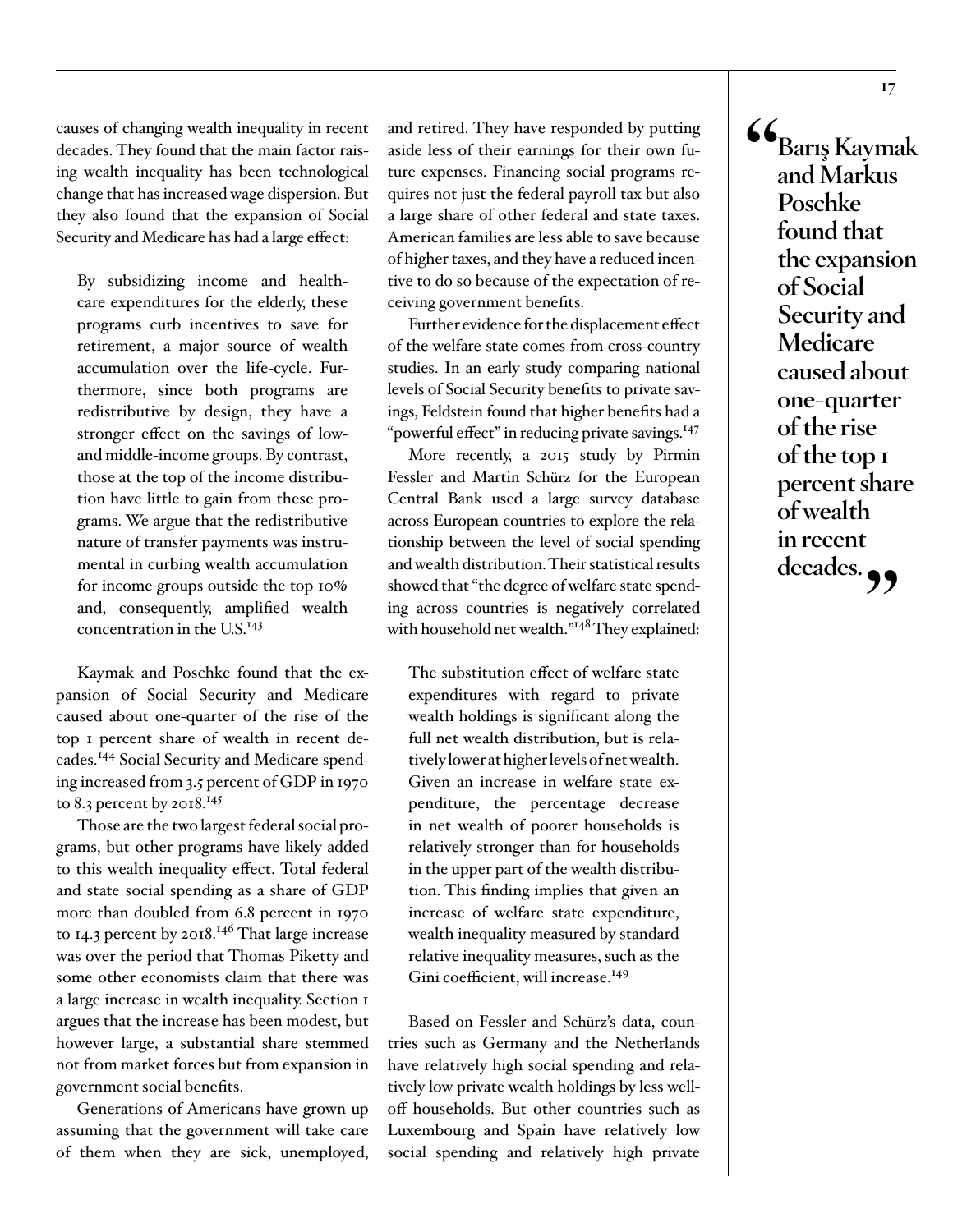**"Social Security and other entitlement programs loom large in household finances for the nonwealthy and thus likely displace a large amount of private**  wealth.

wealth holdings by less well-off households.<sup>150</sup> Consistent with those findings, a 2018 Organisation for Economic Co-operation and Development study shows relatively higher wealth inequality in Denmark, Germany, and the Netherlands and relatively lower wealth inequality in Luxembourg and Spain.<sup>151</sup>

The Gini coefficient for wealth is similar in the United States (85), Denmark (84), Norway (79), and Sweden (87), which people usually think of as egalitarian nations.<sup>152</sup> Credit Suisse's Global Wealth Databook 2014 explained:

Strong social security programs—good public pensions, free higher education or generous student loans, unemployment and health insurance—can greatly reduce the need for personal financial assets, as Domeij and Klein (2002) found for public pensions in Sweden. Public housing programs can do the same for real assets. This is one explanation for the high level of wealth inequality we identify in Denmark, Norway and Sweden: the top groups continue to accumulate for business and investment purposes, while the middle and lower classes have a less pressing need for personal saving than in many other countries.<sup>153</sup>

Another way to think about the effect of social programs on wealth is to estimate the present value of future promised government benefits as if it were real wealth. A 2019 study by John Sabelhaus and Alice Henriques Volz calculated Social Security "wealth" for U.S. households compared to the wealth held in private defined benefit and defined contribution retirement plans.<sup>154</sup> It found that Social Security wealth is twice as large as the combined wealth in private retirement plans and is heavily skewed toward lower-income households.155 For the least-wealthy one-quarter of U.S. households, Social Security wealth is five times larger than private retirement plan wealth, whereas for the most-wealthy one-quarter of households, Social Security wealth is less than half as large as

private retirement wealth.

Social Security and other entitlement programs loom large in household finances for the nonwealthy and thus likely displace a large amount of private wealth. As a result, all the widely cited statistics about wealth distribution—including Gini coefficients and top 1 percent shares—substantially overstate wealth inequality because they exclude Social Security. In a 2016 analysis, Sabelhaus, Henriques Volz, and Sebastian Devlin-Foltz concluded, "Claims to future Social Security benefits are a key component of retirement wealth, and thus failure to include Social Security leads to a biased assessment of the overall distribution of retirement wealth."<sup>156</sup>

That is true of Medicare benefits as well. Future Social Security and Medicare benefits represent "wealth" typically worth hundreds of thousands of dollars to individuals. A 2018 Urban Institute study found, for example, that an average-income single man retiring at age 65 in 2020 could expect to receive \$318,000 in Social Security benefits and \$229,000 in Medicare benefits in present value terms.<sup>157</sup> Those are large figures compared to the amount of financial assets the average person holds. Laurence Kotlikoff notes that if claims to future Social Security, Medicare, and Medicaid benefits were included in wealth estimates, we "might find declining wealth inequality in recent decades."158

To individuals, Social Security and other entitlements seem like wealth, but they only represent promises of future benefits, and those benefits are in jeopardy because these unfunded programs are driving huge and rising government deficits and debt. As currently structured, Social Security will only be able to pay a fraction of promised benefits down the road. The Cato Institute has long argued that the United States should move to a retirement system based on private savings accounts, as numerous other countries have done.<sup>159</sup> Traditional benefits would be phased out over time as younger workers built up savings in private accounts with a portion of their earnings that currently go to federal payroll taxes.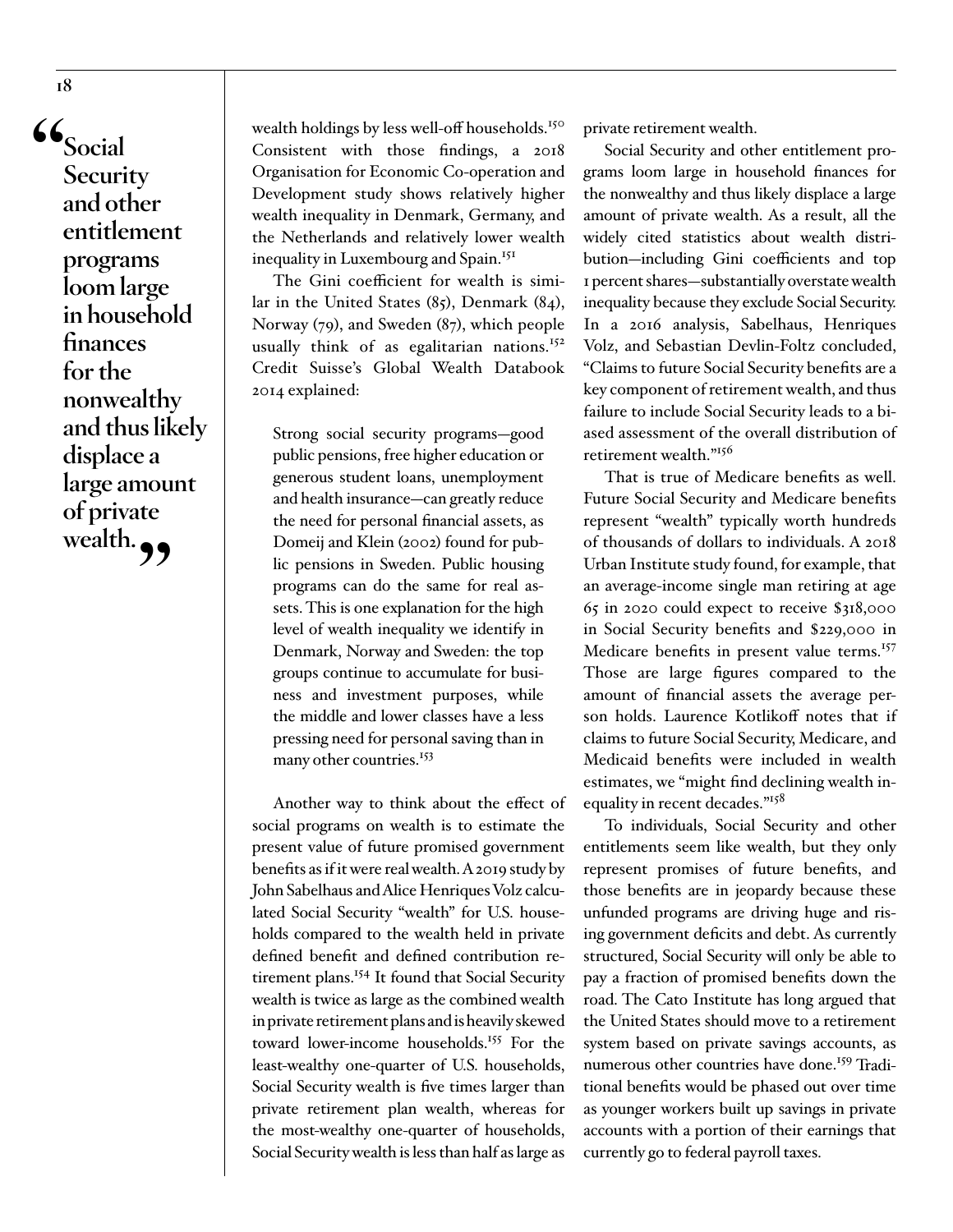Other social programs could be transitioned to a savings basis as well. Feldstein modeled how the United States could move toward a savings-based Medicare system.<sup>160</sup> The nation of Chile has a savings-based unemployment insurance system that is integrated with its savings-based Social Security system.<sup>161</sup> Such savings accounts would be inheritable, unlike the benefits from current social programs. They would also be more secure because they would not depend on political promises of a massively indebted government.

If the United States transitioned to savingsbased social programs, it would dramatically reduce measured wealth inequality as the nonrich built up financial assets. A sad irony in public policy debates is that the politicians such as Senators Sanders and Warren—who complain the loudest about wealth inequality also oppose moving toward the savings-based social programs that would reduce measured wealth inequality.

#### **Asset Tests**

Government social programs do not just displace private savings by changing incentives to save; some programs actively deter private saving. Numerous means-tested welfare programs impose both income and asset tests, the latter of which cut off benefits if a measure of personal assets rises above statutory thresholds.162 Asset tests are in place for Temporary Assistance for Needy Families, Supplemental Nutrition Assistance Program, Medicaid, Supplemental Security Income, and other programs.<sup>163</sup> Both federal and state governments play a role in setting these rules, and there is substantial variability between the states.

The purpose of asset tests is to limit program costs and to target benefits to the people most in need. Asset tests help to prevent abuse by people gaining benefits who do not really need them. However, a harmful side effect is that asset tests help to trap people in poverty by discouraging a culture of personal saving. If assets rise above capped levels, the tests act as a 100 percent tax rate on additional wealth accumulation. The caps are sometimes as low as \$3,000, although there has been a loosening of rules in many states in recent years.

A number of economic studies have documented the negative effects of asset tests.<sup>164</sup> The important point with respect to wealth inequality is that asset tests are one mechanism by which governments, not markets, skew economic outcomes to intensify wealth inequality.

#### **Government-Created Costs**

Social programs are not the only government policies that can widen wealth inequality. Federal, state, and local governments raise living costs for moderate-income households, which reduces funds available for savings. Housing, food, transportation, apparel, and footwear together account for 59 percent of spending by the average household in the bottom 20 percent, or quintile, of the income distribution, and government policies raise prices in those sectors.<sup>165</sup>

Consider housing, which accounts for 25 percent of total expenditures for the average household in the poorest quintile.<sup>166</sup> Land-use and zoning regulations that constrain housing supply raise housing costs in many cities. Ed Glaeser, Joseph Gyourko, and Raven Saks estimated that such regulations push up condominium prices by 53 percent in San Francisco, 50 percent in Manhattan, 34 percent in Los Angeles, 22 percent in Washington, DC, and 19 percent in Boston.<sup>167</sup> High housing costs reduce the funds that individuals would have available to save.

Housing-supply restraints may also increase wealth inequality between existing homeowners and others and between homeowners in different regions. A concern of Piketty's was that as capital accumulates, capital income would become a growing share of all income, thus exacerbating inequality. But Matthew Rognlie disaggregated capital income for the United States and found that only returns to housing have been contributing to rising inequality in recent decades.<sup>168</sup> French economists found similar results.<sup>169</sup>

Economists David Albouy and Mike Zabek conclude that U.S. housing price inequality **"Federal, state, and local governments raise living costs for moderateincome households, which reduces funds available for**  savings. **99**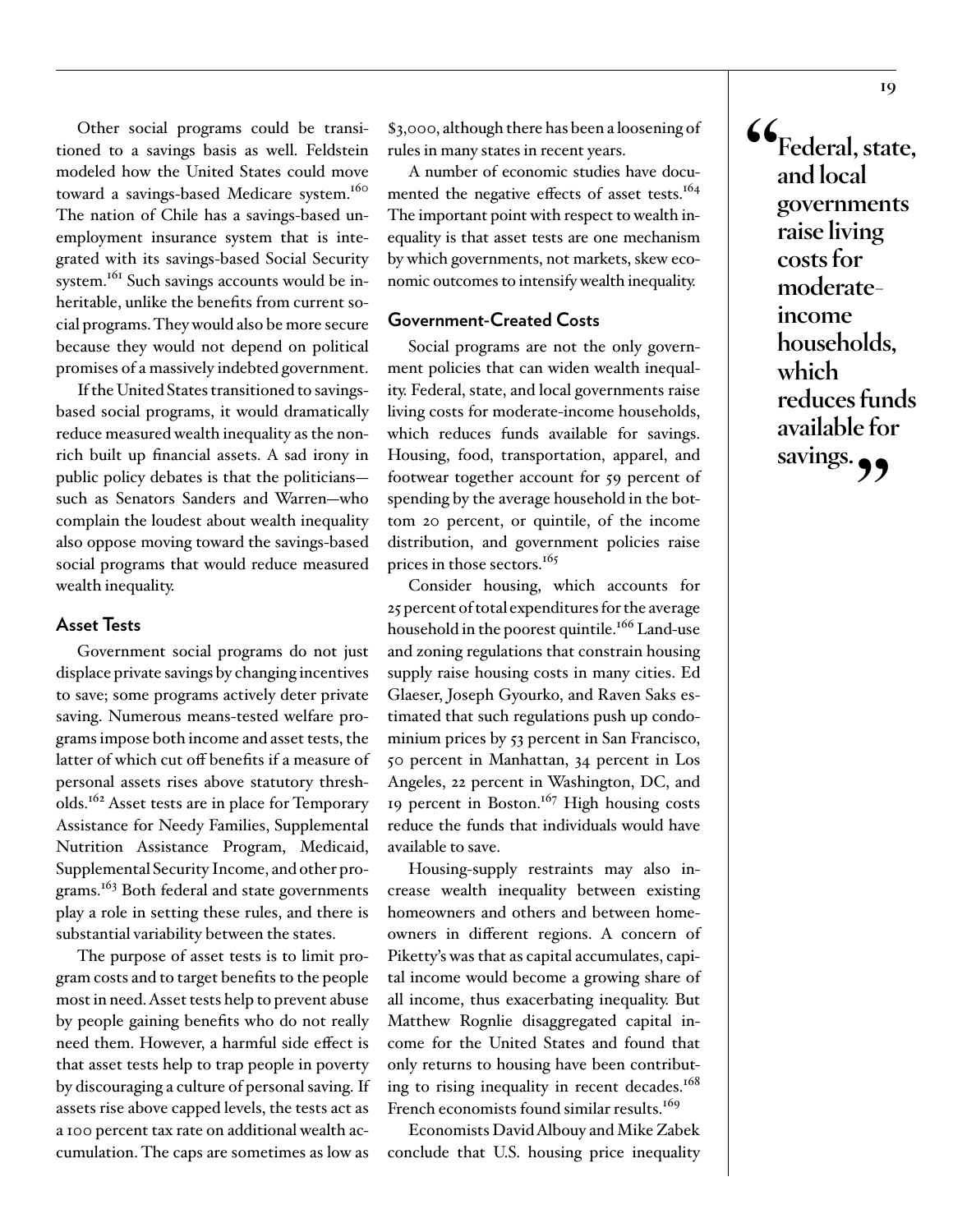**"Reductions to social spending, taxes, regulations, and trade barriers would reduce costs and increase incentives for families to build**  wealth.

has risen to pre–World War I levels, driven by the rising value of land and by a growing relative price gap between inner cities and metro areas.170 Rising house price inequality also causes a rising wealth gap between homeowners and renters.

Restrictive land-use and zoning rules may worsen wealth inequalities in other ways. The rules tend to be the tightest in economically prosperous areas with good opportunities for high-wage jobs. The laws also tend to be the most restrictive on forms of housing demanded by first-time homebuyers, who typically have less accumulated wealth. Economist Lawrence Summers concluded that "an easing of land-use restrictions that cause the real estate of the rich in major metropolitan areas to keep rising in value" could help address concerns about rising wealth inequality.<sup>171</sup>

Poorer households spend a higher share of their incomes not just on housing but also on food, clothing and footwear, transportation, and childcare. Ryan Bourne found that government regulatory and trade policies in these areas can cost low-income households anywhere from \$830 to \$3,500 per year through higher prices.<sup>172</sup> Government housing and transportation policies can also reduce mobility toward better-paying jobs.

In sum, numerous government policies often well-meaning—have the effect of raising wealth inequality. Reductions to social spending, taxes, regulations, and trade barriers would reduce costs and increase incentives for families to build wealth. When it comes to government, less is often more for American families.

#### 6. INEQUALITY DOES NOT ERODE DEMOCRACY

A popular idea on the political left is that wealth inequality undermines democracy. *New York Times* columnist Krugman asked, "Can anyone seriously deny that our political system is being warped by the influence of big money, and that the warping is getting worse as the wealth of a few grows ever larger?"173 And Senator Warren exhorted: "You've got

things that are broken in your life; I'll tell you exactly why. It's because giant corporations, billionaires have seized our government."<sup>174</sup>

A former lead economist at the World Bank, Branko Milanović, claimed:

In every political system, even a democracy, the rich tend to hold more political power. The danger is that this political power will be used to promote policies that further cement the economic power of the rich. The higher the inequality, the more likely we are to move away from democracy toward plutocracy.<sup>175</sup>

The designers of Senator Warren's wealth tax plan—economists Saez and Zucman—favor higher taxes on the rich to resist a supposed "oligarchic drift that, if left unaddressed, will continue undermining the social compact and risk killing democracy."176 Similarly, Vanessa Williamson of the Brookings Institution argues that "the purpose of high tax rates on the rich is the reduction of vast fortunes that give a handful of people a level of power incompatible with democracy."177

Are such fears justified? No, for numerous reasons. The political views of the wealthy are not homogeneous, and on many issues, they track the views of the rest of the population. When the preferences of the wealthy are different, they are often not followed by policymakers, who ultimately need votes, not money. Finally, the empirical evidence is complex, but it appears that money does not buy elections, and wealthy self-funded candidates often do poorly.

#### **The Preferences of the Wealthy**

Do the wealthy have different policy preferences than the rest of us? If they do not have different policy preferences, then even if they had large political clout, it would not affect policy outcomes.

The breakdown of policy views of broad lower-, middle-, and higher-income groups are quite similar. Alexander Branham, Stuart Soroka, and Christopher Wlezien note that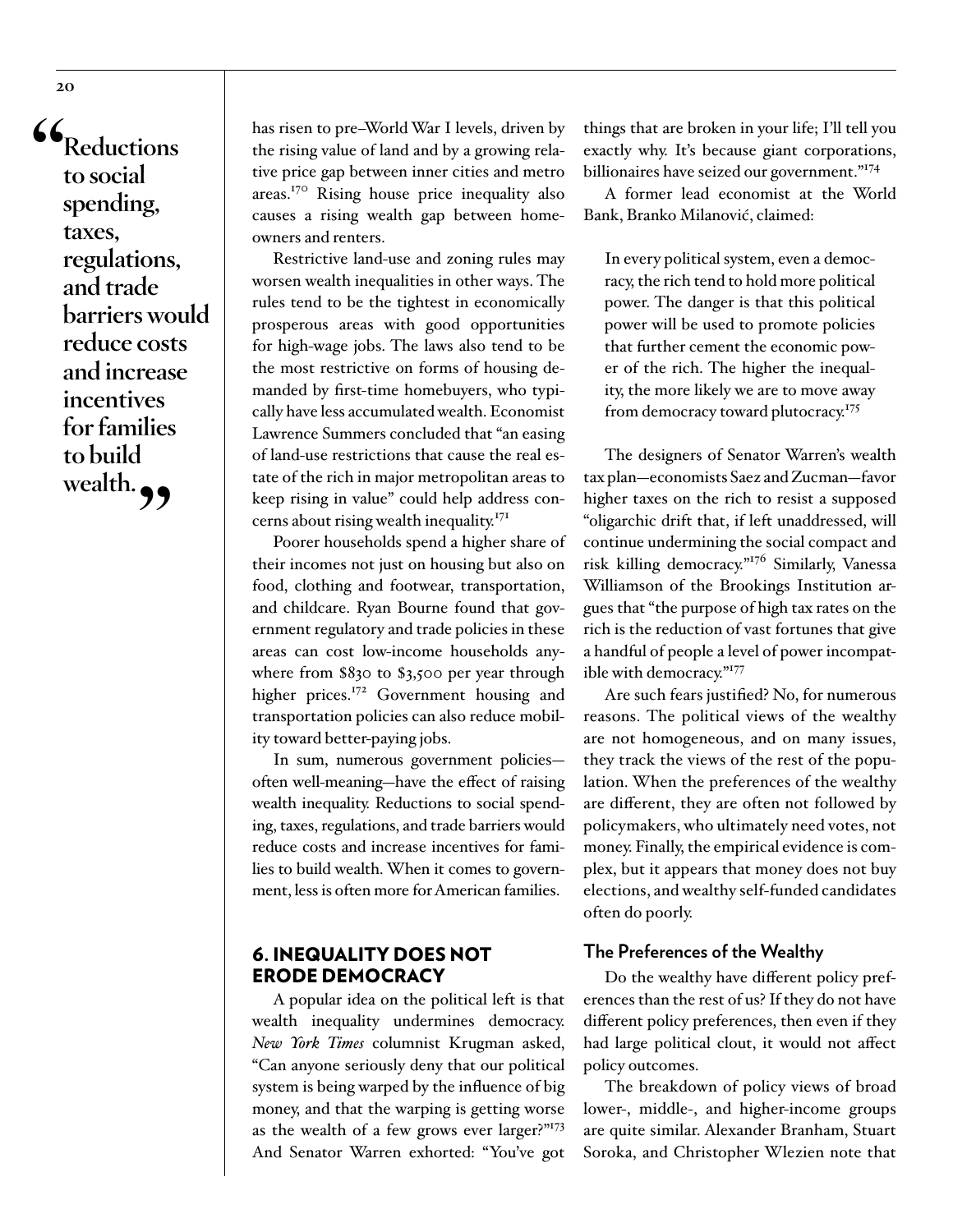empirical research generally shows that "preferences across economic groups, especially the middle and rich, do not differ much in many policy areas. In these instances, it does not matter whether public policy is more responsive to one group—policy will end up in the same place."178 In their 2017 analysis of 1,779 poll questions on policy, they found, "in nearly 90 percent of cases, majorities of the middle and rich are in agreement."<sup>179</sup> On 80 percent of questions, majorities of all three income groups agreed, albeit with differing degrees of enthusiasm.

Political scientist Martin Gilens notes that "the affluent are no more (or less) likely to be of one mind on the proposed policy changes in my dataset than are Americans within low and middle incomes."180 Pew Research found that individuals with family incomes above \$150,000 are equally likely to identify as Republican or Democrat (33 percent to 32 percent).<sup>181</sup>

Within every income group there is, of course, a broad range of policy views. Jonah Goldberg noted the diversity among billionaires: "George Soros, Tom Steyer, and other liberal billionaires are in a hammer-and-tongs political battle with Sheldon Adelson, Charles and David Koch, and other conservative or libertarian billionaires."182 Similarly, the top 10 wealthiest members of Congress are five Democrats and five Republicans. There is little class solidarity among the wealthy.

We used *Roll Call*'s "Wealth of Congress" database to compare support for social programs in roll call votes from 2009 through 2018 with the net worth of House and Senate members.<sup>183</sup> In Figure 3, each dot is a member of Congress. Support for redistribution is modeled by examining how members of Congress voted in roll calls on subjects containing the following terms: Medicare, Medicaid, Social Security, Welfare, Entitlement, CHIP, or SNAP. The figure and a simple regression reveal that there is a correlation between politicians' wealth and their support of social programs among Democrats, but there is no correlation among Republicans.<sup>184</sup>

The figure shows that party label is a much

more important factor than wealth in explaining the votes. Democrats are much more supportive of social programs and clustered at the top of the chart, while Republicans are clustered at the bottom. The key determinant of their voting records on these issues is party affiliation, not wealth.

Clearly then, being wealthy does not by itself determine one's political preferences. However, subcomponents of the wealthy may lean in particular political directions. A recent study looking at campaign contributions estimated that 57 percent of S&P 500 chief executives are Republicans and only 19 percent Democrats.<sup>185</sup> Also, Gilens's work on the preferences of the top 10 percent of income earners found some differences in political preferences compared to the rest of the population.<sup>186</sup> The top 10 percent have somewhat stronger opposition to taxes and business regulation. They also tend to be less protectionist on trade policy; less conservative on religious and moral issues; and more supportive of foreign aid, top income and capital gains tax cuts, gas tax increases, and restraint in Social Security and Medicare spending.

Evidence on the views of the extremely wealthy is scarcer. But a survey by Benjamin Page, Larry Bartels, and Jason Seawright of 104 wealthy individuals in Chicago in 2011 found differences in political preferences from the rest of the population for those with a net worth of  $$40$  million or more.<sup>187</sup> This group was more likely than others to think excessive government spending and budget deficits were the most important economic problem the country faced. They were also more likely to want to cut Social Security, healthcare, food stamps, and homeland security spending than the rest of the public and less likely than the broader public to support a federal jobs guarantee and more redistribution.

However, even this elite group supported progressive taxation at about current rates. They also wanted a progressive Social Security system but were split on whether high earners should pay more to fund it. On regulation, they favored intervention in areas where scandals **"Similarly, the top 10 wealthiest members of Congress are five Democrats and five Republicans. There is little class solidarity among the**  wealthy.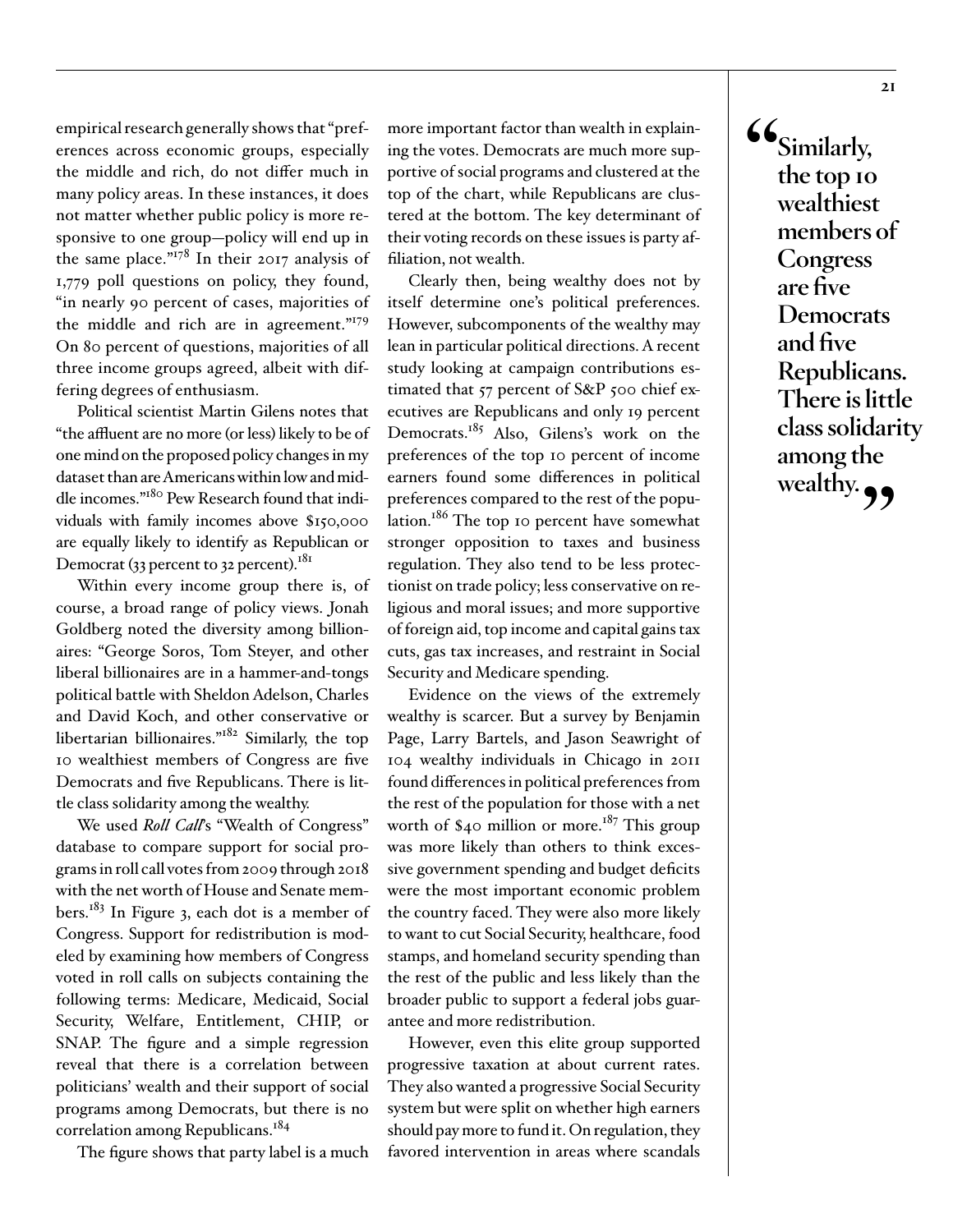

Figure 3 Support for social programs in congressional votes and net worth of member

Source: The underlying data are derived from all roll calls during the 111th–115th congresses if the "subject" query contained any of the following terms: Medicare, Medicaid, Social Security, Welfare, Entitlement, CHIP, or SNAP. Net worth data from *Roll Call*'s *"*Wealth of Congress Report." The sample for the chart is limited to those members of Congress with positive net wealth. Sen. Angus King (I-ME) is included as a Democrat.

**"The rich have less direct influence on electoral outcomes or policy platforms than is commonly**  believed.

have occurred but considered small businesses to be overregulated. There are some differences within this top group—professionals generally had more liberal views than business owners, managers, and investors.

#### **Do the Rich Have Disproportionate Political Power?**

On many issues where the wealthy do have different preferences than the rest of us, it does not appear that they get their way in policy. Data show that the wealthy are very concerned about federal budget deficits, yet today's deficits are massive, and neither party seems interested in tackling the problem. Donald Trump won the presidency promising trade protectionism, unreformed entitlement programs, reducing immigration, and putting conservative judges into courts. None of those positions are particularly popular among the very wealthy.

However, Trump does support deregulation and tax cuts, which the wealthy have a relative preference for. But interestingly, not one CEO in the Fortune 100 had donated to Trump's election campaign by September 2016. His victory did not stem from influence by the wealthy but more from grassroots opposition to wealthy coastal elites. The rich have less direct influence on electoral outcomes or policy platforms than is commonly believed.<sup>188</sup>

Some scholars disagree with that view. Using a data set primarily covering 1981–2002, Gilens analyzed the relative influence of high earners in situations when opinions between income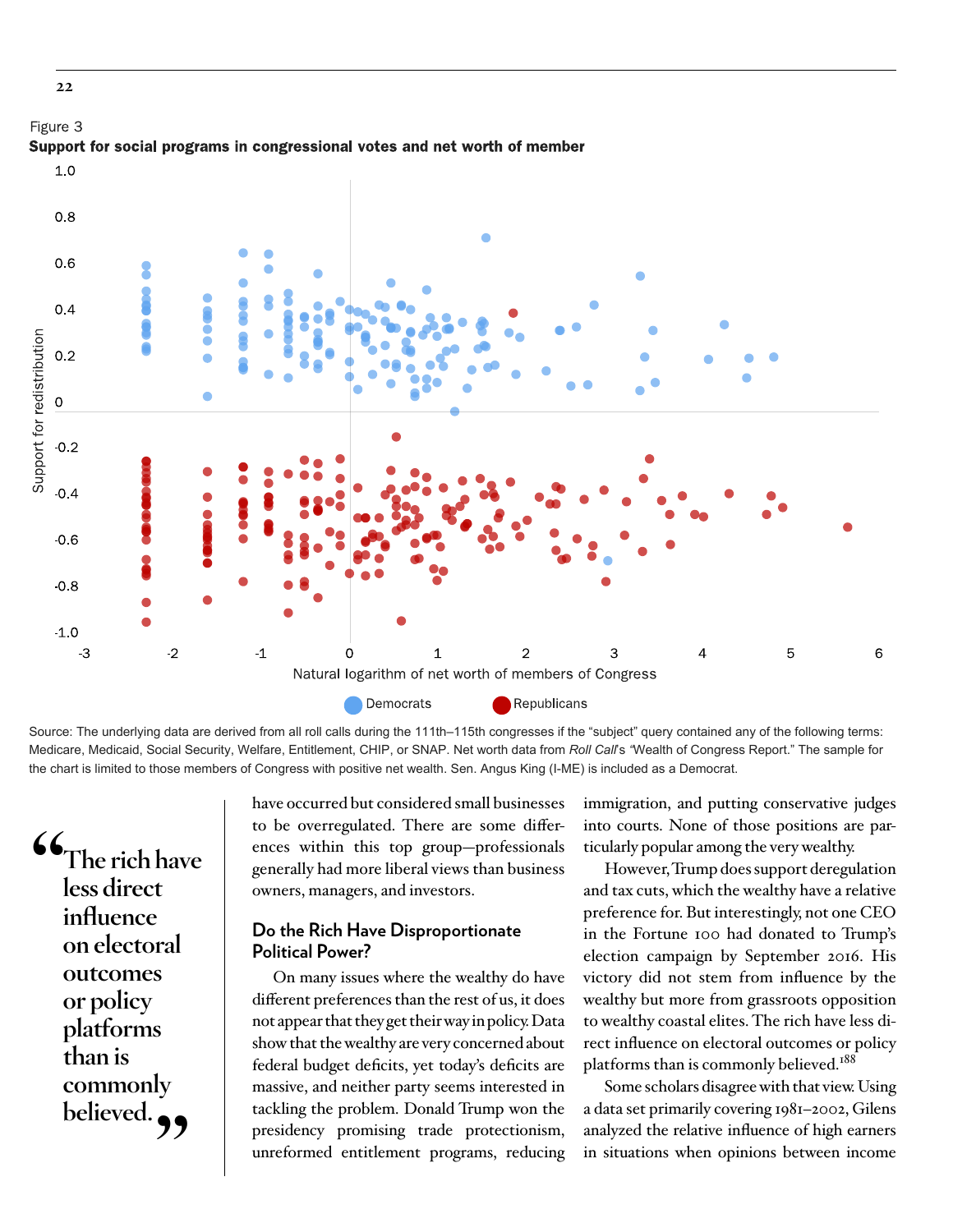groups differed.<sup>189</sup> He concluded that the federal government is responsive to the public's preferences, but it is more strongly responsive to the preferences of the most affluent. He focused on issues with an average preference gap in survey data of at least 10 percentage points between the rich and the rest and concluded:

When less-well-off Americans hold preferences that diverge from those of the affluent, policy responsiveness to the well-off remains strong but responsiveness to lower-income groups all but disappears.<sup>190</sup>

However, Gilens's methodology is problematic.191 He admits there are exceptions to his conclusions, and we think those exceptions are large. On Social Security, Medicare, education, and public works spending, for example, policy outcomes appear more responsive to the preferences of the poor and middle class than the rich. Those policy areas account for about half of all federal spending.<sup>192</sup> Adding in defense spending, which research suggests the superwealthy also favor cutting, brings that share to more than 60 percent. Thus, for most of the federal budget, the reform approach relatively favored by the wealthy is generally not followed.

Gilens' study exaggerates the influence of the rich for another reason. By looking at differences in the relative strength of support for policies, "a federal policy enacted with the support of 80 percent of the wealthy and 70 percent of the middle and lower class would count as evidence of the upper class's greater political clout."193 But that would be a policy that is strongly supported by all income groups.

In their 2017 study, Branham, Soroka, and Wlezien looked at policy outcomes just on those issues where majorities of the middle class and rich disagree.<sup>194</sup> In these situations, the rich got their way 53 percent of the time versus 47 percent of the time for the middle class. That is a fairly small difference, though one that increases slightly in favor of the rich when there are stronger differences in opinion. In other words, when the majority of the rich favors a

policy and a majority of the middle class opposes it, the policy is adopted 37 percent of the time, compared to 26 percent of the time when the rich oppose and the middle favor. Over the 22-year period examined by the authors, that means the rich got their way 11 more times than the middle class, equivalent to just one bill every two years. This indicates that the rich's views may be favored in federal policy outcomes, but the size of the effect is small.

Finally, a statistical study by Eric Brunner, Stephen Ross, and Ebonya Washington found that the views of the rich were not favored in legislation. They created a unique data set based on 77 times from 1991 to 2008 that California state legislators voted on the same proposal as the public voted on in a referendum. They compiled information on the ballot votes by neighborhood income levels and found:

Contrary to popular view, we do not find that less income means less representation. Analyzing the voting behavior of state legislators on 77 proposals on which both the legislature and the public cast ballots, we find first that the opinions of higher and lower income voters within a district are highly correlated on these issues and thus it is impossible to represent the views of one group and not also represent the views of the other.

What differences there are in representation do not result in lower income voters' consistent disadvantage. While Republican legislators more frequently vote congruently with the view of their highest income constituents, Democrats are more likely to vote the view of their lowest income constituents. . . . What is clear is that our findings on representation by income group have more to do with party than with income.<sup>195</sup>

#### **Does Rising Wealth Inequality Undermine Democracy?**

There is little evidence that wealth inequality undermines democracy today, but is there reason to worry about the future? Pessimists **"A statistical study by Eric Brunner, Stephen Ross, and Ebonya Washington found that the views of the rich were not favored in legislation."**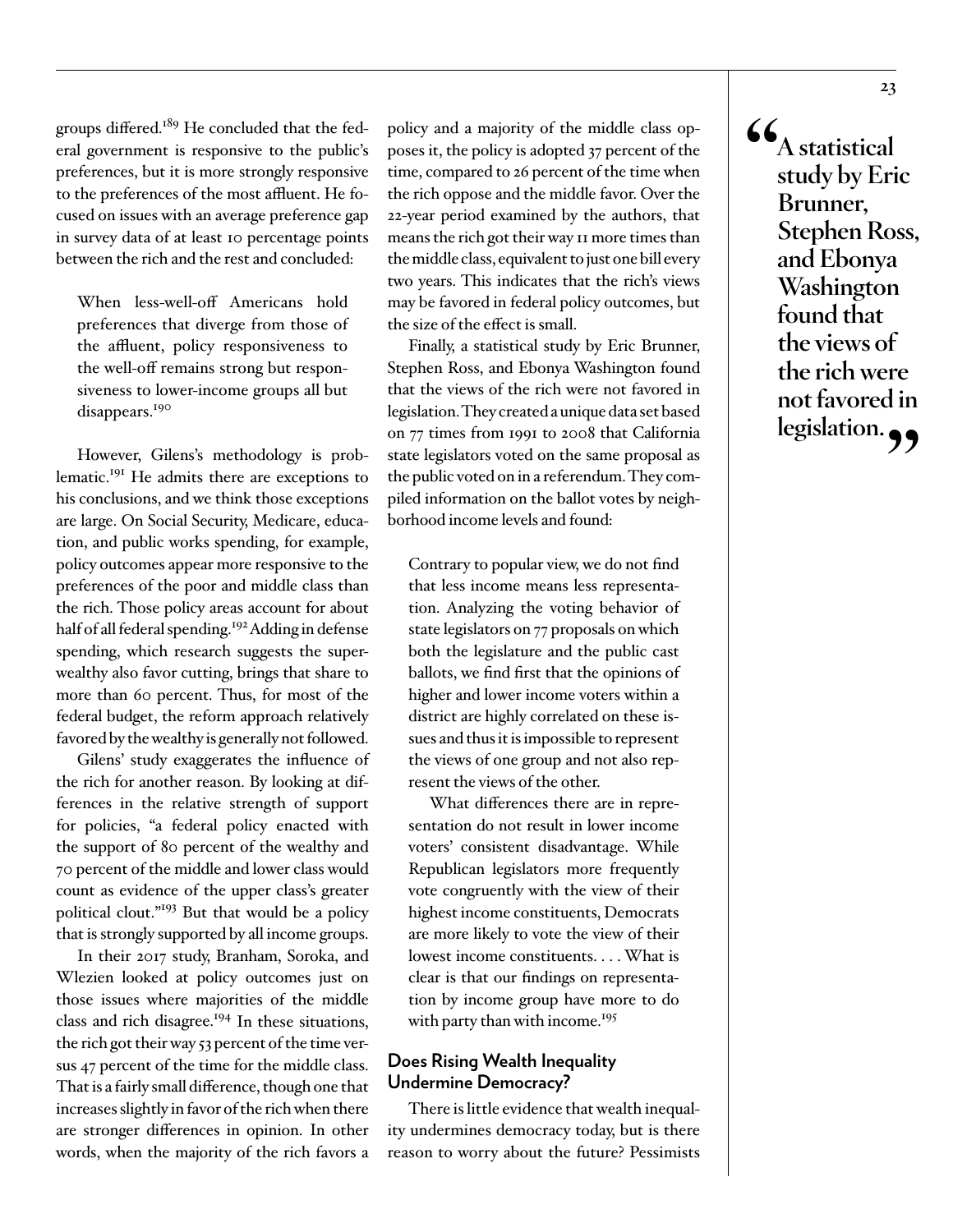**"Summarizing recent academic research, economist Thomas Stratmann found it showed that 'campaign contributions have not had much of an effect on legislative voting**  behavior.<sup>'</sup> ,

such as Milanović see us drifting toward plutocracy if wealth inequality rises and the wealthy take greater control of politics.

The wealthy have always been involved in politics, but politicians ultimately need votes, not money, and billionaires represent few votes. Consider that wealth inequality was higher across many Western countries in the 19th century and early 20th century to the extent we can measure it, but that was precisely when many nations were widening the voting franchise under pressure from the general public.

People, including rich people, vote based on many factors, not just their economic self-interest.<sup>196</sup> Voters make choices based on ideological beliefs, personalities of politicians, and the stances of their favored parties, which stand on a bundle of electoral promises. Special interests influence politics, but that usually comes from organized groups representing substantial numbers of voters, such as industries and unions.

Little evidence exists that rising wealth inequality leads to political outcomes less representative of ordinary peoples' preferences. Gilens' work purports to show that the wealthy's influence on policy outcomes has been rising since the 1960s, coinciding with rising inequality that has made campaign contributions from the rich more important.

However, Gilens' results suggest that a party's degree of political control is a far more important determinant of responsiveness than income levels. When a U.S. political party has a strong majority and political gridlock is low, policy outcomes are only weakly related even to the rich's preferences and unrelated to the least well-off. Parties instead deliver on their activists' preferences. Unsurprisingly, it is when elections are close or control of government uncertain that politicians appear to respond more closely to the public's preferences.

Liberals worry that political contributions from the wealthy may buy politicians' votes, but substantial evidence rejects that idea. In the final term of members of Congress, we might expect voting patterns to change as members have less need to attract donations.

But economists Stephen Bronars and John Lott found no change in politicians' recorded voting patterns in politicians' final term.<sup>197</sup> This supports the idea that donors donate to members they agree with, rather than donating in expectation of changing member votes.

Summarizing recent academic research, economist Thomas Stratmann found it showed that "campaign contributions have not had much of an effect on legislative voting behavior."198 Similarly, a study by Stephen Ansolabehere, John M. de Figueiredo, and James M. Snyder Jr. examined 40 statistical studies on whether campaign contributions affected voting in Congress. They found, "contributions show relatively few effects on voting behavior. In three out of four instances, campaign contributions had no statistically significant effects on legislation or had the 'wrong' sign."199 In their own statistical analysis, they found:

Overall, our findings parallel that of the broader literature. As regressions like these make clear, the evidence that campaign contributions lead to a substantial influence on votes is rather thin. Legislators' votes depend almost entirely on their own beliefs and the preferences of their voters and their party. Contributions explain a miniscule fraction of the variation in voting behavior in the U.S. Congress. Members of Congress care foremost about winning reelection. They must attend to the constituency that elects them, voters in a district or state, and the constituency that nominates them, the party.200

Liberals also worry that wealthy people are more likely to favor cuts to social programs and that if wealthy people gain more political power, the welfare state would be cut. Yet, as wealth inequality has risen modestly since the 1980s, federal social spending has grown substantially, not shrunk. Total federal and state social spending as a share of GDP has risen from 9.6 percent in 1980 to 14.3 percent by 2018.<sup>201</sup>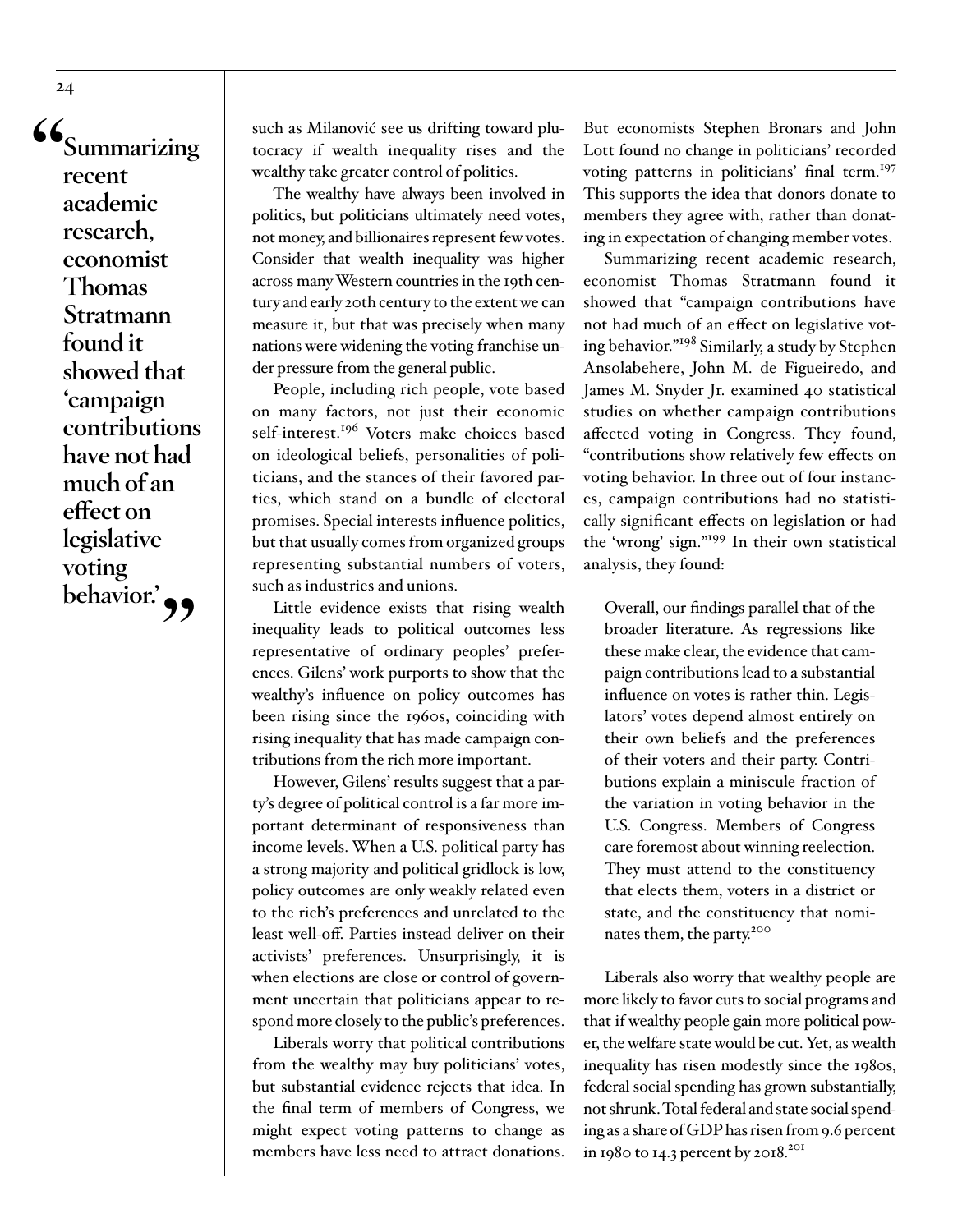Across countries there is no correlation between the wealth share of the top 1 percent and social spending as a percentage of GDP. This is clear in Figure 4 and confirmed by a simple regression analysis.<sup>202</sup> Note that "social spending" is a broad measure created by the Organisation for Economic Co-operation and Development and includes "cash benefits, direct in-kind provision of goods and services, and tax breaks with social purposes."<sup>203</sup>

Another worry is that money "buys" elections and that since the wealthy have lots of it, they have inordinate ability to move elections. Money is an important campaign resource, but it certainly does not guarantee outcomes.<sup>204</sup> Donald Trump won the White House in 2016 even though his official campaign raised and spent just over half that of Hillary Clinton's campaign.<sup>205</sup> In the 2008 GOP primary, wealthy Mitt Romney spent more than twice as much as John McCain—much of it his own money-but McCain won the contest.<sup>206</sup>

The 2012 congressional elections are a prime example of the impotence of money when election winds are blowing the other way.

35

Figure 4

The public swung to the Democrats that year, and GOP lobby groups spent huge amounts of money to dismal results. Karl Rove's American Crossroads spent \$104 million backing and opposing candidates and was successful in very few of the races it targeted.<sup>207</sup> GOP-oriented lobby groups—such as the National Rifle Association and U.S. Chamber of Commerce also did poorly.<sup>208</sup>

The *Washington Post* summarized the role of money in the 2012 election:

A clutch of billionaires and privately held corporations fueled more than \$1 billion in spending by super PACs and nonprofits, unleashing a wave of attack ads unrivaled in U.S. history. Yet Republican groups, which dominated their opponents, failed to achieve their two overarching goals: unseating President Obama and returning the Senate to GOP control.

. . . Even in the House, which remains comfortably in Republican hands, GOP money groups struck out repeatedly in  $\mathbf{G}_{\text{The 2012}}$ **congressional elections are a prime example of the impotence of money when election winds are blowing the other way. The public swung to the Democrats that year, and GOP lobby groups spent huge amounts of money to dismal results."**

Top 1 percent wealth share vs. social spending as a percent of GDP, 25 Organisation for Economic Co-operation and Development countries



Source: Organisation for Economic Co-operation and Development.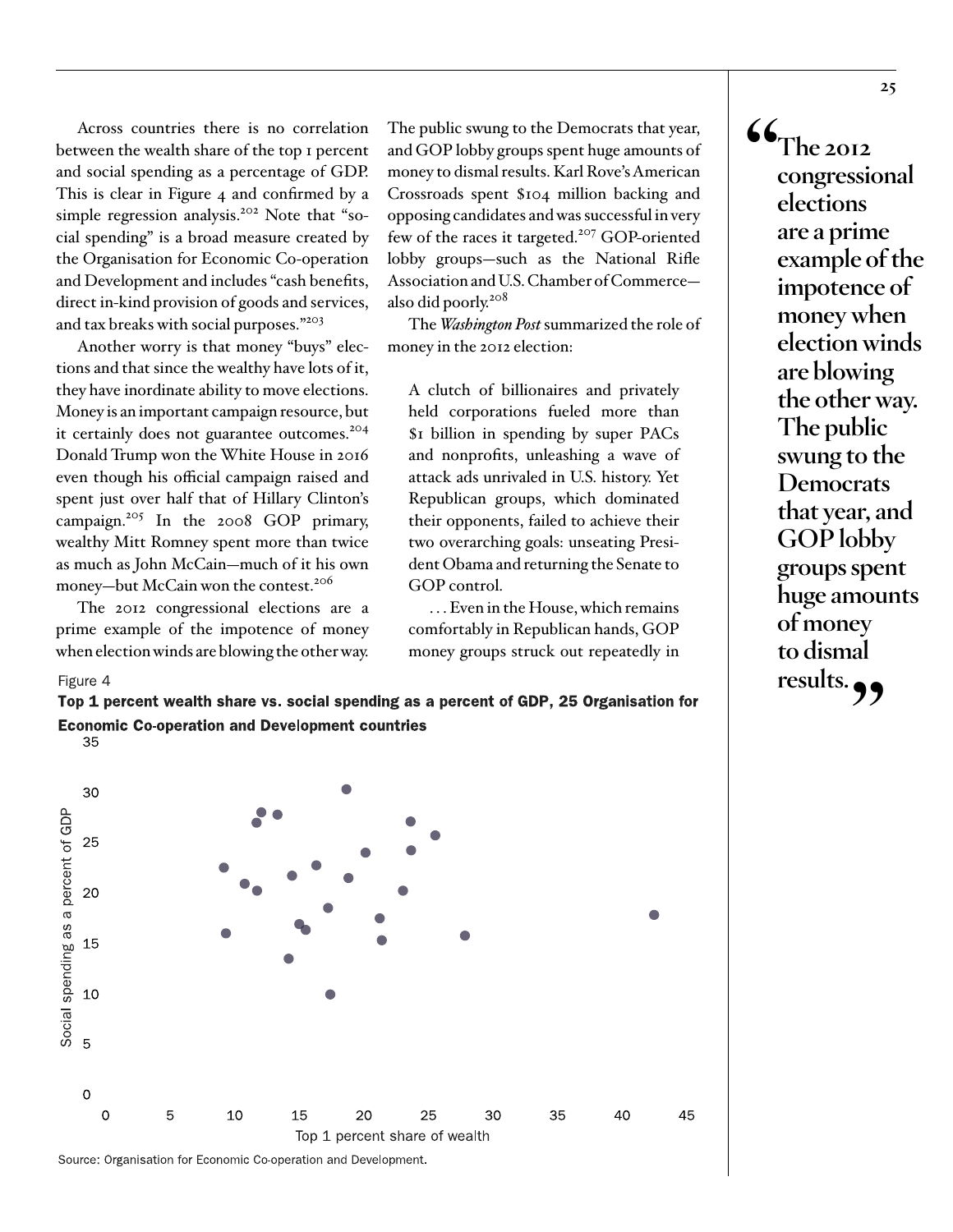**"Some of the reforms we have suggested in this study such as cutting cronyist subsidies and removing barriers to middle-class wealthbuilding would help respond to liberal concerns but without undermining economic growth and incentives for wealth creation."**

individual races they targeted . . . In 24 of the most competitive House contests, Democratic candidates and their allies were outspent in the final months but pulled out victories anyway.

. . . Wealthy donors were so central to Romney's campaign that a swarm of private luxury jets caused a traffic jam at Boston's airport Tuesday just before the nominee's election-night party.

But conservative super PACs and secretive nonprofit groups—which spent up to \$10 million a day on the presidential race alone—couldn't move the needle far enough to prevail in almost any of the major races they targeted.

. . . Indeed, if election investments are like the stock market, a lot of billionaires just lost their shirts. American Crossroads, co-founded by GOP political guru Karl Rove, and Restore Our Future, which focused on supporting Romney in the presidential race, together spent more than \$450 million, with little to show for it in the end. The groups relied on six- and seven-figure checks from energy executives, hedge-fund managers and other wealthy donors eager to oust Obama and congressional Democrats.209

Studies appear to show that even though money raised correlates with electoral outcomes, it is not the causal factor. Large amounts of campaign money do not buy elections, rather what usually happens is that highly electable candidates have an easier time raising money.<sup>210</sup> Note that self-financed wealthy candidates tend to do relatively poorly at elections.<sup>211</sup>

Some liberals think that today's level of wealth inequality is by itself evidence of the wealthy capturing the democratic process. They cannot see any other reason why policymakers have not voted for higher taxes on the rich or more generous social programs than we already have. They seem to surmise that the rich must have lobbied to distort the public debate.

Instead, polling shows that many voters do

not agree with more redistributionist policies or that they give it low priority. Two percent or less of the public say "the gap between rich and poor" is the "most important issue" facing the country.212 Even those who express concern disagree about what to do about it. Using surveys back to 1966, Graham Wright found that when concern for inequality rises, support for redistributive policies does not follow suit.<sup>213</sup> Voters may not trust the government to effectively address the issue, or they blame government for creating the inequality. Polls also show that the public dislikes certain leveling policies, such as estate taxes on the wealthy.<sup>214</sup> Many people seem to have views about what is "fair" that are unrelated to their level of income or wealth.

In sum, there is no clear evidence that wealth inequality undermines democracy in the United States. The wealthy do not have homogeneous political views, and where their views as a group do diverge from others, their preferences do not dominate legislative outcomes. The wealthy help fund campaigns and lobby groups, but the role of money in politics is complex. Studies and anecdotal evidence indicate that it is not easy to buy elections or votes in Congress.

Despite the anti-wealth rhetoric on the presidential campaign trail today, most Americans admire honest top earners and do not believe they are ruining democracy. A 2019 Cato-YouGov poll found that 62 percent of Americans surveyed do not believe that "billionaires are a threat to democracy" and 69 percent agree that billionaires "earned their wealth by creating value for others."<sup>215</sup>

Nonetheless, the poll found that there is a large partisan divide over many issues regarding the wealthy. Political liberals tend to believe that political connections and luck are key factors in the success of the wealthy, while conservatives tend to think that hard work is more important.<sup>216</sup> Some of the reforms we have suggested in this study—such as cutting cronyist subsidies and removing barriers to middle-class wealth-building—would help respond to liberal concerns but without undermining economic growth and incentives for wealth creation.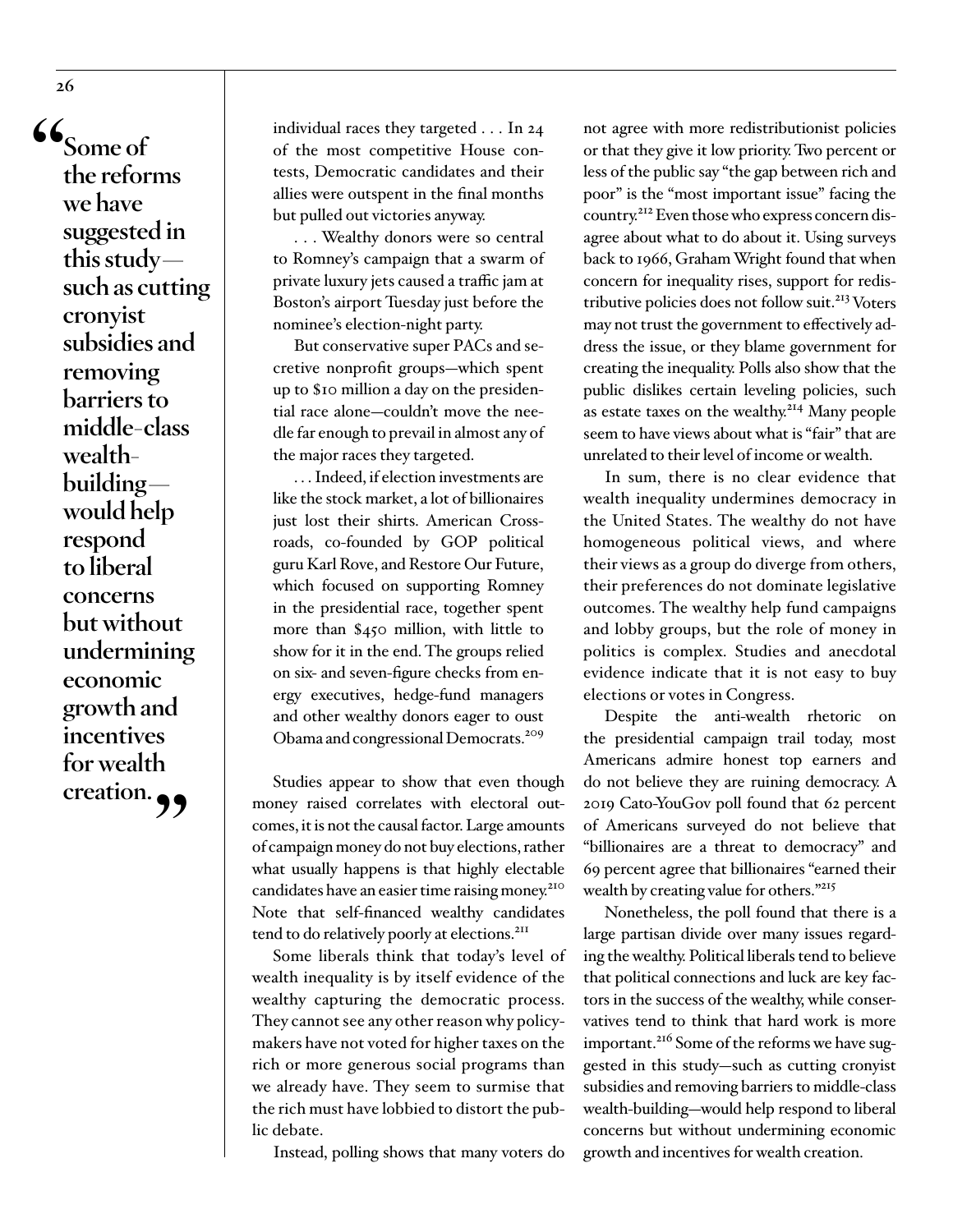#### NOTES

David Kemp provided research assistance for this study.

1. "Bernie Sanders's Estate Tax Plan Would Reduce the Federal Debt and Help Even the Playing Field," editorial, *Washington Post*, February 3, 2019.

2. Paul Krugman, "Elizabeth Warren Does Teddy Roosevelt," *New York Times*, January 28, 2019.

3. "Sen. Sanders Highlights Wealth Inequality in US," Associated Press, video, November 13, 2017.

4. Office of Senator Elizabeth Warren, "Senator Warren Unveils Proposal to Tax Wealth of Ultra-Rich Americans," press release, January 24, 2019.

5. Thomas Piketty, *Capital in the Twenty-First Century* (Cambridge, MA: Belknap Press, 2014). The English translation was first published in 2014.

6. Martin Feldstein, "Piketty's Numbers Don't Add Up," in Jean-Philippe Delsol, Nicolas Lecaussin, and Emmanuel Martin, eds., *[Anti-Piketty: Capital for the 21st Century](https://www.cato.org/anti-piketty-free-ebook)* (Washington: Cato Institute, 2017), p. 73.

7. Alan J. Auerbach and Kevin Hassett, "Capital Taxation in the 21st Century," National Bureau of Economic Research Working Paper no. 20871, January 2015.

8. Richard Sutch, "The One Percent across Two Centuries: A Replication of Thomas Piketty's Data on the Concentration of Wealth in the United States," *Social Science History* 41 (Winter 2017): 587–613.

9. Chris Giles and Ferdinando Giugliano, "Thomas Piketty's Exhaustive Inequality Data Turn Out to Be Flawed," *Financial Times*, May 23, 2014.

10. Delsol, Lecaussin, and Martin, eds., *[Anti-Piketty](https://www.cato.org/anti-piketty-free-ebook)*; and Curtis S. Dubay and Salim Furth, "Understanding Thomas Piketty and His Critics," Heritage Foundation, September 12, 2014.

11. Jon Hartley, "Why Economists Disagree with Piketty's 'r-g' Hypothesis on Wealth Inequality," *Forbes*, October 17, 2014.

12. Matthew Rognlie, "Deciphering the Fall and Rise in the Net Capital Share: Accumulation or Scarcity," *Brookings Papers on* 

*Economic Activity*, Spring 2015, Figure 3.

13. The website is WI[D.world](http://wid.world). The executive committee for the site also includes Facundo Alvaredo and Lucas Chancel.

14. James K. Galbraith, "Sparse, Inconsistent and Unreliable: Tax Records and the World Inequality Report 2018," *Development and Change* 50, no. 2 (March 2019): 335, 337.

15. Gerald Auten and David Splinter, "Income Inequality in the United States: Using Tax Data to Measure Long-Term Trends," working paper, August 23, 2018, p. 1. An updated 2019 working paper and data are available at [davidsplinter.com](http://davidsplinter.com).

16. Auten and Splinter, "Income Inequality," p. 7. A related issue is that tax law changes in 1986 increased the number of dependent filers, which "are incorrectly treated as separate low-income units if no adjustments are made," note the authors.

17. Jesse Bricker et al., "Measuring Income and Wealth at the Top Using Administrative and Survey Data," Finance and Economics Discussion Series 2015-030, Federal Reserve Board, April 2015; and Sean E. Mulholland and Cortnie Shupe, "Income Inequality in the United States," Mercatus Center, December 4, 2018. Bricker and colleagues note, "Administrative income tax data also limits the income concept to what is currently taxable, leading many forms of income to go unmeasured. . . . Unmeasured compensation . . . biases down incomes in the middle of the distribution proportionally more than the top, and the relatively rapid growth in untaxed incomes has led to a systematic upward bias in the growth of top shares in tax data."

18. Alan Reynolds, ["Optimal Top Tax Rates: A Review and](https://www.cato.org/publications/cato-journal/optimal-top-tax-rates-review-critique)  [Critique,](https://www.cato.org/publications/cato-journal/optimal-top-tax-rates-review-critique)" *Cato Journal* 39, no. 3 (Fall 2019).

19. Martin Feldstein, "Piketty's Numbers Don't Add Up," opinion, *Wall Street Journal*, May 14, 2014. For example, more compensation for top earners was in the form of salaries after 1986 rather than company stock, which had not shown up on tax returns.

20. Susan C. Nelson, "Paying Themselves: S Corporation Owners and Trends in S Corporation Income, 1980–2013," Department of the Treasury, Office of Tax Analysis Working Paper no. 107, August 2016, p. 12.

21. Auten and Splinter, "Income Inequality."

22. The most recent PSZ data is available at Emmanuel Saez's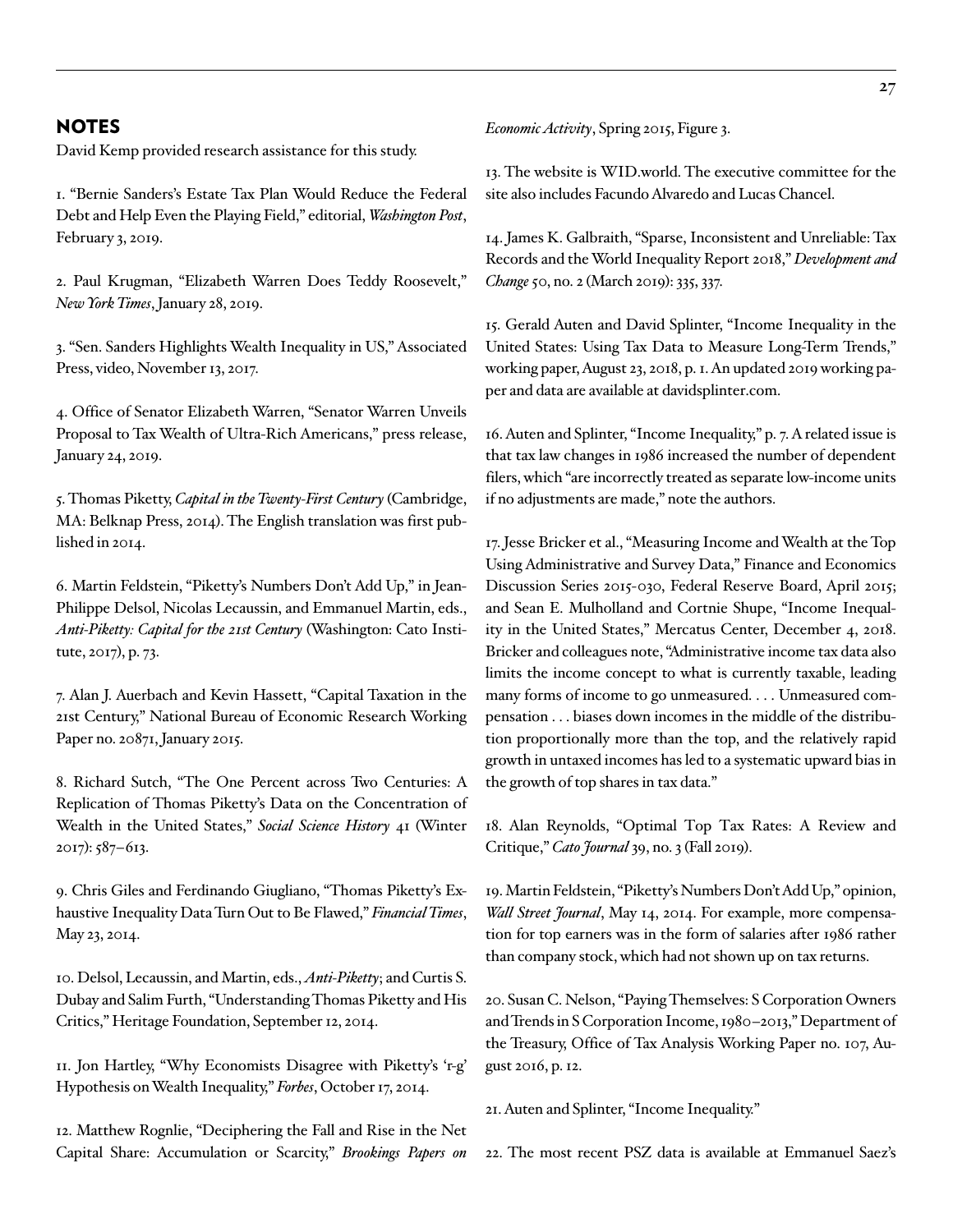website, [https://eml.berkeley.edu/~saez.](https://eml.berkeley.edu/~saez) In particular, see Table TC10 at [https://eml.berkeley.edu/~saez/SZ2019.zip.](https://eml.berkeley.edu/~saez/SZ2019.zip) PSZ data is also discussed in Auten and Splinter, "Income Inequality."

23. Auten and Splinter, "Income Inequality"; Reynolds, ["Optimal](https://www.cato.org/publications/cato-journal/optimal-top-tax-rates-review-critique) [Top Tax Rate](https://www.cato.org/publications/cato-journal/optimal-top-tax-rates-review-critique)s"; and John F. Early, "[Reassessing the Facts about](https://www.cato.org/publications/policy-analysis/reassessing-facts-about-inequality-poverty-redistribution) [Inequality, Poverty, and Redistribution,](https://www.cato.org/publications/policy-analysis/reassessing-facts-about-inequality-poverty-redistribution)" Cato Institute Policy Analysis no. 839, April 24, 2018.

24. Auten and Splinter, "Income Inequality," p. 23.

25. Emmanuel Saez and Gabriel Zucman, "Wealth Inequality in the United States since 1913: Evidence from Capitalized Income Tax Data," National Bureau of Economic Research Working Paper no. 20625, October 2014.

26. Jesse Bricker et al., "Measuring Income and Wealth," p. 20.

27. Data on the U.S. top 1 percent wealth share downloaded from [WID.world](http://WID.world) in September 2019.

28. Matthew Smith, Owen Zidar, and Eric Zwick, "Top Wealth in the United States: New Estimates and Implications for Taxing the Rich," July 19, 2019. The authors note that their study and data are preliminary.

29. In particular, Smith, Zidar, and Zwick use more precise and heterogeneous rates of return within asset classes to measure wealth from capital income flows. For example, households at high- and low-income levels earn different interest rates on their savings, and that matters in estimating the amount of interestpaying assets each group holds.

30. Smith, Zidar, and Zwick, "Top Wealth in the United States." The authors note that their study and data are preliminary.

31. Surveys are available at [www.federalreserve.gov/econres/](http://www.federalreserve.gov/econres/scfindex.htm) [scfindex.htm.](http://www.federalreserve.gov/econres/scfindex.htm)

32. Michael Batty et al., "Introducing the Distributional Financial Accounts of the United States," Finance and Economics Discussion Series no. 2019-017, Federal Reserve Board, March 2019.

33. The 1962 survey was the Survey of Financial Characteristics of Consumers. The 1983 survey was the Survey of Consumer Finances but had somewhat different methods than the recent ones.

34. Edward N. Wolff, "Household Wealth Trends in the United

States, 1962 to 2016: Has Middle Class Wealth Recovered?," National Bureau of Economic Research Working Paper no. 24085, November 2017, Table 2.

35. Wojciech Kopczuk and Emmanuel Saez, "Top Wealth Shares in the United States, 1916–2000: Evidence from Estate Tax Returns," *National Tax Journal* 57, no. 2: 445–88.

36. Wojciech Kopczuk, "What Do We Know about Evolution of Top Wealth Shares in the United States?," National Bureau of Economic Research Working Paper no. 20734, December 2014, p. 15.

37. Jesse Bricker et al., "Measuring Income and Wealth at the Top Using Administrative and Survey Data," *Brookings Papers on Economic Activity*, BPEA Conference Draft, March 10–11, 2016, Figure 5.

38. Catherine Clifford, "Warren Buffet on Wealth Inequality: 'A Rich Family' Takes Care of Its Own and the US Should Too," CNBC.com, February 26, 2019.

39. Moritz Kuhn, Moritz Schularick, and Ulrike I. Steins, "Income and Wealth Inequality in America: 1949–2016," Opportunity and Inclusive Growth Institute Working Paper no. 9, Federal Reserve Bank of Minneapolis, June 2018, p. 36.

40. Between the Federal Reserve's 2013 and 2016 surveys, for example, housing prices rose 6.5 percent a year while equities rose 9 percent, which had the effect of nudging upwards the top 1 percent share of wealth over that period. Jesse Bricker et al., "Changes in U.S. Family Finances from 2013 to 2016: Evidence from the Survey of Consumer Finances," *Federal Reserve Bulletin* 103, no. 3, September 2017, p. 1.

41. Bricker et al., "Changes in U.S. Family Finances," Table 2.

42. Bricker et al., "Changes in U.S. Family Finances," Table 4.

43. Bricker et al., "Changes in U.S. Family Finances," p. 29.

44. Sebastian Devlin-Foltz, Alice Henriques Volz, and John Sabelhaus, "Is the U.S. Retirement System Contributing to Rising Wealth Inequality?," *The Russell Sage Foundation Journal of the Social Sciences* 2, no. 6 (October 2016): 59–85, Figure 22.

45. Martin Feldstein, "Income Inequality and Poverty," National Bureau of Economic Research Working Paper no. 6770, October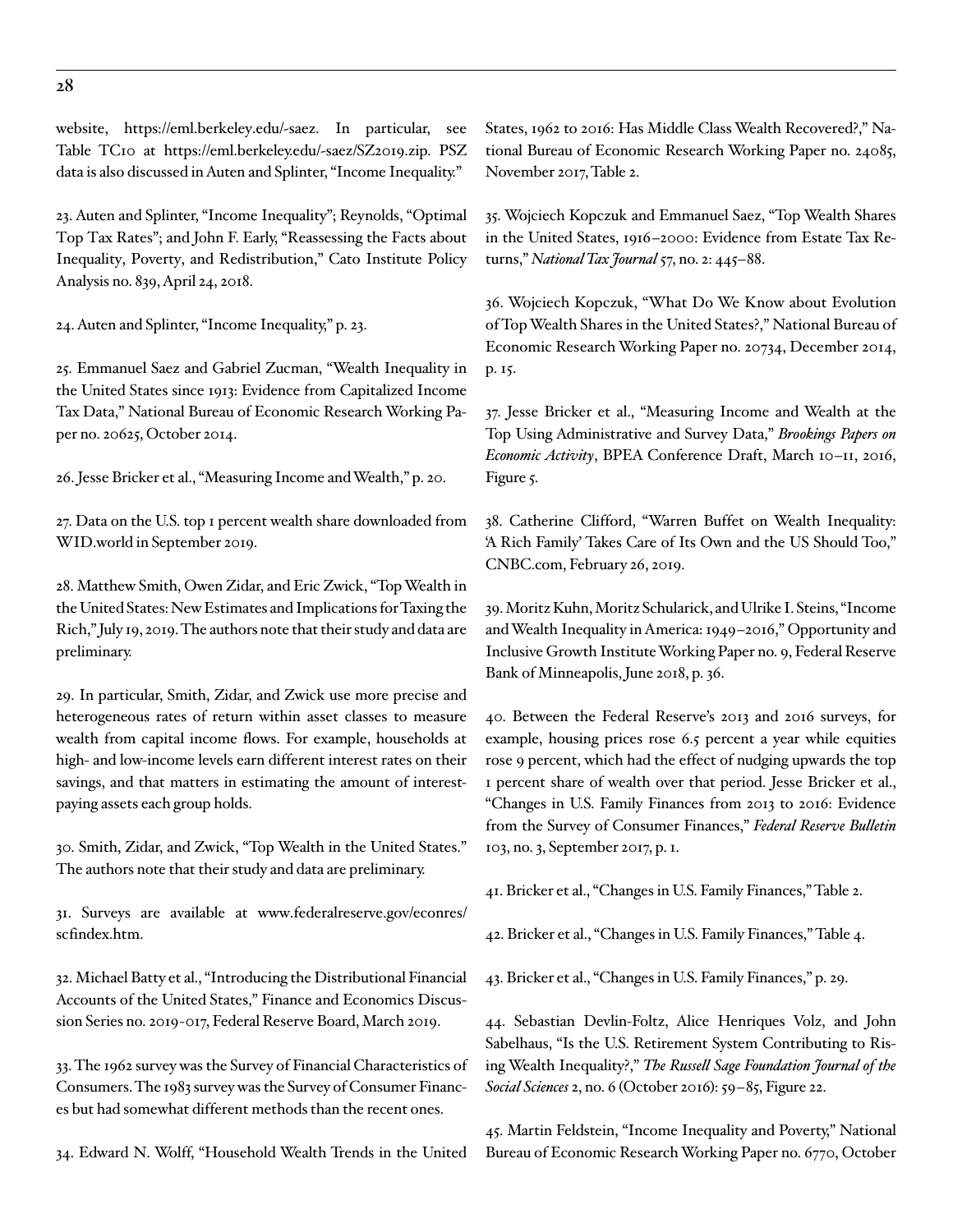1998, Abstract, p. 1.

46. Jason Furman, "Wal-Mart: A Progressive Success Story," Center for American Progress, November 28, 2005.

47. Feldstein, "Income Inequality and Poverty," p. 1.

48. Bricker et al., "Changes in U.S. Family Finances," Table 2.

49. World Bank, "GDP per Capita (Constant 2010 US\$)— China," [https://data.worldbank.org/indicator/NY.GDP.PCAP.](https://data.worldbank.org/indicator/NY.GDP.PCAP.KD?locations=CN) [KD?locations=CN.](https://data.worldbank.org/indicator/NY.GDP.PCAP.KD?locations=CN)

50. World Bank, "Poverty Gap at \$3.20 a Day (2011 PPP) (%)— China," [https://data.worldbank.org/indicator/SI.POV.LMIC.](https://data.worldbank.org/indicator/SI.POV.LMIC.GP?locations=CN) [GP?locations=CN.](https://data.worldbank.org/indicator/SI.POV.LMIC.GP?locations=CN)

51. [World](https://wid.world/country/china/) Inequality Database, "Income Inequality, China, 1978–2015." As we noted in Section 1, the data on this site should be considered rough, especially for less-developed countries.

52. Gini coefficients range from 0 to 100 (or, alternatively, 0 to 1) and are lower in populations with low levels of inequality and higher in populations with higher levels of inequality.

53. Credit Suisse Research Institute, "Global Wealth Databook 2018," October 2018, Table 3-1; and Luca Ventura, "Wealth Distribution and Income Inequality by Country 2018," *Global Finance*, November 26, 2018.

54. Credit Suisse Research Institute, "Global Wealth Databook 2018," Table 3-1; and Ventura, "Wealth Distribution and Income Inequality."

55. The United Nations data is at [http://hdr.undp.org/en/2018](http://hdr.undp.org/en/2018-update) [update](http://hdr.undp.org/en/2018-update).

56. GAN Business Anti-Corruption Portal, "Russia Corruption Report"; GAN Business Anti-Corruption Portal, "Kazakhstan Corruption Report"; and Jason M. Breslow, "Inequality and the Putin Economy: Inside the Numbers," *PBS Frontline*, January 13, 2015.

57. Ron Synovitz, "Russia Has Highest Level of Wealth Inequality," Radio Free Europe Radio Liberty, October 10, 2013.

58. Credit Suisse Research Institute, *Global Wealth Report 2018*, October 2018, p. 16.

59. World Bank, "Poverty Headcount Ratio at \$1.90 a Day (2011 PPP) (% of population)," [https://data.worldbank.org/indicator/](https://data.worldbank.org/indicator/SI.POV.DDAY) [SI.POV.DDAY](https://data.worldbank.org/indicator/SI.POV.DDAY); and Max Roser and Esteban Ortiz-Ospina, "Global Extreme Poverty," Our World in Data, University of Oxford, revised March 27, 2017.

60. Max Roser and Hannah Ritchie, "Hunger and Undernourishment," Our World in Data, University of Oxford, 2013.

61. Max Roser and Esteban Ortiz-Ospina, "Literacy," Our World in Data, University of Oxford, revised September 20, 2018.

62. Max Roser, "Life Expectancy," Our World in Data, University of Oxford, 2013.

63. Credit Suisse Research Institute, *Global Wealth Report 2018*, p. 14.

64. Feldstein, "Income Inequality and Poverty," p. 2.

65. "Sanders Highlights Wealth Inequality."

66. Dylan Matthews, "AOC's Policy Adviser Makes the Case for Abolishing Billionaires," *Vox*, July 9, 2019.

67. Office of Senator Bernie Sanders, "For the 99.8% Act: Summary of Sen. Bernie Sanders' Legislation to Tax the Fortunes of the Top 0.2%," January 28, 2019.

68. Krugman, "Warren Does Teddy Roosevelt."

69. Piketty, *Capital in the Twenty-First Century*, p. 26.

70. Rognlie, "Net Capital Share."

71. Rognlie, "Net Capital Share," Figure 3.

72. Laurence Kotlikoff, "Will the Rich Always Get Richer?," *PBS News Hour*, May 16, 2014.

73. Rognlie, "Net Capital Share." The quote is from the Brookings abstract of the study.

74. Rognlie, "Net Capital Share." The quote is from the Brookings abstract of the study.

75. Steven N. Kaplan and Joshua D. Rauh, "Family, Education, and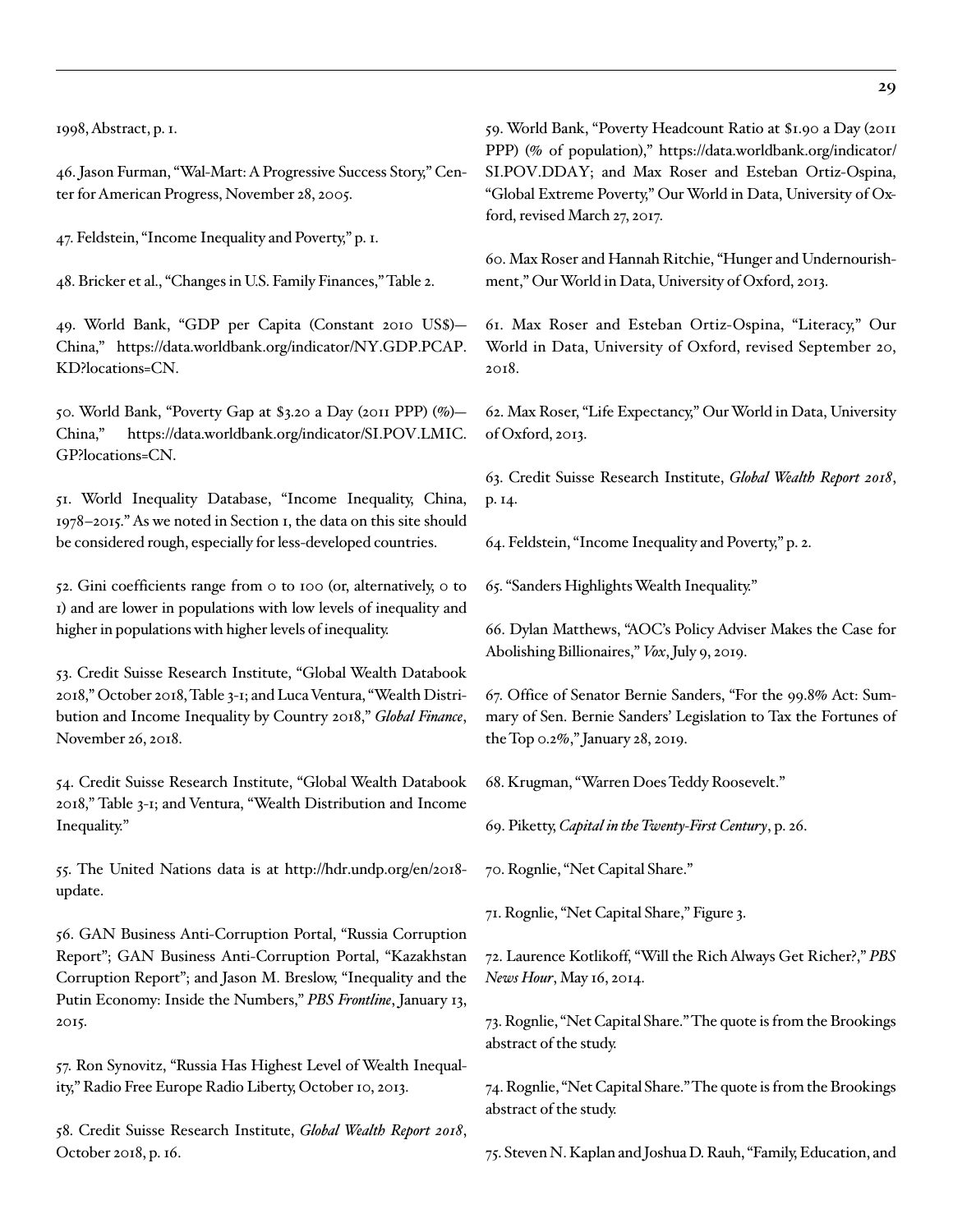Sources of Wealth among the Richest Americans, 1982–2012," *American Economic Review* 103, no. 3 (May 2013): 158–62.

76. Luisa Kroll and Kerry A. Dolan, eds., "The Forbes 400: The Definitive Ranking of the Wealthiest Americans," *Forbes*, October 2, 2019.

77. As of 2012, the remaining names from 1982 are at Sean Kilachand, "The Forbes 400 Hall of Fame: 36 Members of Our Debut Issue Still in Ranks," *Forbes*, September 20, 2012. We looked at the further changes since then.

78. Robert Arnott, William Bernstein, and Lillian Wu, ["The Myth](https://www.cato.org/sites/cato.org/files/serials/files/cato-journal/2015/9/cj-v35n3-1_0.pdf)  [of Dynastic Wealth: The Rich Get Poorer](https://www.cato.org/sites/cato.org/files/serials/files/cato-journal/2015/9/cj-v35n3-1_0.pdf)," *Cato Journal* 35, no. 3 (Fall 2015): 463.

79. Arnott, Bernstein, and Wu, "[Myth of Dynastic Wealth,](https://www.cato.org/sites/cato.org/files/serials/files/cato-journal/2015/9/cj-v35n3-1_0.pdf)" p. 448.

80. Piketty, *Capital in the Twenty-First Century*, p. 435, 439.

81. Delsol, Lecaussin, and Martin, eds., *[Anti-Piketty](https://www.cato.org/anti-piketty-free-ebook)*, p. 33; and Sean Kilachand, "Forbes History: The Original 1987 List of International Billionaires," *Forbes*, March 21, 2012.

82. William McBride, "Thomas Piketty's False Depiction of Wealth in America," Tax Foundation Special Report no. 223, July 2014.

83. Peter A. Diamond, "What Stock Market Returns to Expect for the Future?," Center for Retirement Research at Boston College, September 1999.

84. Kaplan and Rauh, "Family, Education, and Sources of Wealth," pp. 158–62.

85. Luisa Kroll, "The Forbes 400 Self-Made Score: From Silver Spooners to Bootstrappers," *Forbes*, October 3, 2018.

86. Caroline Freund and Sarah Oliver, "The Origins of the Superrich: The Billionaire Characteristics Database," Peterson Institute for International Economics Working Paper no. 16-1, February 2016.

87. Catherine Clifford, "The Habits of Self-Made Billionaires (Infographic)," *Entrepreneur*, April 29, 2013.

88. Wealth-X, "Billionaire Census 2019," May 9, 2019, p. 19.

89. Wealth-X, "World Ultra Wealth Report 2019," September 2019, p. 20.

90. BMO Private Bank, "BMO Private Bank Changing Face of Wealth Study: Two-Thirds of Nation's Wealthy Are Self Made Millionaires," news release, June 13, 2013.

91. U.S. Trust, "2015 U.S. Trust Insights on Wealth and Worth Survey," May 28, 2015, p. 26.

92. Edward N. Wolff and Maury Gittleman, "Inheritances and the Distribution of Wealth," U.S. Department of Labor Working Paper no. 445, January 2011, Table 8. Interestingly, the authors found that inheritances tend to equalize household wealth distributions in the economy, not widen them.

93. Lena Edlund and Wojciech Kopczuk, "Women, Wealth and Mobility," National Bureau of Economic Research Working Paper no. 13162, June 2007.

94. Tino Sanandaji, "Piketty's Missing Entrepreneurs," *National Review*, November 13, 2014. This is the top 0.1 percent of income. The figure for the top 0.1 percent in wealth is 57 percent. See also Arvid Malm and Tino Sanandaji, "The Role of Entrepreneurship in Rising Wealth and Income Inequality," Centre of Excellence for Science and Innovation Studies (Sweden), June 2015, Tables 7 and 9.

95. Mariacristina De Nardi, Phil Doctor, and Spencer D. Krane, "Evidence on Entrepreneurs in the United States: Data from the 1989–2004 Survey of Consumer Finances," Federal Reserve Bank of Chicago, *Economic Perspectives* (4Q 2007): 18–36.

96. Kopczuk, "Evolution of Top Wealth Shares," p. 3.

97. Emily Ekins, *[The Cato 2019 Welfare, Work, and Wealth National](https://www.cato.org/sites/cato.org/files/2019-09/Cato2019WelfareWorkWealthSurveyReport%20%281%29.pdf) [Survey](https://www.cato.org/sites/cato.org/files/2019-09/Cato2019WelfareWorkWealthSurveyReport%20%281%29.pdf)* (Washington: Cato Institute, 2019). YouGov in collaboration with the Cato Institute collected responses on March  $5-8$ , 2019, from 1,700 adults. The margin of error for the survey is +/- 2.2 percentage points. Results have been weighted to be nationally representative.

98. William D. Nordhaus, "Schumpeterian Profits in the American Economy: Theory and Measurement," National Bureau of Economic Research Working Paper no. 10433, April 2004.

99. For a backgrounder on the topic, see Matthew D. Mitchell, *The Pathology of Privilege: The Economic Consequences of Government*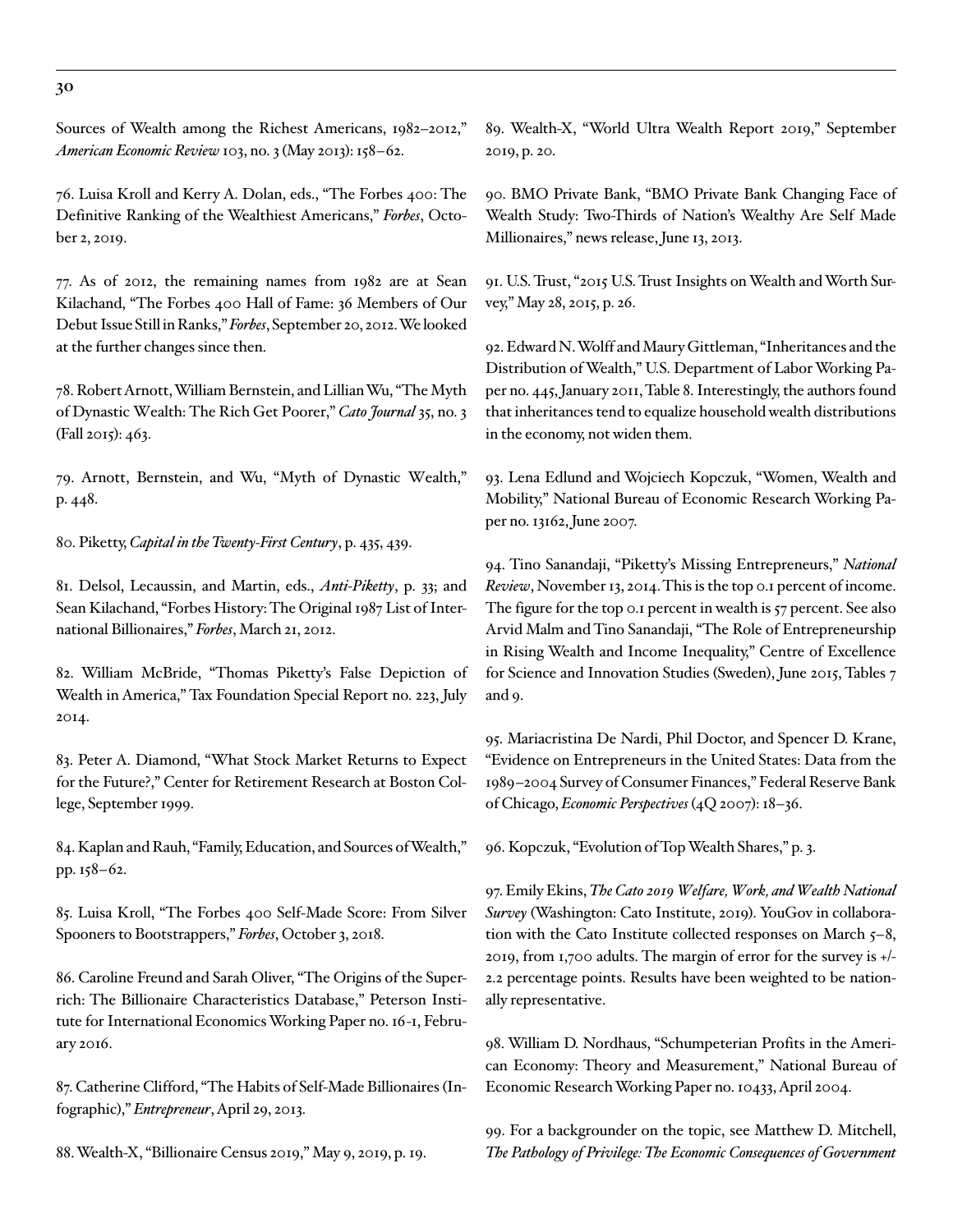*Favoritism* (Arlington, VA: Mercatus Center, 2014).

100. Jonathan Tamari, "The System Is 'Corrupt,' 'Rigged,' Not 'for Working People': Why 2020 Democrats Sometimes Sound a Bit Like Trump," *Philadelphia Inquirer*, July 30, 2019.

101. In a 2019 YouGov/Cato poll, 84 percent of Americans agreed that "there is nothing wrong with a person trying to make as much money as they honestly can," while just 15 percent disagreed. Ekins, *[Welfare, Work, and Wealth](https://www.cato.org/sites/cato.org/files/2019-09/Cato2019WelfareWorkWealthSurveyReport%20%281%29.pdf)*.

102. N. Gregory Mankiw, "Spreading the Wealth Around: Reflections Inspired by Joe the Plumber," National Bureau of Economic Research Working Paper no. 15846, March 2010, p. 16.

103. Adam Smith, *An Inquiry into the Nature and Causes of the Wealth of Nations* (Princeton: Princeton University Library, 1776), book 1, chap. XI, p. 372.

104. For a discussion of how protectionism hits poor consumers disproportionately, see Ryan Bourne, "[Government and the](https://www.cato.org/publications/policy-analysis/government-cost-living-income-based-vs-cost-based-approaches) [Cost of Living: Income-Based vs. Cost-Based Approaches to](https://www.cato.org/publications/policy-analysis/government-cost-living-income-based-vs-cost-based-approaches)  [Alleviating Poverty](https://www.cato.org/publications/policy-analysis/government-cost-living-income-based-vs-cost-based-approaches)," Cato Institute Policy Analysis no. 847, September 4, 2018.

105. Chris Edwards, ["Agricultural Subsidies,](https://www.downsizinggovernment.org/agriculture/subsidies)" *Downsizing the Federal Government*, Cato Institute, April 16, 2018.

106. U.S. Government Accountability Office, "Crop Insurance: Reducing Subsidies for Highest Income Participants Could Save Federal Dollars with Minimal Effect on the Program," GAO-15- 356, March 2015, p. 12.

107. John C. Beghin and Amani Elobeid, *Analysis of the U.S. Sugar Program* (Washington: American Enterprise Institute, 2017).

108. Justin Villamil, "These Sugar Barons Built an \$8 Billion Fortune with Washington's Help," *Bloomberg*, August 9, 2017; and Chris Edwards, "[Federal Sugar Program and Chicago Jobs,](https://www.downsizinggovernment.org/federal-sugar-program-and-chicago-jobs)" *Downsizing the Federal Government*, Cato Institute, December 13, 2013.

109. Bourne, ["Approaches to Alleviating Poverty](https://www.cato.org/publications/policy-analysis/government-cost-living-income-based-vs-cost-based-approaches)."

110. Jonathan Macey, "The Rise of Crony Capitalism," *Defining Ideas*, Hoover Institution, February 11, 2016.

111. Chris Edwards, "[Navy Scandal: Classic Government](https://www.downsizinggovernment.org/navy-scandal-classic-government-corruption) 

[Corruption](https://www.downsizinggovernment.org/navy-scandal-classic-government-corruption)," *Downsizing the Federal Government*, Cato Institute, February 2, 2018.

112. Craig Whitlock, "The Man Who Seduced the 7th Fleet," *Washington Post*, May 27, 2016.

113. Chris Edwards, ["Energy Subsidies,](https://www.downsizinggovernment.org/energy/energy-subsidies)" *Downsizing the Federal Government*, Cato Institute, December 15, 2016.

114. Eric Lipton and John M. Broder, "In Rush to Assist a Solar Company, U.S. Missed Signs," *New York Times*, September 22, 2011.

115. "Greenlighting Solyndra," graphic, *Washington Post*, December 2011.

116. Rich Lowry, "Obama's Bad Bet on Green Energy," *RealClear-Politics*, September 2, 2011.

117. Joe Stephens and Carol D. Leonnig, "Solyndra Tried to Influence Energy Department, E-mails Show," *Washington Post*, November 16, 2011.

118. Joe Stephens and Carol D. Leonnig, "White House Pushed \$500 Million Loan to Solar Company Now under Investigation," *Washington Post*, September 13, 2011.

119. Gaby Galvin, "The 10 Richest Counties in the U.S.," *U.S. News and World Report*, December 6, 2018.

120. Regarding federal compensation, see Chris Edwards, "[Reforming Federal Worker Pay and Benefits](https://www.downsizinggovernment.org/federal-worker-pay)," *Downsizing the Federal Government*, Cato Institute, August 2, 2019.

121. Chris Edwards, ["Independence in 1776; Dependence in 2014,](https://www.cato.org/blog/independence-1776-dependence-2014)" *Cato at Liberty*, Cato Institute, July 3, 2014.

122. "Reg Stats," Regulatory Studies Center, George Washington University, [https://regulatorystudies.columbian.gwu.edu/](https://regulatorystudies.columbian.gwu.edu/reg-stats) [reg-stats.](https://regulatorystudies.columbian.gwu.edu/reg-stats)

123. George J. Stigler, "The Theory of Economic Regulation," in *Chicago Studies in Political Economy*, ed. George J. Stigler (Chicago: University of Chicago Press, 1988), p. 209; and Christopher Carrigan and Cary Coglianese, "George J. Stigler, 'The Theory of Economic Regulation,'" in *The Oxford Handbook of Classics in Public Policy and Administration* (Oxford: Oxford University Press, 2015), p. 287.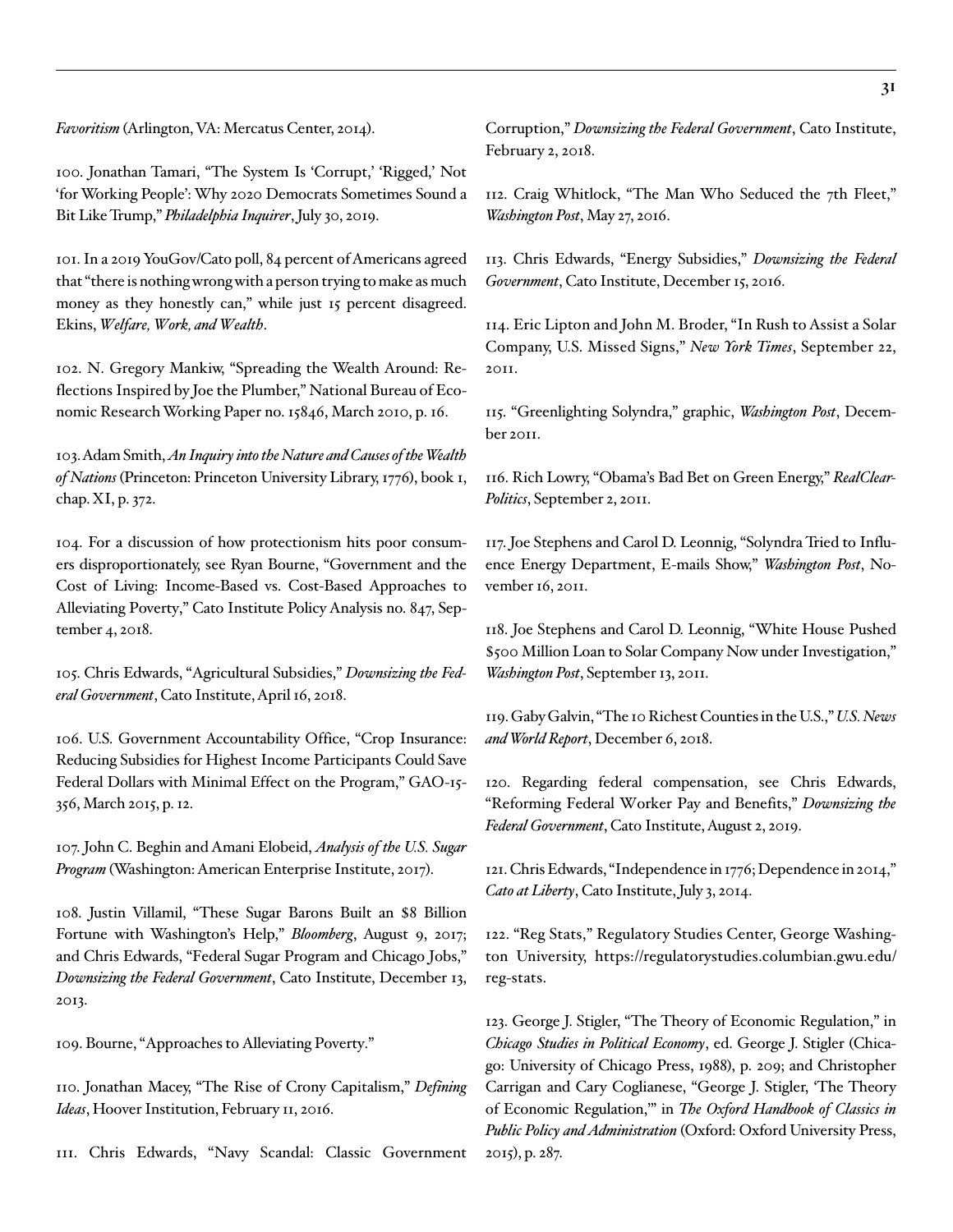124. Milton Friedman, *Capitalism and Freedom*, 14th ed. (Chicago: University of Chicago, 1962), p. 29.

125. James C. Miller III, *Monopoly Politics* (Stanford, CA: Hoover Institution, 1999), p. 28. The agency was dismantled in the Airline Deregulation Act of 1978 and went out of existence in 1985.

126. "Corruption Perceptions Index 2018," Transparency International.

127. "Worldwide Government Indicators," World Bank.

128. World Justice Project, *Rule of Law Index* (Washington: World Justice Project, 2019).

129. Calculations by authors.

130. Sutirtha Bagchi and Jan Švejnar, "Billionaires and Growth," in *Milken Institute Review*, January 19, 2016, p. 54; and Sutirtha Bagchi and Jan Švejnar, "Does Wealth Inequality Matter for Growth? The Effect of Billionaire Wealth, Income Distribution, and Poverty," Institute of Labor Economics Discussion Paper no. 7733, November 2013.

131. Bagchi and Švejnar emailed the authors their underlying data set.

132. "The Party Winds Down," *The Economist*, May 7, 2016; "Comparing Crony Capitalism around the World," *The Economist*, May 5, 2016; and "The Crony-Capitalism Index," infographic, *The Economist*, 2016.

133. The list of sectors said to be prone to crony capitalism comprised casinos, ports, airports, oil, defense, deposit-taking banking and investment banking, utilities and telecoms services, and infrastructure and pipelines.

134. "Party Winds Down."

135. Tina Nguyen, "Bernie Introduces His Own Plan to Eat the Rich," *Vanity Fair*, February 1, 2019.

136. Scott Rasmussen, "Voters Rate Political Corruption as America's Biggest Crisis," *RealClearPolitics*, April 25, 2019.

137. Smith, *Wealth of Nations* (Chicago: University of Chicago Press, 1976), volume 2, book IV, chap. IX, p. 208.

138. Martin Feldstein, "Social Security, Induced Retirement, and Aggregate Capital Accumulation," *Journal of Political Economy* 82 (September/October 1974): 905–26; Martin Feldstein, "The Effect of Social Security on Saving," National Bureau of Economic Research Working Paper no. 334, April 1979; and Martin Feldstein and Anthony Pellechio, "Social Security and Household Wealth Accumulation: New Microeconometric Evidence," *The Review of Economics and Statistics* 61, no. 3 (August 1979): 361–68.

139. Feldstein recalculated the 1974 results in a 1980 study finding that "Social Security depresses saving by about fifty percent." Martin Feldstein, "Social Security, Induced Retirement, and Aggregate Capital Accumulation: A Correction and Updating," National Bureau of Economic Research Working Paper no. 579, November 1980.

140. Martin Feldstein and Jeffrey B. Liebman, "Social Security," National Bureau of Economic Research Working Paper no. 8451, September 2001, p. 40; and Martin Feldstein, "Rethinking Social Insurance," National Bureau of Economic Research Working Paper no. 11250, March 2005, p. 35.

141. Jagadeesh Gokhale and Laurence Kotlikoff, "The Impact of Social Security and Other Factors on the Distribution of Wealth," in *The Distributional Aspects of Social Security and Social Security Reform*, eds. Martin Feldstein and Jeffrey B. Liebman (Chicago: University of Chicago, 2002), Tables 3.2 and 3.3.

142. Gokhale and Kotlikoff, "Impact of Social Security," p. 106; and Jagadeesh Gokhale et al., "Simulating the Transmission of Wealth Inequity via Bequests," National Bureau of Economic Research Working Paper no. 7183, June 1999.

143. Barış Kaymak and Markus Poschke, "The Evolution of Wealth Inequality over Half a Century: The Role of Taxes, Transfers and Technology," *Journal of Monetary Economics* 77 (2016): 1–25.

144. Kaymak and Poschke, "Evolution of Wealth Inequality," Table 4.

145. U.S. Bureau of Economic Analysis, "Table 3.1, Government Current Receipts and Expenditures."

146. U.S. Bureau of Economic Analysis, "Government Current Receipts and Expenditures."

147. Feldstein, "Social Security on Saving."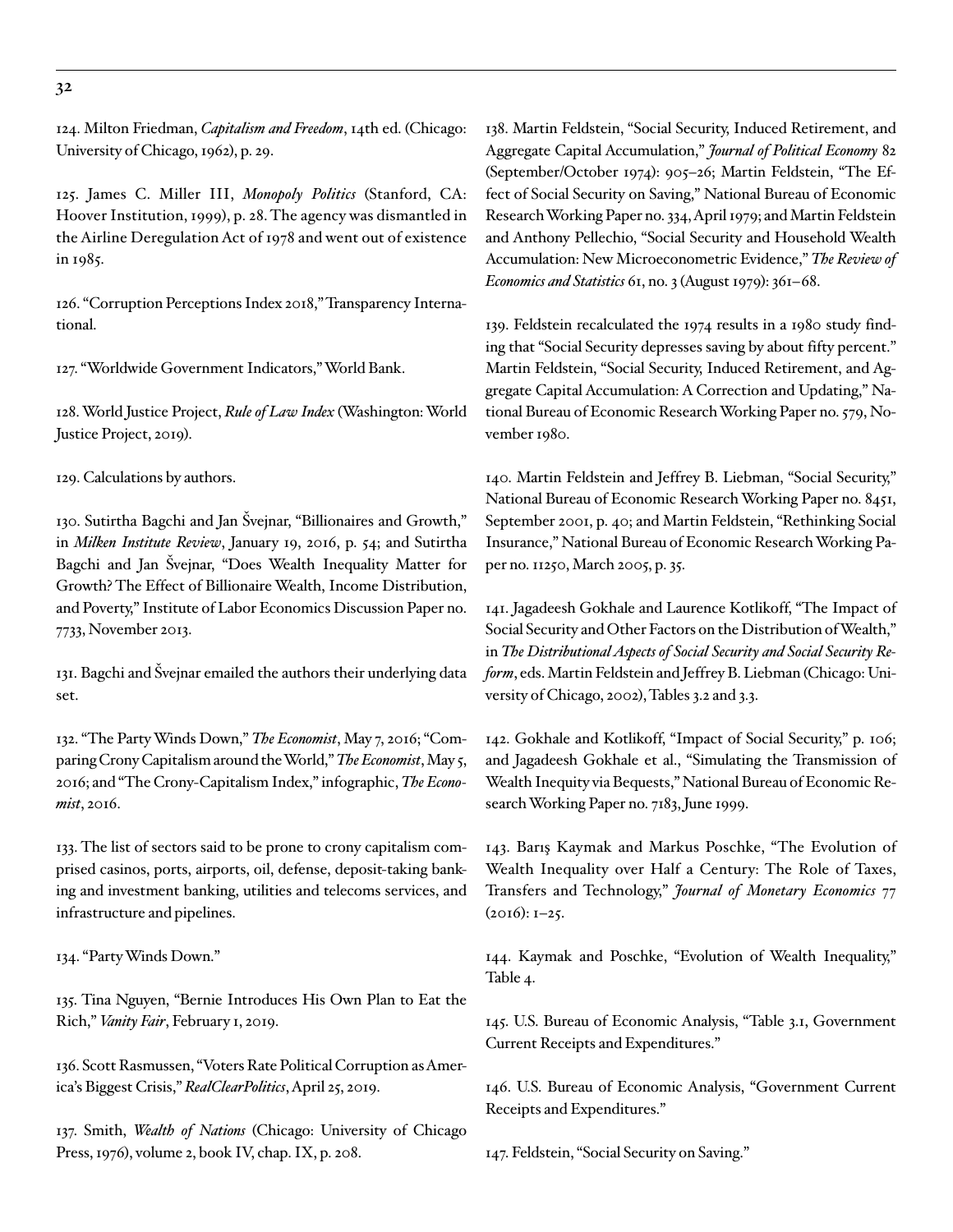148. Pirmin Fessler and Martin Schürz, "Private Wealth across European Countries: The Role of Income, Inheritance and the Welfare State," *Journal of Human Development and Capabilities* 19, no. 4 (2018): 521–549. The database includes 62,000 households.

149. Fessler and Schürz, "Private Wealth across European Countries," p. 4.

150. Fessler and Schürz, Figure 2.

151. Carlotta Balestra and Richard Tonkin, "Inequalities in Household Wealth across OECD Countries: Evidence from the OECD Wealth Distribution Database," Organisation for Economic Co-operation and Development Working Paper no. 88, June 20, 2018, Figure 2.3 and Table 2.1.

152. Credit Suisse Research Institute, "Global Wealth Databook 2018," Table 3-1.

153. [Credit](http://piketty.pse.ens.fr/files/CSGlobalWealthDatabookOctober2014.pdf) Suisse Research Institute, "Global Wealth Databook 2014," October 2014.

154. John Sablehouse and Alice Henriques Volz, "Are Disappearing Employer Pensions Contributing to Rising Wealth Inequality?," *FEDS Notes*, Federal Reserve Board of Governors, February 1, 2019.

155. A similar estimate is in Devlin-Foltz, Henriques Volz, and Sabelhaus, "Rising Wealth Inequality," p. 76.

156. Sebastian Devlin-Foltz, Alice Henriques Volz, and John Sabelhaus, "The Role of Social Security in Overall Retirement Resources: A Distributional Perspective," *FEDS Notes*, Federal Reserve Board of Governors, July 29, 2016; and Devlin-Foltz, Henriques Volz, and Sabelhaus, "Rising Wealth Inequality."

157. C. Eugene Steuerle and Caleb Quakenbush, *Social Security and Medicare Lifetime Benefits and Taxes* (Washington: Urban Institute, 2018); and Robert Lerman, "Can Social Security, Medicare Be Considered Wealth?," *PBS News Hour*, September 28, 2011.

158. Kotlikoff, "Rich Always Get Richer?"

159. [Chris](https://www.downsizinggovernment.org/ssa/social-security-retirement) Edwards and Michael Tanner, ["Reforming Social](https://www.downsizinggovernment.org/ssa/social-security-retirement) [Security Retirement](https://www.downsizinggovernment.org/ssa/social-security-retirement)," *Downsizing the Federal Government*, Cato Institute, August 1, 2013.

160. Martin Feldstein, "Prefunding Medicare," National Bureau

of Economic Research Working Paper no. 6917, January 1999.

161. [Chris](https://www.downsizinggovernment.org/labor/failures-of-unemployment-insurance) Edwards and George Leef, "[Failures of the](https://www.downsizinggovernment.org/labor/failures-of-unemployment-insurance) [Unemployment Insurance System,](https://www.downsizinggovernment.org/labor/failures-of-unemployment-insurance)" *Downsizing the Federal Government*, Cato Institute, June 1, 2011.

162. Some types of assets, including retirement accounts and automobiles, are typically excluded from the tests.

163. Michael Tanner, *[The Inclusive Economy: How to Bring Wealth to](https://www.amazon.com/Inclusive-Economy-Bring-Wealth-Americas/dp/194864701X) [America's Poor](https://www.amazon.com/Inclusive-Economy-Bring-Wealth-Americas/dp/194864701X)* (Washington: Cato Institute, 2018).

164. For example, see Johnathan Gruber and Aaron Yelowitz, "Public Health Insurance and Private Savings," National Bureau of Economic Research Working Paper no. 6041, May 1997; [R.](https://www.nber.org/papers/w4884) Glenn Hubbard, Jonathan Skinner, and Stephen P. Zeldes, "Precautionary Saving and Social Insurance," National Bureau of Economic Research Working Paper no. 4884, October 1994; Gordon McDonald, Peter R. Orszag, and Gina Russell, "The Effect of Asset Tests on Saving," The Retirement Security Project, *Economic Literature Review*, June 2005; and Maureen Pirog and Edwin Gerrish, "TANF and SNAP Asset Limits and the Financial Behavior of Low-Income Households," Pew Charitable Trusts, May 2017.

165. Bourne, ["Approaches to Alleviating Poverty](https://www.cato.org/publications/policy-analysis/government-cost-living-income-based-vs-cost-based-approaches)."

166. Bourne, "[Approaches to Alleviating Poverty.](https://www.cato.org/publications/policy-analysis/government-cost-living-income-based-vs-cost-based-approaches)"

167. Edward L. Glaeser, Joseph Gyourko, and Raven Saks, "Why Is Manhattan So Expensive? Regulation and the Rise in Housing Prices," *Journal of Law and Economics* 48, no. 2 (October 2005): 331–69.

168. Rognlie, "Net Capital Share."

169. [Odran](https://ideas.repec.org/p/spo/wpecon/infohdl2441-30nstiku669glbr66l6n7mc2oq.html) Bonnet et al., "Does Housing Capital Contribute to Inequality? A Comment on Thomas Piketty's Capital in the 21st Century," SciencesPo Economics Discussion Paper no. 2014-07, 2014.

170. [David](https://www.nber.org/papers/w21916) Albouy and Mike Zabek, "Housing Inequality," National Bureau of Economic Research Working Paper no. 21916, January 2016.

171. [Lawrence](http://larrysummers.com/2014/05/14/piketty-book-review-the-inequality-puzzle/) H. Summers, "The Inequality Puzzle," book review, *Democracy* 32 (Summer 2014).

172. Bourne, ["Approaches to Alleviating Poverty.](https://www.cato.org/publications/policy-analysis/government-cost-living-income-based-vs-cost-based-approaches)"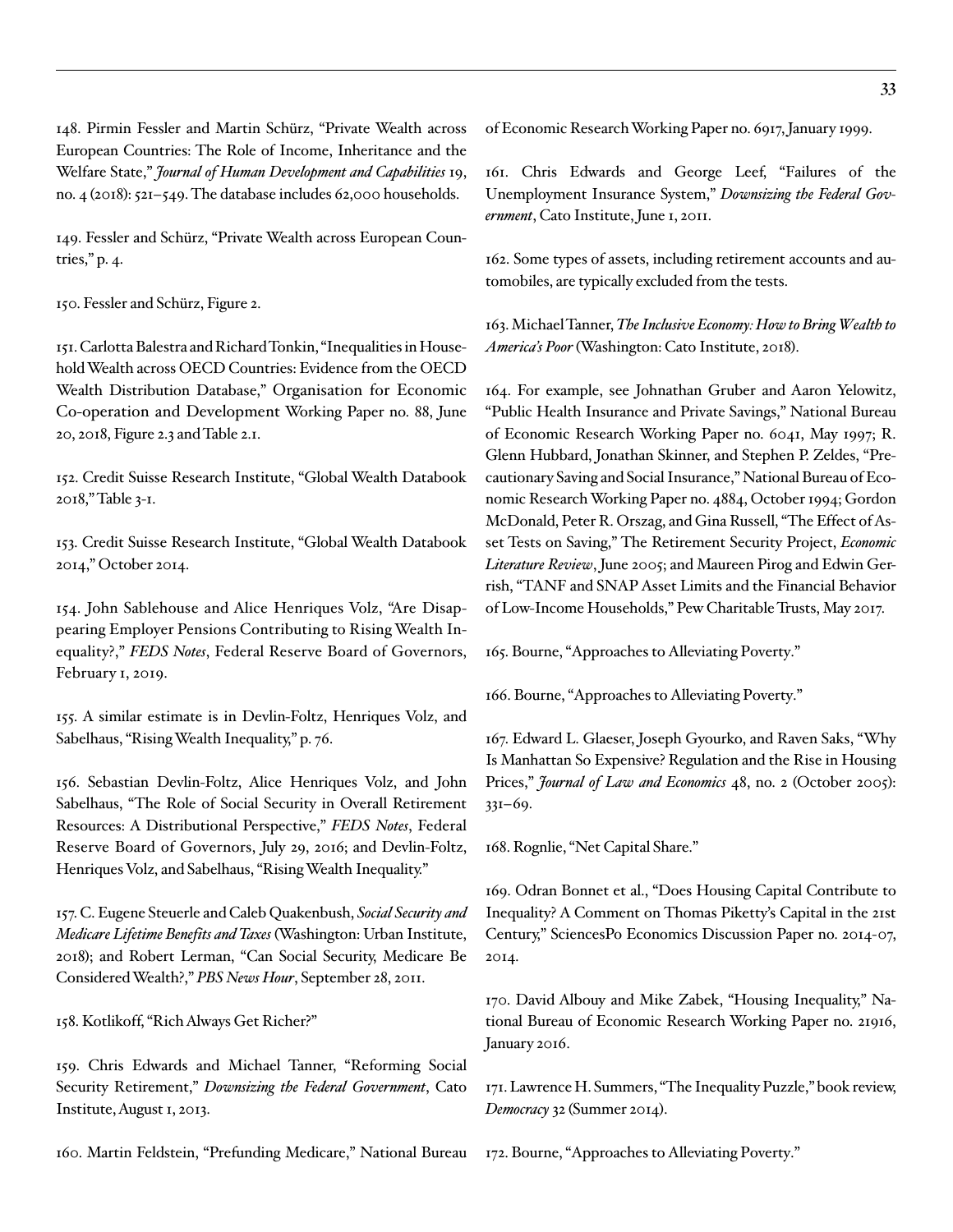173. Paul Krugman, "Oligarchy, American Style," *New York Times*, November 3, 2011.

174. "Elizabeth Warren on Billionaires," CNN, July 31, 2019, [www.](http://www.youtube.com/watch?v=L9mWGxJdJU0&feature=youtu.be.) [youtube.com/watch?v=L9mWGxJdJU0&feature=youtu.be.](http://www.youtube.com/watch?v=L9mWGxJdJU0&feature=youtu.be.)

175. Branko Milanović, "The Higher the Inequality, the More Likely We Are to Move Away from Democracy," *The Guardian*, May 2, 2017.

176. Emmanuel Saez and Gabriel Zucman, "Alexandria Ocasio-Cortez's Tax Hike Idea Is Not about Soaking the Rich," opinion, *New York Times*, January 22, 2019.

177. Vanessa Williamson, "Alexandria Ocasio-Cortez's 70 Percent Tax on the Rich Isn't about Revenue, It's about Decreasing Inequality," opinion, *NBC News*, January 26, 2019.

178. J. Alexander Branham, Stuart N. Soroka, and Christopher Wlezien, "When Do the Rich Win?," *Political Science Quarterly* 132, no. 1 (Spring 2017): 43–62. They pointed to a number of studies, including Stuart N. Soroka and Christopher Wlezien, "On the Limits to Inequality in Representation," *PS: Political Science and Politics* 41 (April 2008): 319–27.

179. Branham, Soroka, and Wlezien, "When Do the Rich Win?," pp. 43–62.

180. Quoted in John York, "Does Rising Income Inequality Threaten Democracy?," *Backgrounder* no. 3227, Heritage Foundation, June 30, 2017.

181. Pew Research Center, "2016 Party Identification Detailed Tables," September 13, 2016.

182. Jonah Goldberg, "Mr. Piketty's Big Book of Marxiness," *Commentary Magazine*, American Enterprise Institute, July 1, 2014.

183. Support for distributional policies is derived from all roll call votes during the 111th-115th congresses if the "subject" query contained any of the following items: Medicare, Medicaid, Social Security, welfare, entitlement, CHIP, or SNAP.

184. A simple regression indicated that the wealth of Democratic members was statistically significant in explaining the votes, whereas the wealth of Republican members was not.

185. Alma Cohen et al., "The Politics of CEOs," National Bureau

of Economic Research Working Paper no. 25815, May 2019.

186. Martin Gilens, *Affluence and Influence: Economic Inequality and Political Power in America* (Princeton: Princeton University Press, 2014).

187. Benjamin I. Page, Larry M. Bartels, and Jason Seawright, "Democracy and the Policy Preferences of Wealthy Americans," *Perspectives on Politics* 11, no. 1 (March 2013): 51–73.

188. Tyler Cowen, *Big Business: A Love Letter to an American Anti-Hero* (New York: St. Martin's Press, 2019).

189. Gilens, *Affluence and Influence*.

190. Gilens, *Affluence and Influence*.

191. See, for example, Omar S. Bashir, "Testing Inferences about American Politics: A Review of the Oligarchy Result," *Research and Politics* 2, no. 4 (October 2015): 1–7.

192. In 2019, Social Security, Medicare, education, and transportation spending accounted for 47 percent of noninterest federal spending. See *Budget of the United States Government, Fiscal Year 2020* (Washington: Government Printing Office, 2019).

193. York, "Income Inequality Threaten Democracy?"

194. Branham, Soroka, and Wlezien, "When Do the Rich Win?," pp. 43–62.

195. Eric Brunner, Stephen L. Ross, and Ebonya Washington, "Does Less Income Mean Less Representation?," *American Economic Journal: Economic Policy* 5, no. 2 (May 2013): 53–76.

196. David O. Sears and Carolyn L. Funk, "The Limited Effect of Economic Self-Interest on the Political Attitudes of the Mass Public," *Journal of Behavioral Economics* 19, no. 3 (Autumn 1990): 247–71; and Bryan Caplan, "Libertarianism against Economism: How Economists Misunderstand Voters, and Why Libertarians Should Care," *Independent Review* 5, no. 4 (Spring 2001): 539–63.

197. Stephen G. Bronars and John R. Lott Jr., "Do Campaign Donations Alter How a Politician Votes? Or, Do Donors Support Candidates Who Value the Same Things That They Do?," *Journal of Law & Economics* 40, no. 2 (October 1997): 317–50.

198. Thomas Stratmann, "Some Talk: Money in Politics. A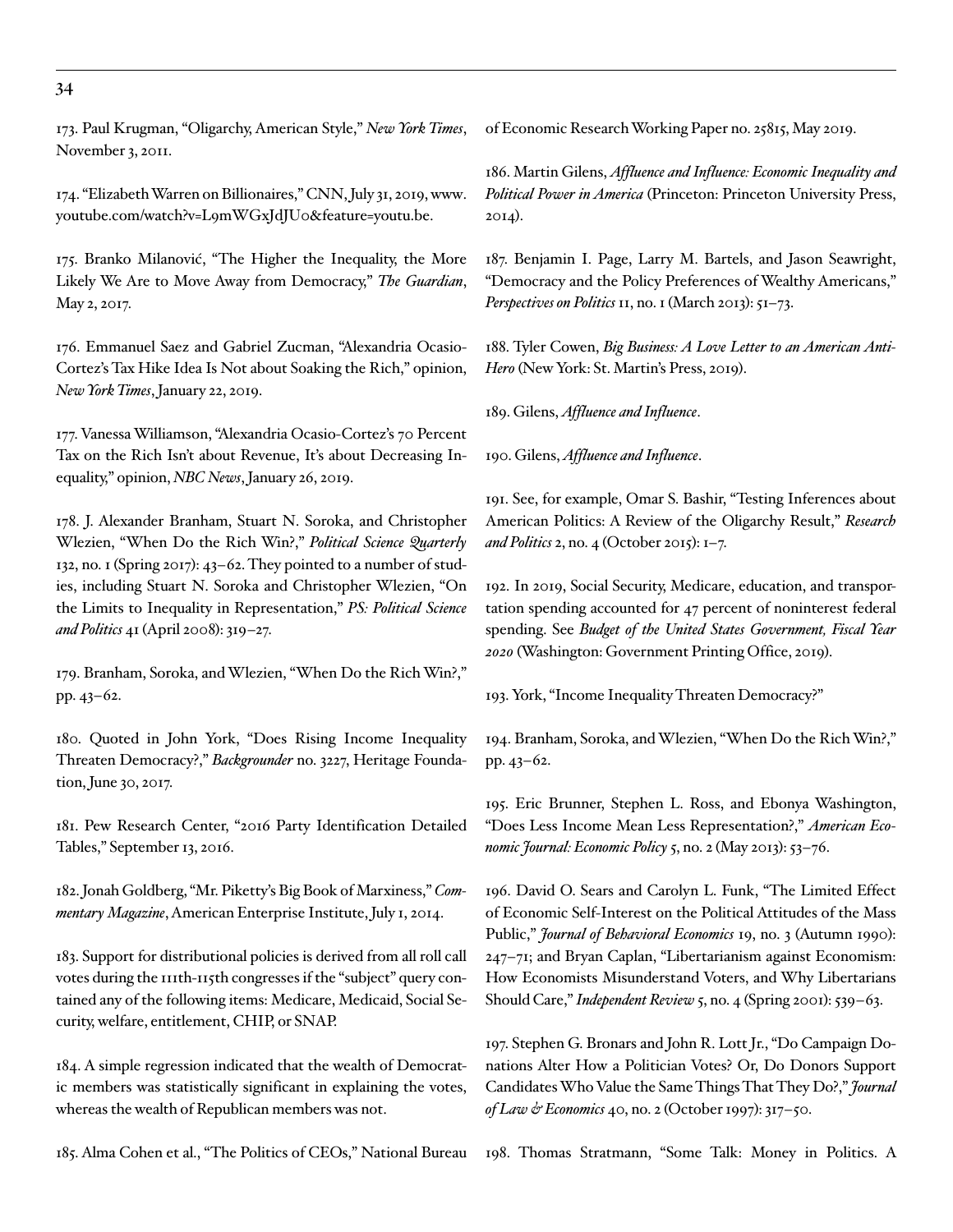(Partial) Review of the Literature," *Public Choice* 124, no. 1/2 (July 2005): 135–56.

199. Stephen Ansolabehere, John M. de Figueiredo, and James M. Snyder Jr., "Why Is There So Little Money in Politics?," *Journal of Economic Perspectives* 17, no. 1 (Winter 2003): 105–30.

200. Ansolabehere, de Figueiredo, and Snyder, "Little Money in Politics?," pp. 105–30.

201. U.S. Bureau of Economic Analysis, "Government Current Receipts and Expenditures."

202. Income share and social spending data from the Organisation for Economic Co-operation and Development at [https://](https://stats.oecd.org/) [stats.oecd.org.](https://stats.oecd.org/)

203. "Social Spending," Organisation for Economic Co-operation and Development, [https://data.oecd.org/](https://data.oecd.org/socialexp/social-spending.htm) [socialexp/social-spending.htm](https://data.oecd.org/socialexp/social-spending.htm). The OECD further notes that "benefits may be targeted at low-income households, the elderly, disabled, sick, unemployed, or young persons."

204. Maggie Koerth-Baker, "How Money Affects Elections," *[FiveThirtyEight](http://www.fivethirtyeight.com)*, September 10, 2018; and Steven D. Leavitt, "Using Repeat Challengers to Estimate the Effect of Campaign Spending on Election Outcomes in the U.S. House," *Journal of Political Economy* 102, no. 4 (August 1994): 777–98.

205. Bill Allison et al., "Tracking the Presidential Money Race," *Bloomberg*, December 9, 2016.

206. Meg Fowler, "The Most Expensive Failed Primary

Campaigns," *ABC News*, February 1, 2012.

207. Lindsay Young, "Final Look at Outside Spenders' 2012 Return on Investment," Sunlight Foundation, May 16, 2013.

208. Young, "2012 Return on Investment."

209. Dan Eggen and T. W. Farnam, "Spending by Independent Groups Had Little Impact on Election, Analysis Finds," *Washington Post*, November 7, 2012.

210. Adam R. Brown, M. V. Hanna, and Jon S. Corzine, "What Money Can't Buy: Self-Financed Candidates in Gubernatorial Elections," prepared for the Ninth Annual Conference on State Politics and Policy, 2009.

211. Andrew Prokrop, "Really Rich People Aren't Actually That Good at Buying Their Way into Political Office," *Vox*, June 5, 2016.

212. "Most Important Problem," Gallup, [https://news.gallup.com/](https://news.gallup.com/poll/1675/most-important-problem.aspx) [poll/1675/most-important-problem.aspx.](https://news.gallup.com/poll/1675/most-important-problem.aspx)

213. Graham Wright, "The Political Implications of American Concerns about Economic Inequality," *Political Behavior* 40, no. 2 (June 2018): 321–43.

214. Karlyn Bowman, "Eliminating the Estate Tax: Where Is the Public?," *Forbes*, October 31, 2017.

215. Ekins, *[Welfare, Work, and Wealth](https://www.cato.org/sites/cato.org/files/2019-09/Cato2019WelfareWorkWealthSurveyReport%20%281%29.pdf)*.

216. Ekins.